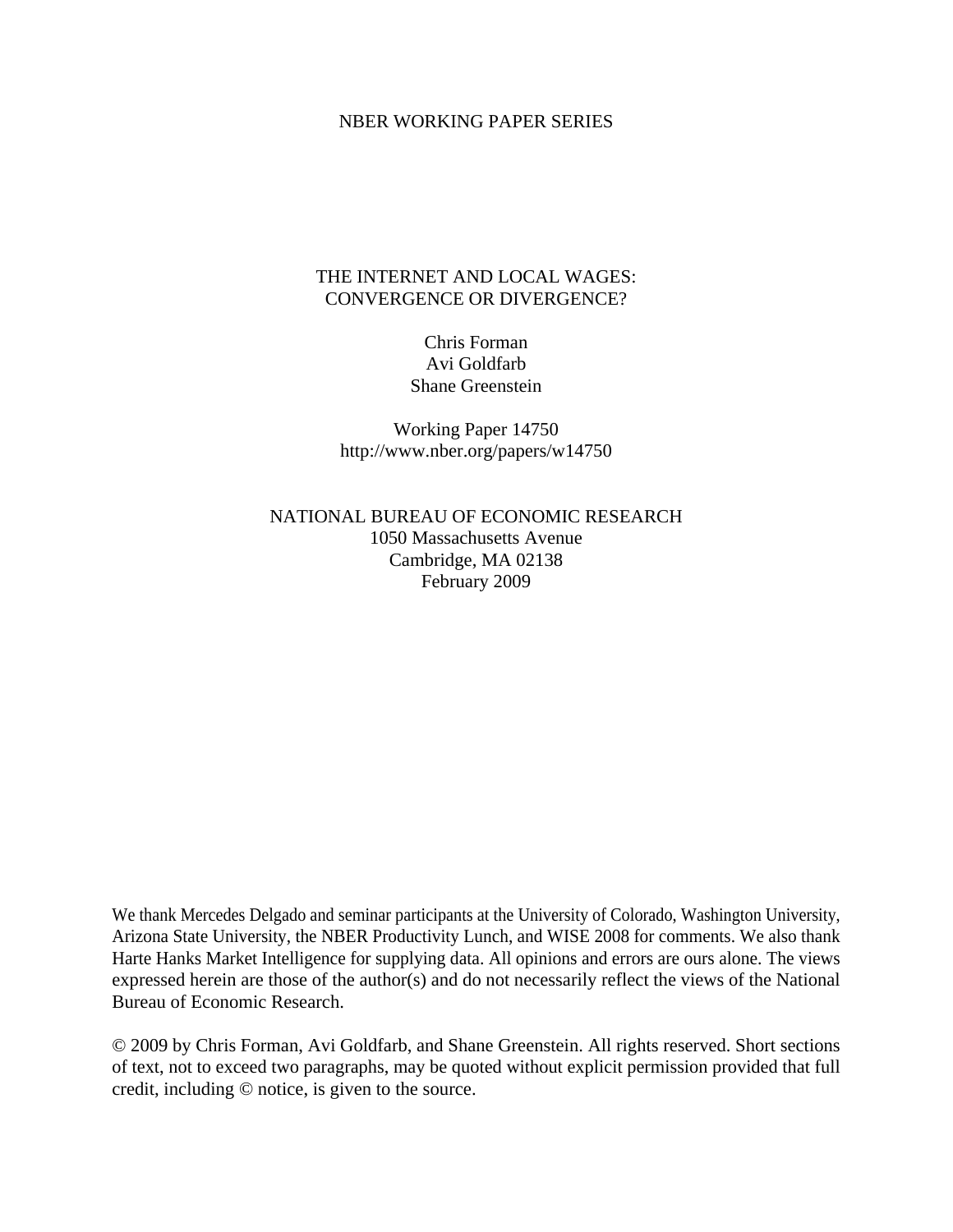The Internet and Local Wages: Convergence or Divergence? Chris Forman, Avi Goldfarb, and Shane Greenstein NBER Working Paper No. 14750 February 2009 JEL No. O33,R11

### **ABSTRACT**

Did the diffusion of the Internet lead to convergence or divergence of local wages? We examine the relationship between business use of advanced Internet technology and regional variation in US wage growth between 1995 and 2000.We show that business use of advanced Internet technology is associated with wage growth but find no evidence that the Internet contributed to regional wage convergence. Advanced Internet technology is only associated with wage growth in places that were already well off in terms of income, education, population, and industry. Overall, advanced Internet explains one-quarter of the difference in wage growth between these counties and all others.

Chris Forman College of Management Georgia Institute of Technology 800 West Peachtree St. NW Atlanta, GA 30308 chris.forman@mgt.gatech.edu

Avi Goldfarb Rotman School of Management University of Toronto 105 St George St Toronto, ON M5S 3E6 agoldfarb@rotman.utoronto.ca

Shane Greenstein The Elinor and Wendell Hobbs Professor Kellogg School of Management Northwestern University 2001 Sheridan Road Evanston, IL 60208-2013 and NBER greenstein@kellogg.northwestern.edu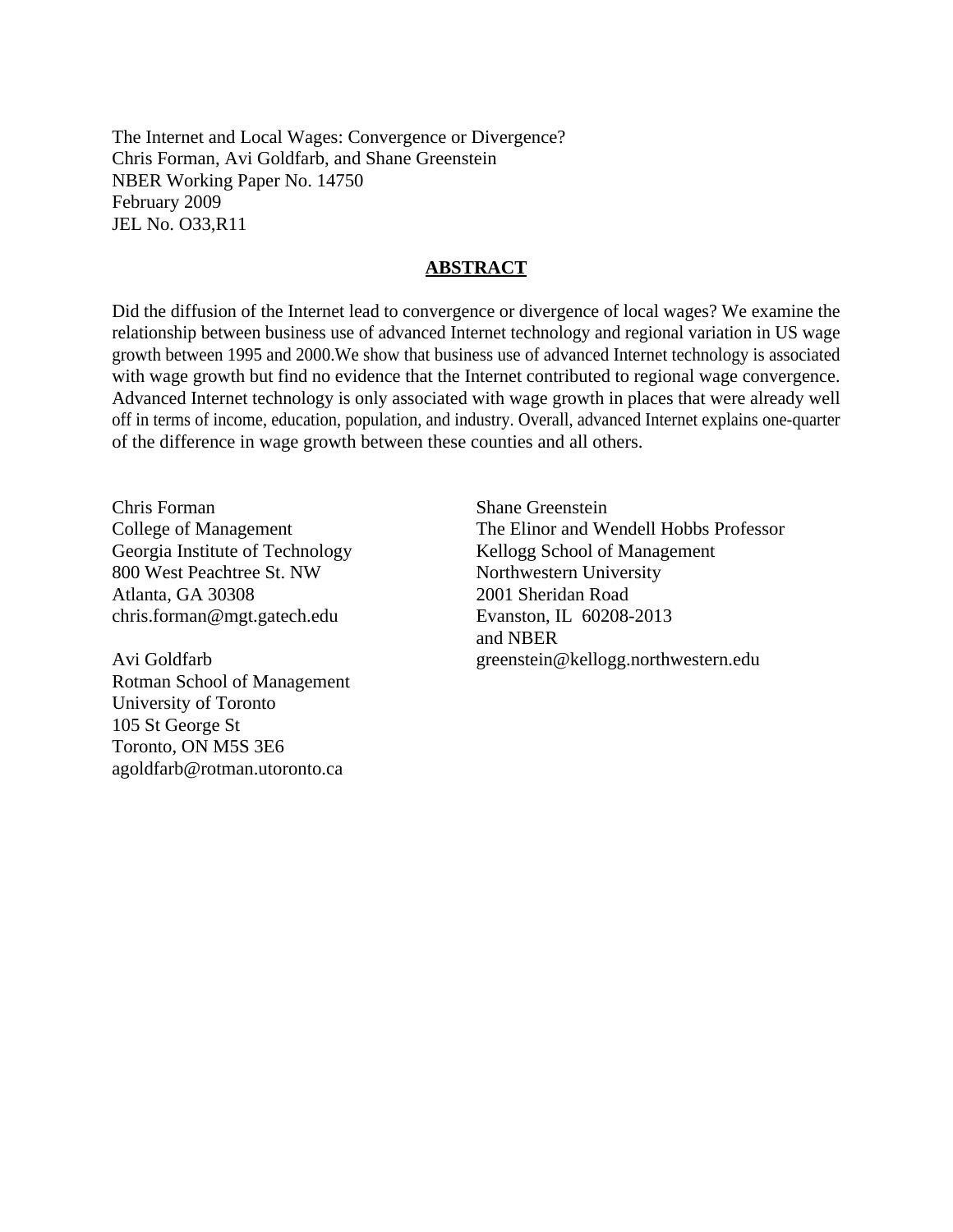#### **1. Introduction**

Widespread evidence indicates that investment in information technology (IT) in the 1990s produced gains in US productivity and economic growth at the national, industry, and firm levels. Equally substantial evidence raises questions about whether the benefits of IT investment were experienced everywhere. In particular, new IT investments had the greatest effects on productivity for industries that were already IT-intensive and for workers with more education and skills. Yet, those findings leave open some fundamental questions about the variance in growth of incomes: Did those IT investments contribute to regional inequality in US wages? Specifically, was there a convergence or divergence related to frontier use of IT?

The question arises with special saliency in the 1990s because the new IT investments of that era—and particularly the rise of the commercial Internet—facilitated long-distance communication. One view hails the Internet as a great enabler of economic growth, particularly for low-density regions. This perspective hypothesizes that increased communication breaks the link between local investment, productivity, and wage growth, leading to a convergence of wages across regions. While this view has received widespread attention—e.g. Cairncross's (1997) *The Death of Distance* and Friedman's (2005) *The World is Flat*—and some support from international data on the globalization of services (OECD 2006; Arora et al. 2001), lack of regional data has prevented systematic testing within the United States.

A contrasting perspective casts the Internet as a technology that exacerbates existing inequalities in wages between urban/rural and frontier/mainstream users of IT, and consequently leads to divergence in wages across regions. This view argues that the Internet resembles prior generations of IT (Moss and Townsend 1997; Kolko 2002). Specifically, effective use of frontier IT relies on the presence of skills in the labor market, and wage gains are greatest for workers in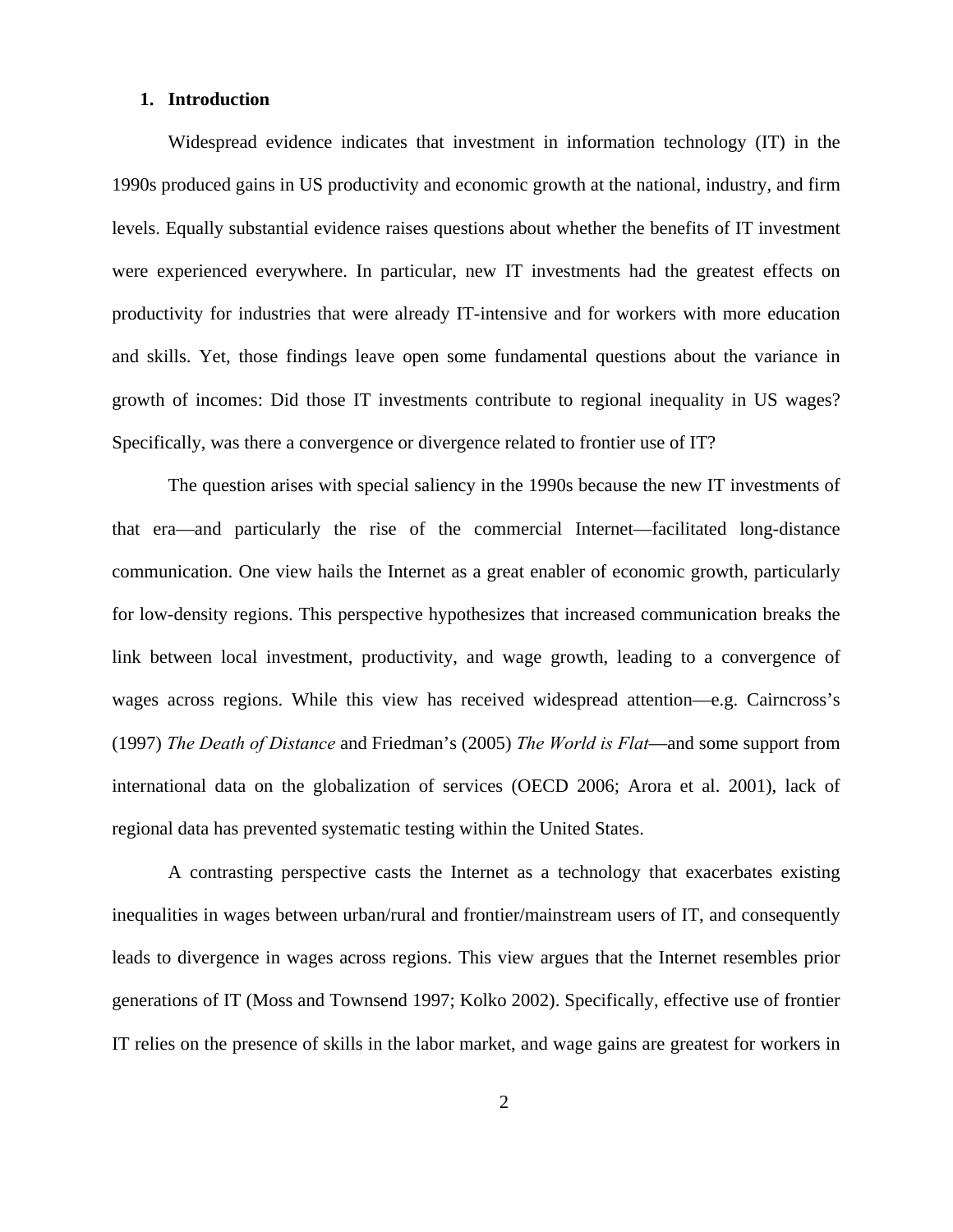skilled occupations, which are more likely to be found in rich urban areas (Kolko 2002). In line with this view, Wellman (2001) argues that the Internet primarily benefits local communication because social networks are local. In addition, Glaeser and Ponzetto (2007) argue that low communication costs help rich, idea-producing areas more than poor, goods-producing areas.

While a lively debate has ensued, little data on business use of the Internet has informed the discussion. We address this gap. Using a comprehensive data set of business Internet use, we construct measures of regional investment in advanced Internet use through late 2000. Our advanced Internet use measure includes a set of frontier applications, such as e-commerce or ebusiness, going beyond basic applications such as e-mail or Web browsing. In contrast to earlier research, we study a margin of investment and a time period in which IT facilitated communication over long distances and so, potentially, affected economically isolated work. We focus on studying advanced Internet use, a margin of investment that may require the deep labor pools and other complementary resources found primarily in cities. Finally, we connect our Internet data to measures of local economic performance, particularly wages paid by local businesses.

Our econometric approach compares a location's economic performance before advanced Internet technology diffused (i.e., 1995) to its performance after diffusion (i.e., 2000). That is, we use a difference-in-difference econometric estimation approach to identify the relationship between the variance of advanced Internet investment and the variance in regional economic outcomes. Our initial specification assumes that aggregate investment decisions by local establishments are exogenous to wage growth. We find that advanced Internet investment by early adopters is associated with an increase in county-level wages. This positive correlation remains robust to numerous specifications and changes in controls.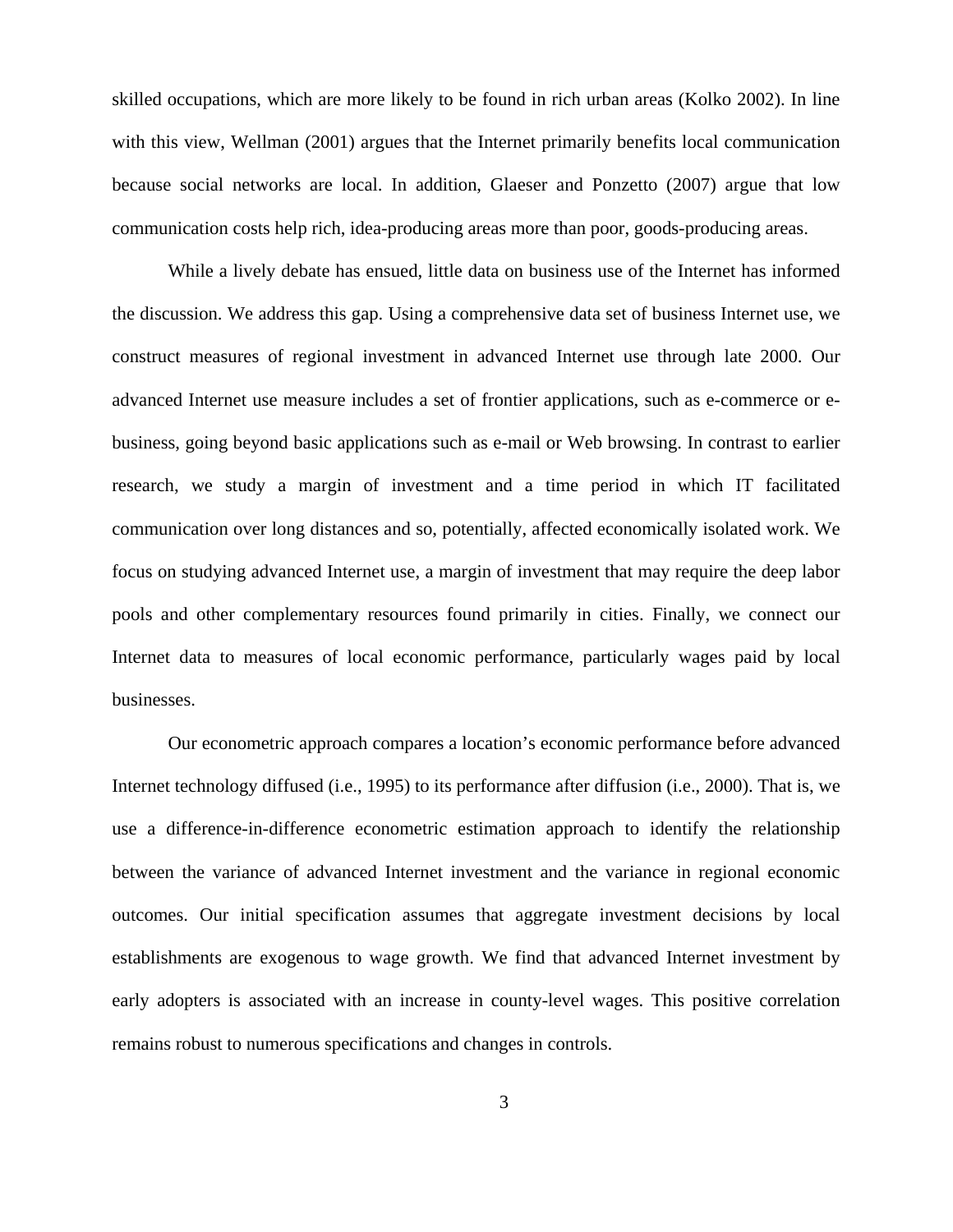We address the assumption that investment is exogenous. First, although we add many controls for factors known to shape investment decisions, the results do not change. Second, we directly address what we consider to be the most likely issue: Omitted variables bias at the location level. The timing of effects points to the Internet as a key driver. We find no positive relationship between early wage growth (during 1990-1994) and the counties that were later adopters of advanced Internet technology. Furthermore, for 1999 to 2005, there is no relationship between later wage growth and counties that were adopters of advanced Internet as of 2000. The early wave of Internet adoption appears to be associated with a one-time change in wage growth across US locations during the late 1990s. We augment this falsification test with instrumental variable estimates that provide further evidence in support of our baseline results.

Our most interesting finding suggests that the Internet caused a divergence of wages. We find a stronger correlation between wage growth and advanced Internet use in counties that already were doing well on a variety of measures. In particular, we find that advanced Internet use is especially correlated with wage growth in the 180 counties that, as of 1990, had a population over 100,000 and were in the top quartile in income, education, *and* fraction of firms in IT-intensive industries. Overall, while the Internet explains just 1% of the wage growth in the average county in our sample, it explains 25% of the difference in wage growth between the 180 counties that were already doing well and all other counties.

Once again, we consider omitted variable bias. We find it difficult to speculate about which unmeasured regional-specific mechanism led to the results we find. Counties that were not in this group—even leading adopters—did not experience wage growth associated with advanced Internet use. At the same time we find it easy to provide an explanation that assigns causality to the Internet.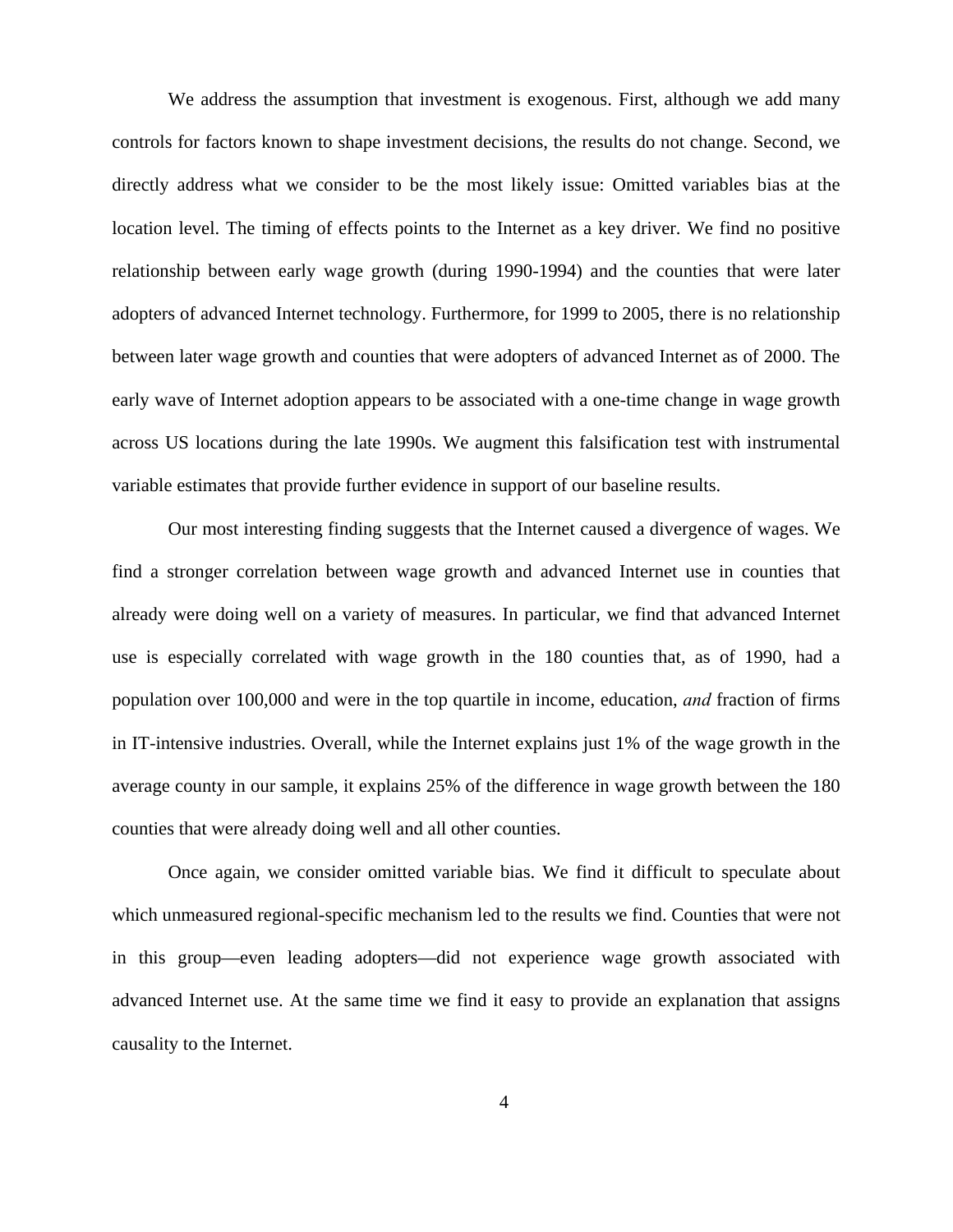A scatterplot of the raw data forecasts our core results. Figure 1a shows the relationship between advanced Internet use and local wage growth for all types of counties in the data. Careful observation will show that the regression line is upward sloping (it is also significantly positive), but advanced Internet use is clearly not a core explanation of wage growth in the full sample. In contrast, Figure 1b compares the 180 counties that were already doing well with the other counties. For the 180 counties that were already doing well, advanced Internet use is strongly correlated with wage growth; for the other counties, there is no relationship between advanced Internet use and wage growth in the raw data.<sup>1</sup> Advanced Internet use allowed counties that were doing well (i.e., counties with high income, population, education, and agglomeration of IT-intensive firms) to do even better. In contrast, widespread advanced Internet usage is not correlated with wage growth in smaller, poorer, less educated counties with fewer IT-intensive firms. Thus, although all counties had wage growth, advanced Internet use led to a divergence in wages between affluent and poorer counties. Of course, our analysis goes far beyond this scatterplot, but the intuition continues to hold after a wide battery of corrections and tests.

Our results have important public policy implications. We find evidence that use of the Internet in business yielded income gains in many locations other than a few locations displaying agglomeration of technology production – such as Santa Clara, Boston, and Seattle. This finding runs counter to portrayals of growth that emphasize agglomeration of production in technologyintensive industries. At the same time, we also reject the hypothesis that Internet investment yielded similar income gains in all locations. We find that investments in advanced Internet use were associated with wage growth only in those counties that are already doing well, *and* we find little evidence that the Internet had much impact in rural areas. In this way, our findings

<sup>&</sup>lt;sup>1</sup> To construct Figure 1, we truncated the picture and consequently removed some counties with very low and very high Internet use. The results are qualitatively similar when we include these counties, though visually not as clean.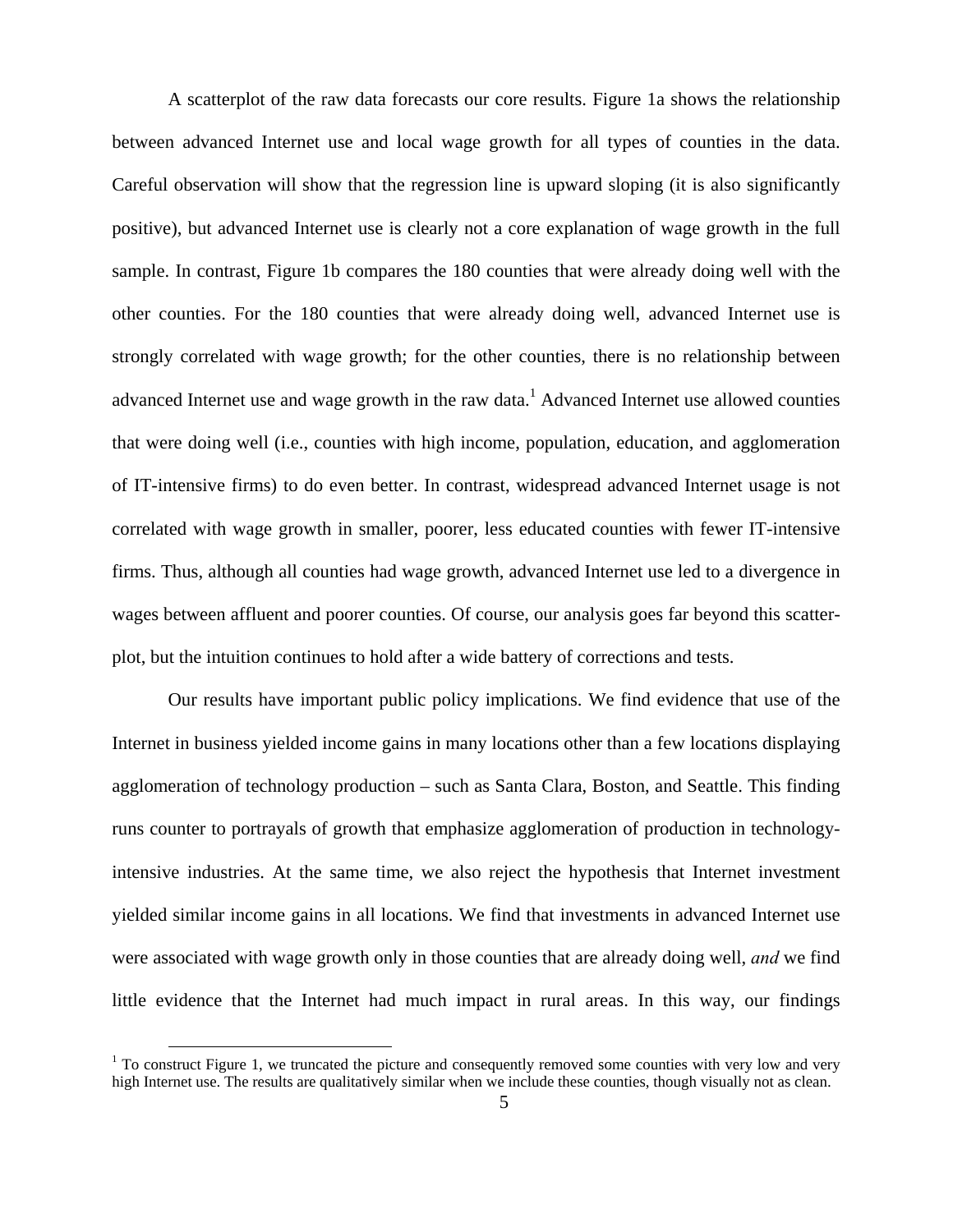contradict the motivations for a wide array of infrastructure policies subsidizing business Internet use outside of urban areas.

#### **1.1 Related Literature**

Our study contributes to a large macroeconomic literature on regional convergence and divergence.<sup>2</sup> We complement recent work that has examined how cross-sectional variance in factors such as education and industry composition contribute to convergence and divergence (e.g., Higgins, Levy, and Young 2006). In a related paper, Glaeser and Ponzetto (2007) show that an increase in the share of skilled occupations is associated with greater local wage growth. They do not empirically focus on IT. Indeed, no research in the convergence/divergence debate has investigated the links between regional convergence/divergence and the Internet-led investment boom of the 1990s. This gap in understanding requires attention because the IT investment boom was an important factor in the late 1990s economic experience. It also has been associated with growth and productivity gains at other levels of aggregation, such as the nation, industry, and firm. $^3$ 

Forman, Goldfarb, Greenstein (2008) found evidence of localization of investment in process innovations using Internet technologies. Establishments substitute away from internal labor into market labor when local wages (supply) are lower (thicker). That evidence suggests that the impact of Internet investment may have an important local component. However, this work focused on firm decision making and did not fully trace the connection between Internet investment and wage growth. That leaves a gap.

<sup>&</sup>lt;sup>2</sup> See Magrini (2004) for a recent survey. For other research on the causes of convergence/divergence in regional growth see, e.g., Glaeser et al (1992), Barro and Sala-i-Martin (1991), and Higgins, Levy, and Young (2006). The literature linking technology to convergence across countries dates from Gershenkron (1962).

<sup>&</sup>lt;sup>3</sup> IT-using industries and firms had exceptionally good macroeconomic performance in the 1990s, measured at the national (e.g., Jorgenson, Ho, and Stiroh 2005), industry (e.g., Stiroh 2002), firm (e.g., Brynjolfsson and Hitt 2003), and establishment (e.g., Bloom, Sadun, and Van Reenen 2007) levels.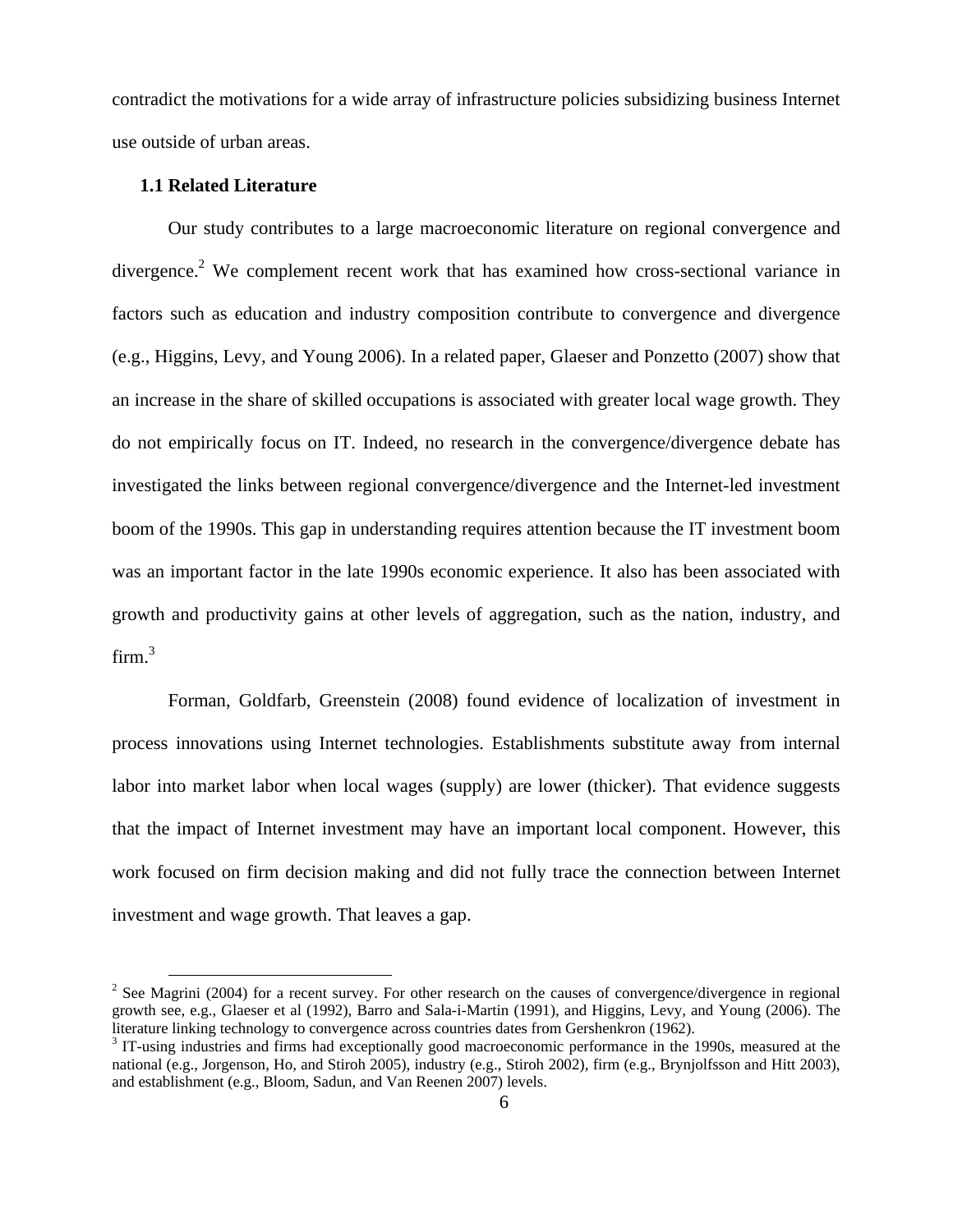The literature on IT investment and regional growth has only partially addressed this gap by focusing on the connections between IT and regional wage growth, though it has not focused on the role of the Internet in particular. For example, Beaudry, Doms, and Lewis (2006) focus on how local skills and variations in personal computer (henceforth PC) use over 1980–2000 correlate with wage growth. Similarly, Kolko (1999, 2002) finds that IT use over 1977–1995 is associated with the fastest employment growth in agglomerated areas due to the presence of local skills.

In comparison, our paper focuses on the Internet as a distinct factor, and we examine a later time period, because of the overwhelming number of popular writers that assign responsibility to the Internet for the economic prosperity of the late 1990s – such as, mentioned earlier, Cairncross (1997) and Friedman (2005). Moreover, prior work (Forman, Goldfarb and Greenstein 2005) led us to believe it was plausible that the increasing communication capabilities of the Internet would make convergence more likely. In each case, however, the hypothesis was assumed rather than tested.

In another related paper, Aral, Wu, and Morabito (2007) use firm-level data from Italy to show that enterprise resource planning (ERP) is most associated with productivity gains in regions with weak human capital and technological infrastructure. We find contrasting results to theirs at the local level, perhaps because (1) we focus on the Internet not on ERP, (2) our econometric strategy leads to sharper estimates, or (3) our results simply reflect differences between Italy and the United States.

While prior work has not examined whether the Internet leads to convergence, a number of recent papers have demonstrated how communicating over the Internet may lower the costs of engaging in economic activity in geographically isolated regions. For example, it has been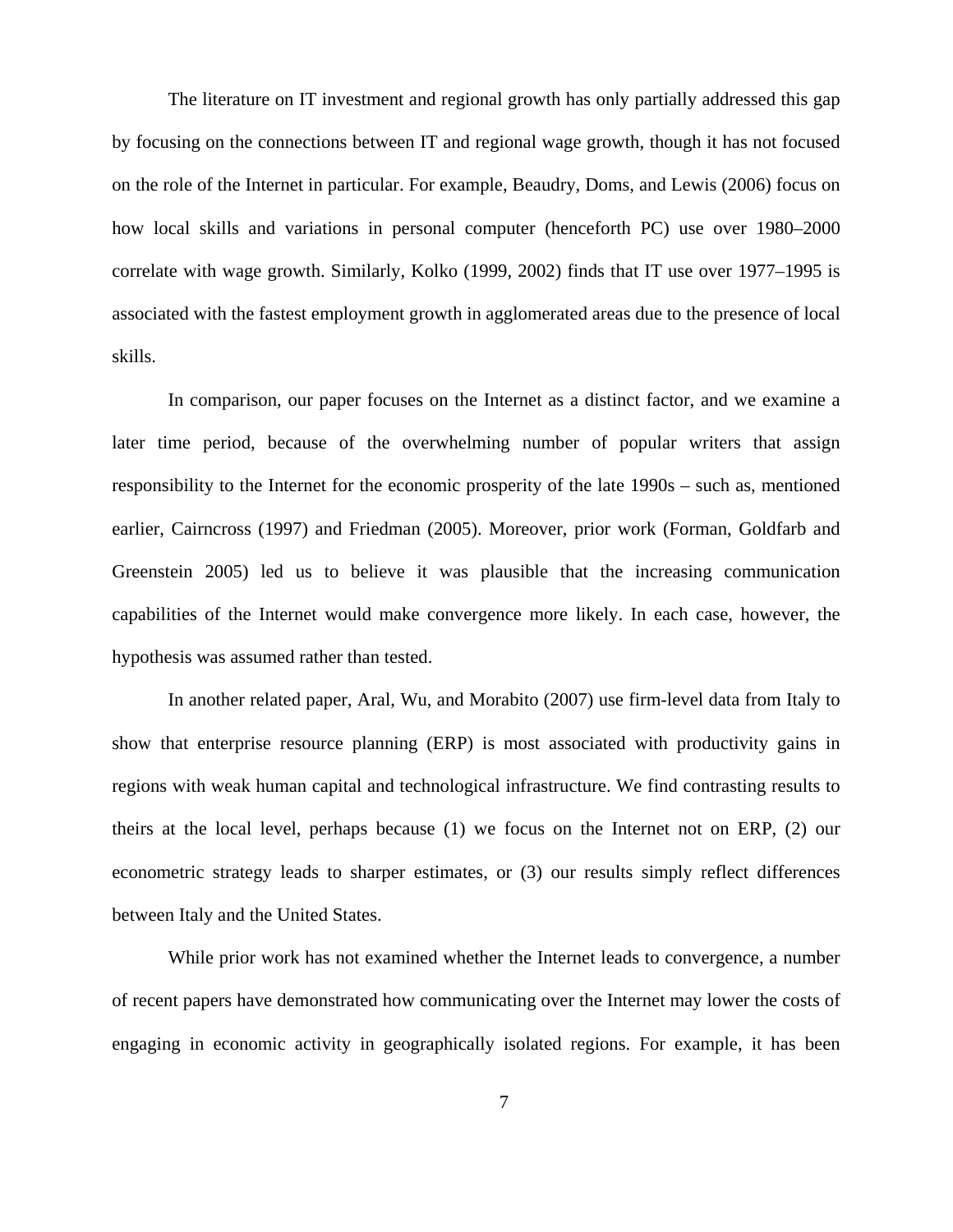shown that use of the Internet lowers the costs of retail shopping for isolated consumers (Forman, Ghose, and Goldfarb 2009) and stimulates greater job migration (Stevenson 2006). Furthermore, it is widely accepted that lower communication costs enabled by IT and the Internet have enabled the delivery of a set of tradable services at significant distances from the point of final demand (Arora and Gambardella 2005; OECD 2006).

Our paper shares similarities with the literature on skill-biased technical change, but there are also significant differences.<sup>4</sup> Research on skill-biased technical change generally tests the premise that changes in technology use alter the demand for skilled labor, thereby shifting the wage distribution in favor of skilled occupations (e.g., Autor, Katz, and Krueger 1998; Autor, Levy, and Murnane 2003). By demonstrating that wage gains are greatest in locations with more highly skilled workforces, our results are consistent with this prior work. Yet, the variance in our data across regions explores a dimension often overlooked by prior studies. Namely, the variance arises from cross-sectional differences in average incomes, education, and other factors across locations, rather than variance in skills across occupations. In addition, our results suggest that a highly skilled labor force alone is insufficient for a location to realize wage gains from Internet investments; there also must be other factors that shape local labor markets, such as the right combination of high population, income, and industry composition.

While we make this novel connection, we do not fully link it to the literature on biased technical change, mainly due to data limitations. For example, we cannot examine whether wage gains are greatest for high- or low-skilled occupations within a county, nor can we examine how Internet use changes the wage distribution within a location. Our findings will raise questions about such connections, and we leave that for future work.

 <sup>4</sup> See Autor (2001) for a survey and Xiang (2005) for a recent example.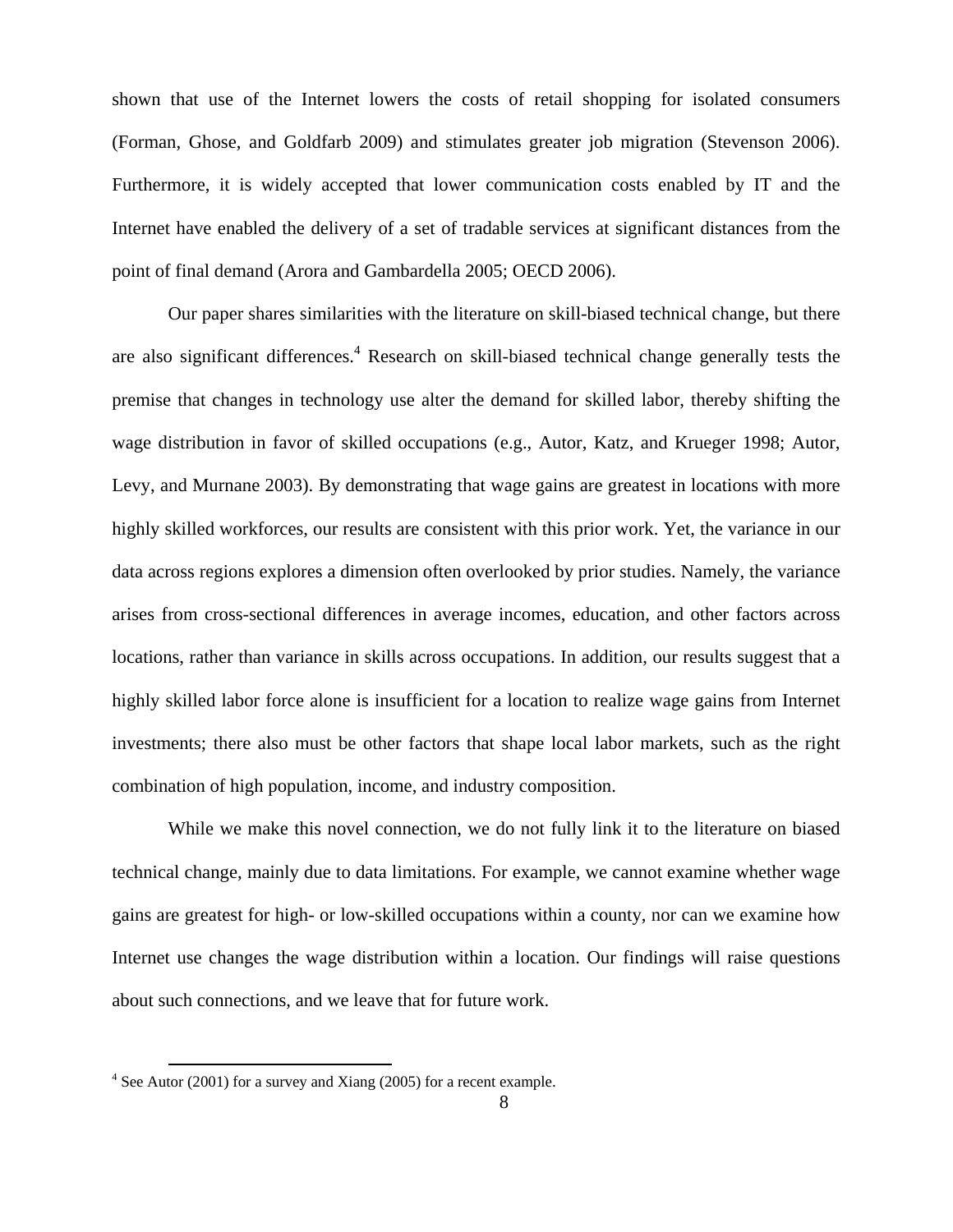### **2. The Internet and the Localization of Growth**

We measure the effects of advanced Internet use on convergence by proceeding in two broad steps. We begin by measuring the average relationship between Internet use and wage growth across all counties. Next, we identify convergence or divergence by examining whether advanced Internet investment led to faster growth in areas that were doing well.

*Step 1: Advanced Internet use and local wage growth: Basic economic reasoning* combined with findings from a range of prior studies suggests that use of the Internet may be associated with accelerated local wage growth through two mechanisms. First, productivity advances at the establishments using advanced IT raise the demand for labor at those establishments. If enough local firms become more productive through Internet use, local labor demand rises and local wages should be higher. Second, Internet use may lead to wage growth through narrower mechanisms. For example, increases in IT demand may put pressure on local markets for skilled IT workers such as programmers, database administers, and consultants. If the local supply of these occupations is inelastic, then increases in the demand for IT may translate into higher wages for these occupations. Over time, this mechanism may also put upward pressure on wages in other occupations that draw from a similar labor pool.<sup>5</sup>

To measure the impact of the Internet on local wages, we use a difference-in-difference identification strategy, comparing the wages of a time period before advanced Internet technologies diffused (1995) to those of a period when we observe use (2000). We take advantage of the fact that many regional features that shaped labor markets and enterprises in 1995 had not changed by 2000. Our endogenous variable will be *Yit*, which represents the level of wages in a particular region (*i*) and year (*t*). Only a small set of research establishments

<sup>&</sup>lt;sup>5</sup> We are unable to identify which of these explanations is most likely due to data constraints: We could find no reliable county-level data on 1995 wages for IT workers.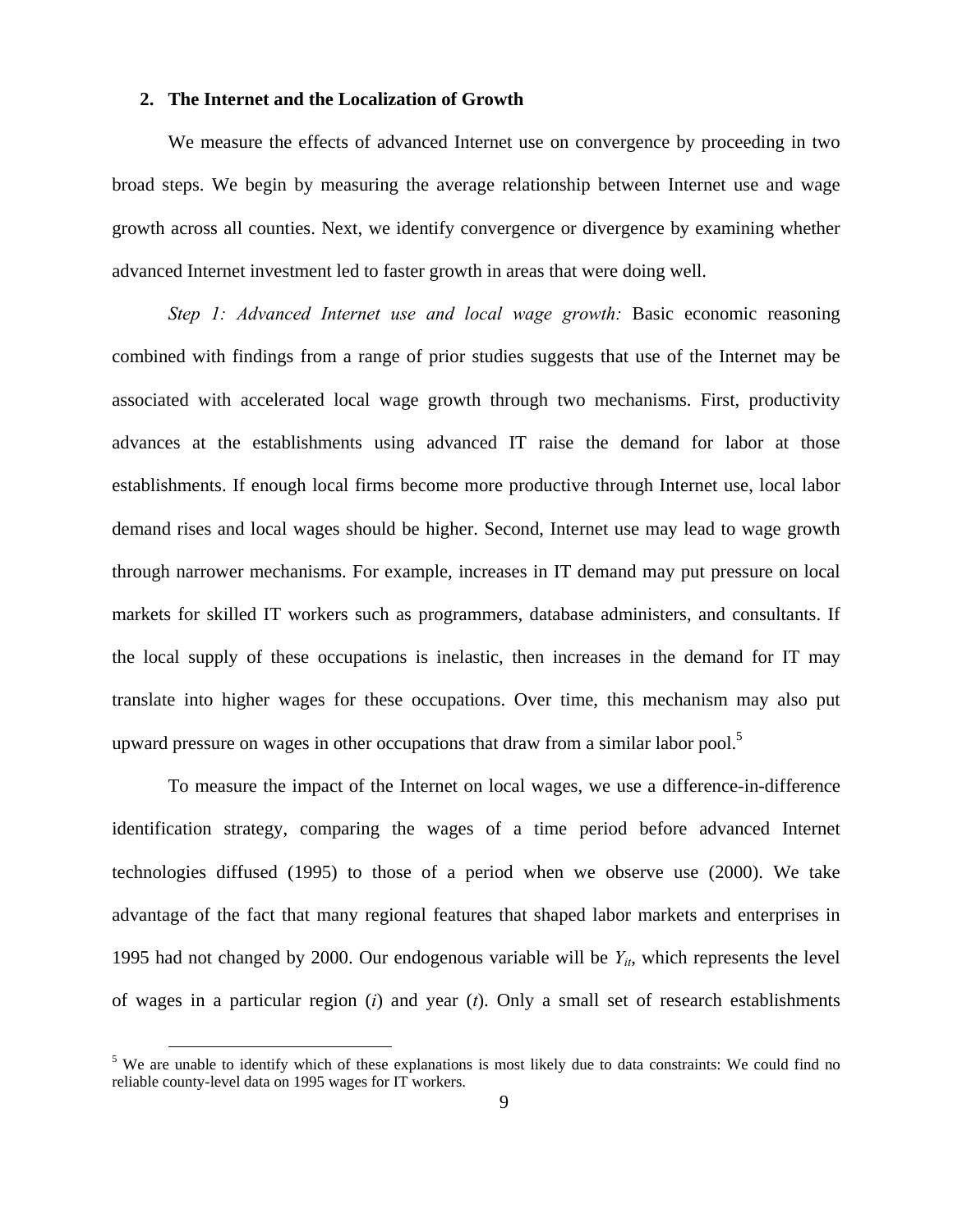employed advanced Internet use in 1995, and therefore we set this variable to zero in 1995. Our approach yields the following panel regression:

(1)  $Log(Y_{it}) = \alpha_1 X_{it} + \alpha_2 Z_{it} + \beta Internet_{it} + \tau_t + \mu_i + \varepsilon_{it}$ 

Here,  $\tau_t$  is a time dummy that captures average changes to wage levels over time;  $\mu_i$  is a location-specific fixed effect that gets differenced out in the estimation; and *Internet<sub>it</sub>* measures the extent of advanced Internet use by businesses in region *i* at time  $t$ .<sup>6</sup> We have assumed that  $\varepsilon$ <sub>*it*</sub> is a normal i.i.d. variable.<sup>7</sup> We include two kinds of controls: First,  $X_{it}$  are controls for preexisting factors that may affect wage growth such as income, population, and education. We set these to zero in 1995 so that they are not differenced out of the regression. This allows us to control for the degree to which the *levels* of the variables affect the *changes* in wages. Second, *Zit* are controls for changes in the factors not directly related to income over time and for which we have data, including Internet use by local households (see Table 1b for the full list).<sup>8</sup>

Our hypothesis is that increases in local business use of advanced Internet will be associated with growth in local wages: A test of  $\beta > 0$  against the null of  $\beta = 0$ .

We assume that the unobservable determinants of wages can be decomposed into an additively separable fixed component and a time-varying component that is constant across counties. We also assume that no systematic factors in  $\varepsilon$ <sub>*it*</sub> are correlated with the unobserved differences in *Yit*.

<sup>&</sup>lt;sup>6</sup> As in Athey and Stern (2002) and Hubbard (2003), we treat the diffusion of a new technology as an exogenous factor that leads to a change in economic outcomes, and then examine the plausibility of the exogeneity assumption. <sup>7</sup> Since we estimate the standard errors using heteroskedasticity-robust methods, the two-period framework is especially appealing. Stock and Watson (2008) show that the standard fixed-effects heteroskedasticity-robust variance matrix estimator is inconsistent if T is fixed and greater than 2.

<sup>&</sup>lt;sup>8</sup> Taking the first difference yields a standard growth equation of changes in wages on levels and changes in the covariates. Since we treat the standard errors appropriately, this means that the coefficients and standard errors are exactly equivalent to those estimated using a growth equation.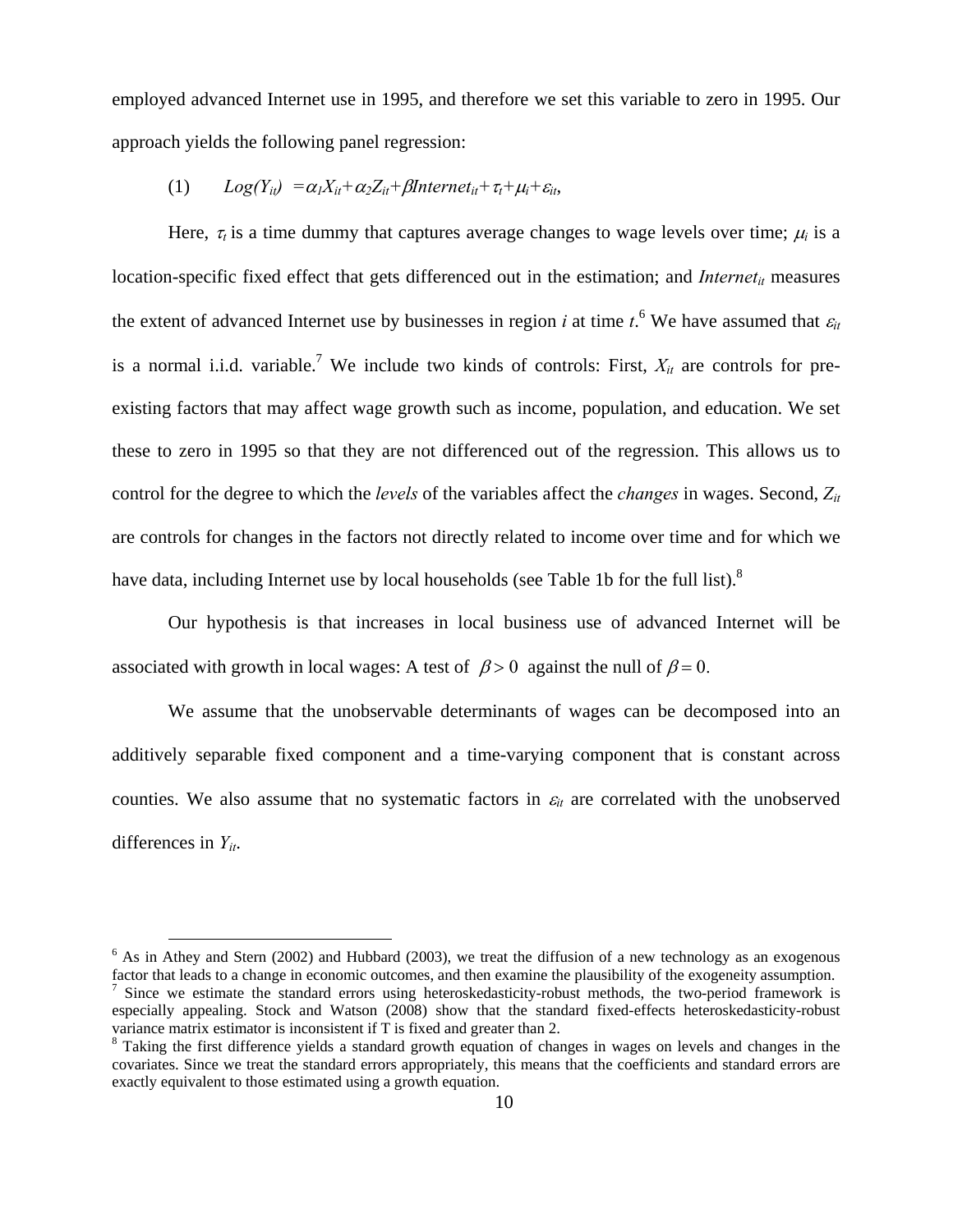One potential concern in this model is that unobservable changes to local firm or worker characteristics may be correlated with both wage growth and Internet use. We provide considerable suggestive evidence that, when combined, shows that advanced Internet use by firms is strongly correlated with local wage growth. First, as noted above, we include many controls for the initial (1990) conditions of the county to address omitted variables bias at the county level. Additionally, we include controls for changes in county characteristics such as population and age. We also show results with controls for changes in closely related margins of consumer and business IT investment—such as basic Internet investment, PCs per employee, and Internet use at home— changes that vary considerably across regions. If advanced Internet use is associated with wage growth but not with these other margins of IT investment, then omitted variable bias must be specific to advanced Internet. Further, we present instrumental variables regressions that use measures of local telecommunications infrastructure costs and the programming capabilities of related locations as instruments for local Internet investment. As we describe in greater detail below, changes in the values of these instruments will proxy for variance in the local costs of advanced Internet but are unlikely to be systematically correlated with local wage growth. Our results are robust to the use of these instruments, even when used in our difference-in-difference specification with the complete set of controls.

The Internet's unusual history gives us an additional test for the role of region-specific omitted variables: It enables us to employ a useful falsification test. Because the Internet was originally developed to facilitate research collaboration, it did not become clear until late 1994 that commercial implementation of the Internet could have a wide economic impact, and even at that point it was only apparent to Internet insiders. Most incumbent vendors and users in communications and computing markets, as well as IT-intensive users in the economy as a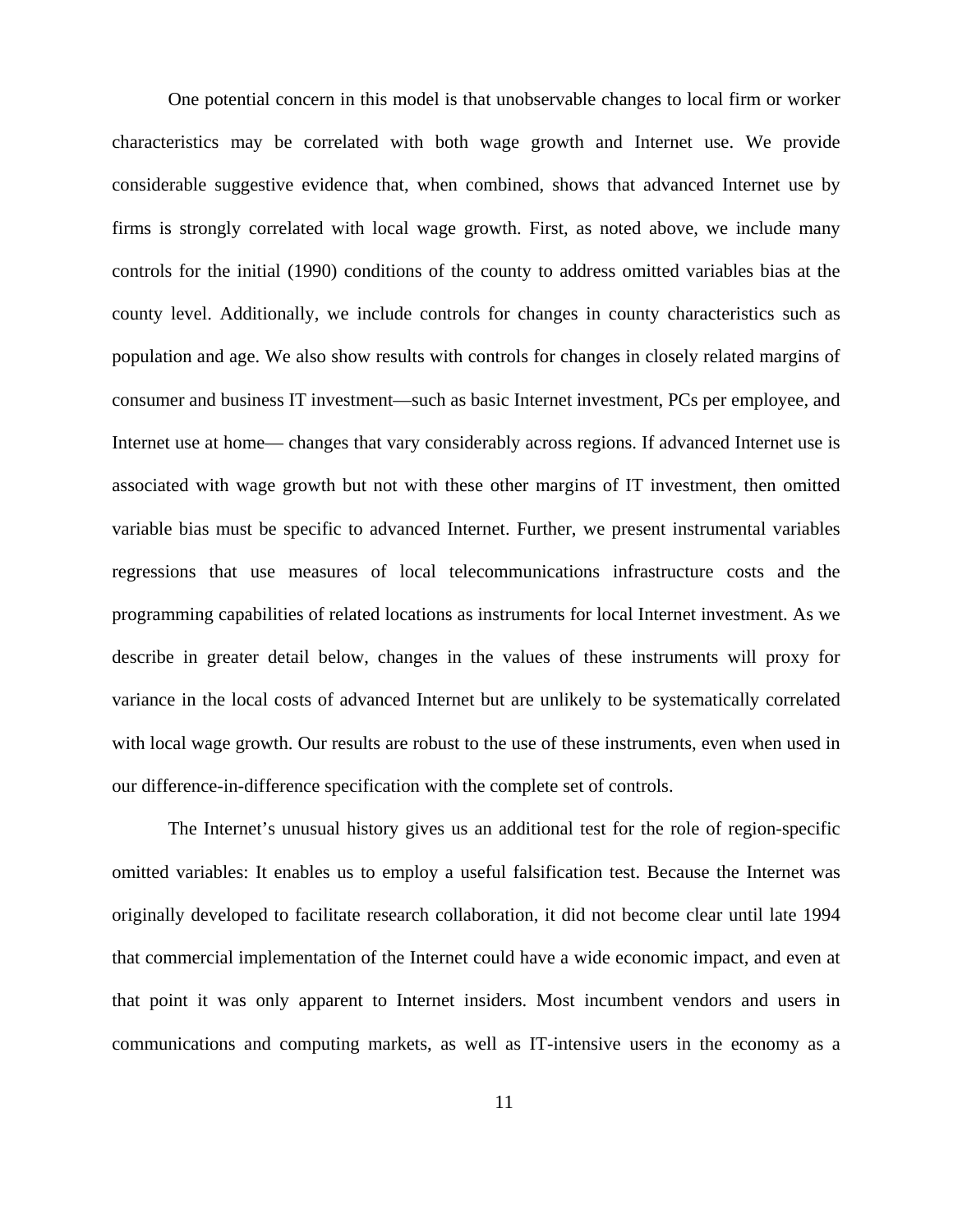whole, were caught by surprise in late 1994 and early 1995 as the commercial Internet rapidly diffused. That (almost sudden) realization by so many firms contributed to a non-gradual response from both vendors and users. As a result, we should not see any affiliation between Internet investment and local economic activity before  $1995$ .<sup>9</sup> If our assumptions of the orthogonality between the Internet and changes in local unobservables are violated, then our data will produce false positive associations between future use and growth in a period prior to 1995. If we find false positives, then it suggests that violations of our identification assumptions are artificially inducing  $\beta > 0$ . If not, then it boosts confidence in the exogeneity assumption embedded in  $(1)$ .  $^{10}$ 

*Step 2: Use of the Internet and convergence/divergence.* The Internet's rapid diffusion pattern motivates examining divergence and convergence. The Internet achieved near ubiquity in the United States over a short period of time. By the end of the 1990s, over half the households in the United States had Internet access, as did over 90% of medium and large establishments. Since adoption was widespread, it is constructive to ask whether the changes in economic outcomes were too.

We test between the two starkest predictions of the impact of the Internet on wage growth. One view predicts that the Internet would improve growth prospects in many regions, and especially in low-density, economically isolated regions where basic Internet services were particularly valued for lowering communications costs. The contrasting view casts the Internet as

<sup>&</sup>lt;sup>9</sup> We think it is safe to date the beginning of the investment boom in the Internet to 1996. Dating the rise of the commercial Internet is not an exact science, but a few well-known events provide useful benchmark. The first nonbeta version of the Netscape browser became available in early 1995. The Netscape IPO occurred in August 1995 and it went spectacularly well for the founders and investors. Microsoft announced its change in strategy on December 7, 1995. Certainly no serious vendor in IT markets was ignoring the commercial Internet by December 1995. Neither was any large-scale investor in IT applications by this point, but major investment lags behind planning, and therefore changes slowly. As Forman (2005) discusses, while "adjustment costs" slowed down deployment, experimentation and learning about new uses also caused some lag in business investment.

 $10$  We provide further details on our exploration of endogeneity and omitted variables bias in the results section.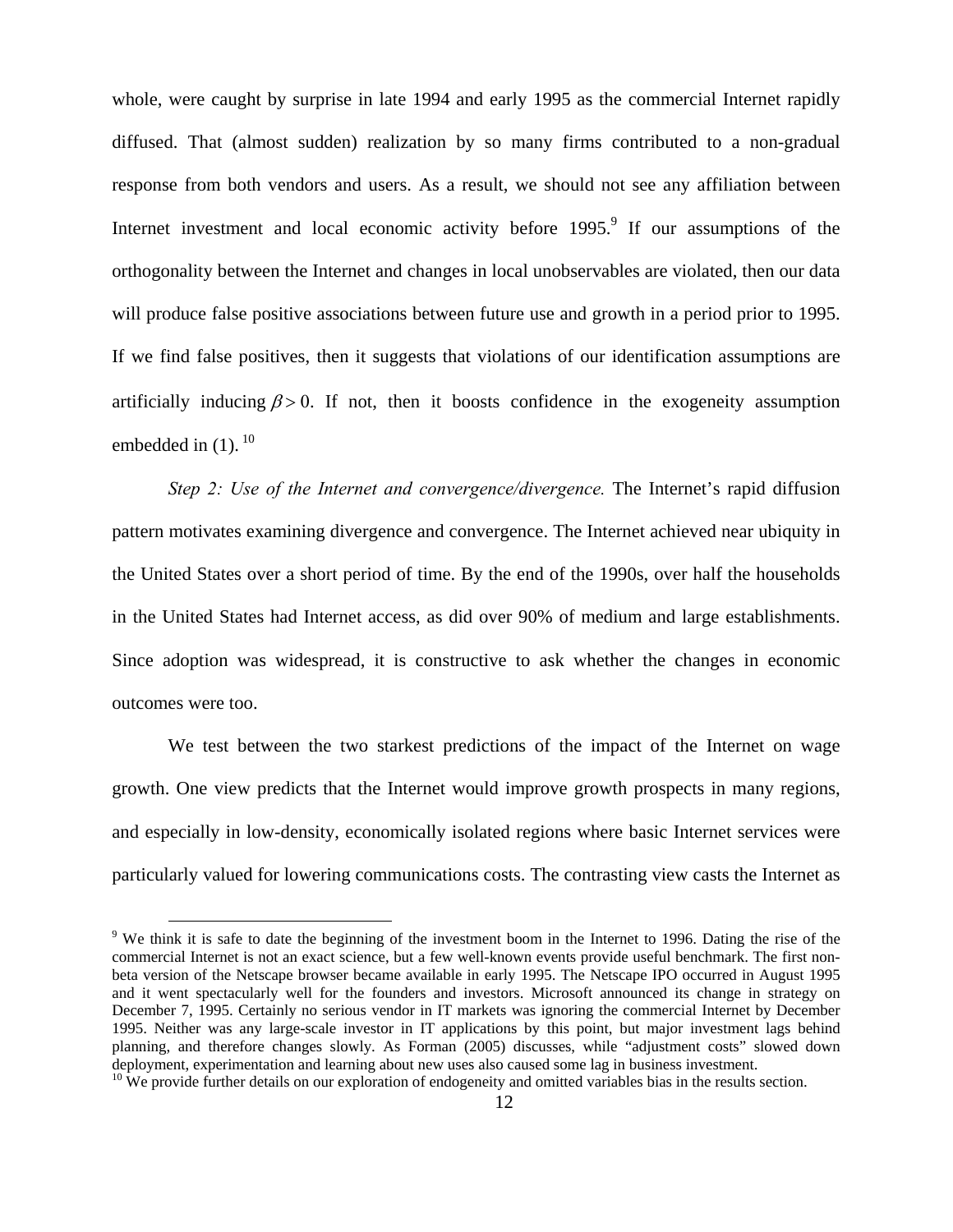a technology that exacerbated existing inequalities in wages between urban/rural and frontier/mainstream users of  $IT.$ <sup>11</sup>

We begin by examining whether the benefits of Internet use are greater in areas with low or high income. Advanced Internet use may contribute to divergence due to an overheating effect on local wage growth from local economic prosperity. One example can illustrate. During this time period, establishments supplying parts for electronics goods and automobiles had a high propensity to invest in advanced Internet usage. Yet, an electronics parts supplier in San Jose, CA, faces a local labor market with a higher average income and education than an automobile parts supplier in Akron, OH, faces. Thus, we examine whether the rise in wages is greater for the higher income region than that for the lower income region, despite both regions investing equally in the Internet. While Internet use in the face of tight local labor demand will contribute to rising wages, similar investments in environments without tight local labor demand conditions will not.

Advanced Internet use could similarly lead to convergence, or a "Robin Hood" forecast for the economy-wide impact from the diffusion of the Internet. That is, as a communications technology with nearly instant universal availability, the Internet might lead to widespread productivity advances across many facets of the economy. We do not dismiss this view out of hand for two reasons. First, it received considerable popular attention at the time, though no systematic test has ever confirmed or refuted any related prediction that goes beyond anecdote. Second, systematic statistical study of the diffusion of basic Internet use to businesses is

 $11$  Cairncross (1997) was among the earliest to forecast that Internet technology would lead to significant changes in the spatial distribution of economic activity. By reducing the costs of economic isolation, Internet technology could shift economic transactions from locations in urban areas where average wages are relatively high (Glaeser and Mare 2001) to rural locations where wages are relatively lower. Forman, Goldfarb, and Greenstein (2005) investigate the diffusion of the Internet to business, but find evidence consistent with both views. Some evidence shows that basic Internet technology diffused first to rural and small urban areas, but there is also evidence that urban areas were leading users of the advanced Internet. For reviews of this literature, see Forman and Goldfarb (2006) and Greenstein and Prince (2007).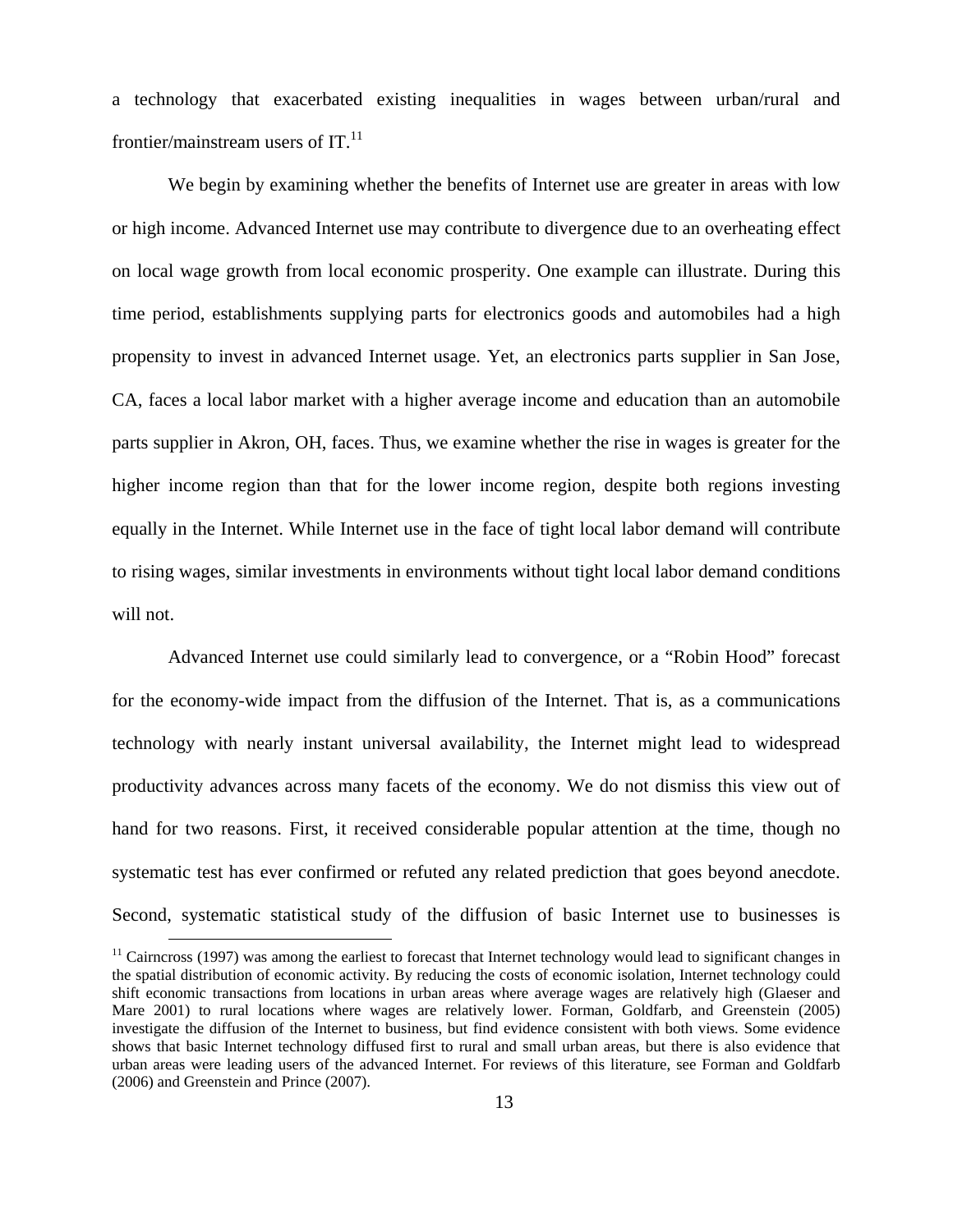consistent with a premise behind this view: Other work suggests that basic Internet use had high marginal benefit to businesses in isolated and low-density areas, as well as low adaptation costs (Forman, Goldfarb, and Greenstein 2005).

In our first approach we estimate the simplest version of this hypothesis:

# (2)  $Log(Y_{it}) = \alpha_1 X_{it} + \alpha_2 Z_{it} + \beta Internet_{it} + \phi(Internet_{it} * High Income_i) + \tau_t + \mu_i + \varepsilon_{it}$

Here,  $\phi$  measures the difference for higher and lower income counties in the relationship between wages and advanced Internet. Divergence caused by the Internet will produce  $\phi > 0$  and convergence  $\phi < 0$  against a null of  $\phi = 0$ . Rejecting the null does not depend on  $\beta$ , but the estimate for  $\beta$  (combined with the estimate for  $\phi$ ) does shape the inference about the economic importance of the Internet for wages.

After showing the result for income, we examine several additional factors that influence local labor market conditions, namely, local skills, population, and industry composition. We focus on each factor for the following reasons. (1) Skills: Considerable evidence points toward complementarities between the use of advanced IT and a skilled (and/or educated) labor force, which implies there are higher wages due to these complementarities.<sup>12</sup> (2) Population: Larger cities have thicker labor markets for complementary services, specialized skills, or specialized vendors. The presence of complementary resources also increases the net returns to IT-based process innovations, thereby increasing the returns to productivity and growth from Internet adoption for enterprises in such locations.<sup>13</sup> (3) Industry composition, or IT-intensity: The clustering of IT-intensive enterprises in the same industry, accentuated by similarities in

<sup>&</sup>lt;sup>12</sup> See e.g., Bresnahan, Brynjolfsson and Hitt (2002), Autor (2001), and Corali and Van Reenen (2001).<br><sup>13</sup> A rich literature in urban economics has provided evidence on the presence of increasing returns and productivit benefits associated with location in an urban area (e.g., Rosenthal and Strange 2004). The reasons go back to Marshall's (1920) initial insights: Urban markets have thicker labor markets, greater input sharing, and more knowledge spillovers. The same reasoning applies to urban areas with an agglomeration of IT-using industries and why they might have advantages over areas without such IT-using industries.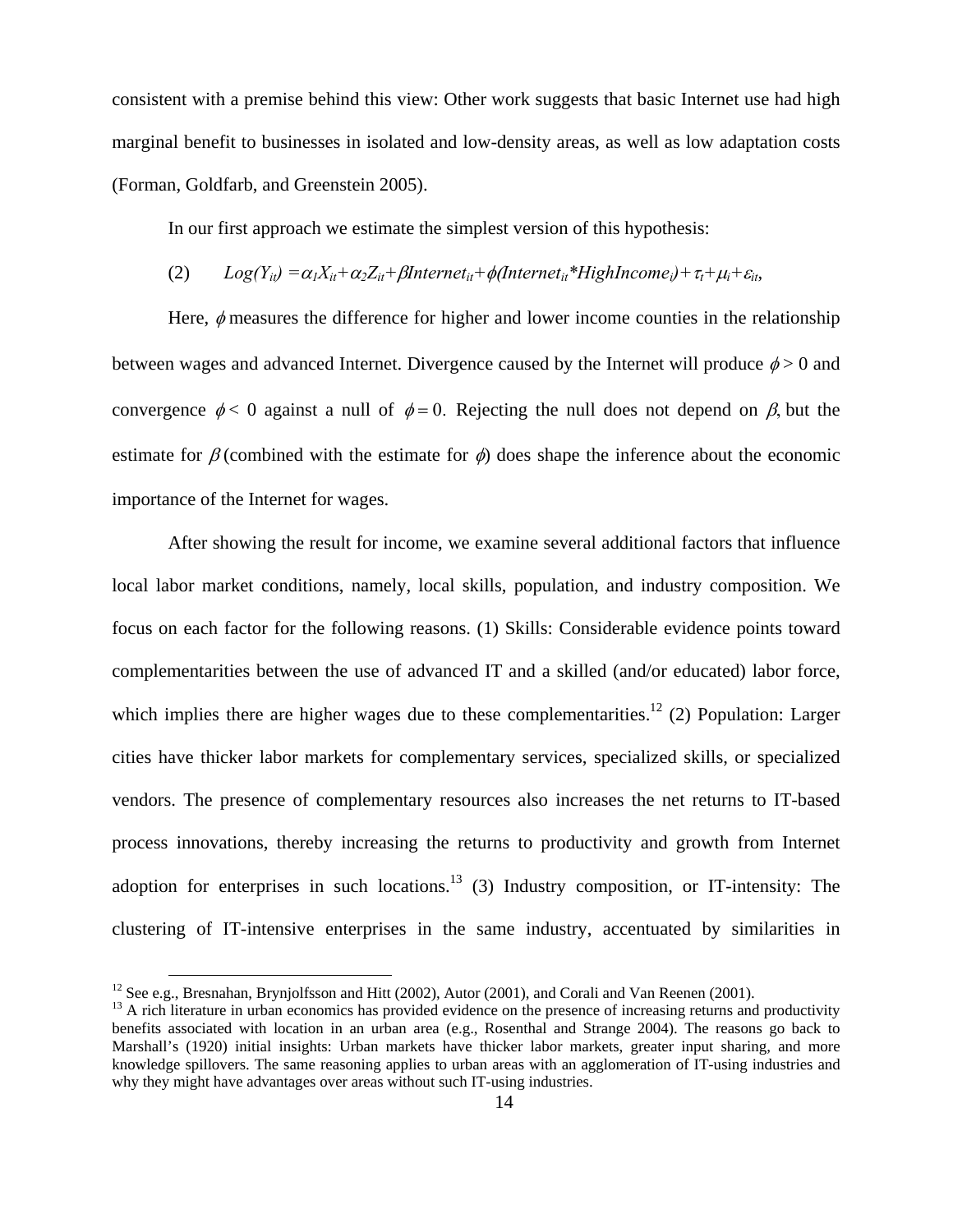investment behavior within industries (and therefore within regions), can lead to a simultaneous increase in demand for labor in agglomerated productive enterprises.<sup>14</sup> We examine the extreme position that all these factors matter, and we divide counties by the following factors in our approach: *education*, *population*, and *IT-intensity.* We use this extreme position because it provides a way to simplify the underlying five-way interaction (including the previously defined *income* and *Internet*) into a single interaction term. Those counties that score high on all factors are termed *HighAllFactors.* To investigate whether these other factors affect the divergence in incomes associated with Internet adoption, we estimate the following:

(3)  $Log(Y_{ii}) = \alpha_1 X_{ii} + \alpha_2 Z_{ii} + \beta Internet_{ii} + \phi_1 (Internet_{ii} * High Income_i) + \phi_2 (Internet_{ii} * High Education_i)$ *+* φ3(*Internetit\*HighPopulationi)+* φ4(*Internetit\*HighITIntensityi)+* φ5(*Internetit\*HighAllFactorsi) +*τ*t+*μ*i+*<sup>ε</sup>*it*,

Here,  $\phi_l$  measures the difference between counties with high and low incomes, and  $\phi_5$ measures differences between counties with *HighAllFactors* and other counties. If  $\phi_1 = 0$  but  $\phi_5$  > 0, then divergence in incomes is isolated to regions with high income, education, population, and IT-intensity.

A finding of  $\phi_1 = 0$  but  $\phi_5 > 0$  also has implications for identification in the presence of potential omitted variables. If this result is a false positive caused by positive covariance between changes in <sup>ε</sup>*it* and advanced Internet use, then it suggests this covariance is isolated only to locations that have a high income*.* While it is always possible that such unobservables may exist, we find it difficult to identify an economic mechanism that produces such unobservables in just a limited number of places.

<sup>&</sup>lt;sup>14</sup> Furthermore, if IT-intensive enterprises earn greater productivity benefits from new IT use (Stiroh 2002), then industries with such enterprises will have the largest associated wage gains from Internet use. When these productivity benefits spill over to other enterprises (e.g., Greenstone, Hornbeck, and Moretti 2008), then locations with the "right" industries will experience broad-based wage gains that are greater than other equivalent locations that have invested in advanced Internet use.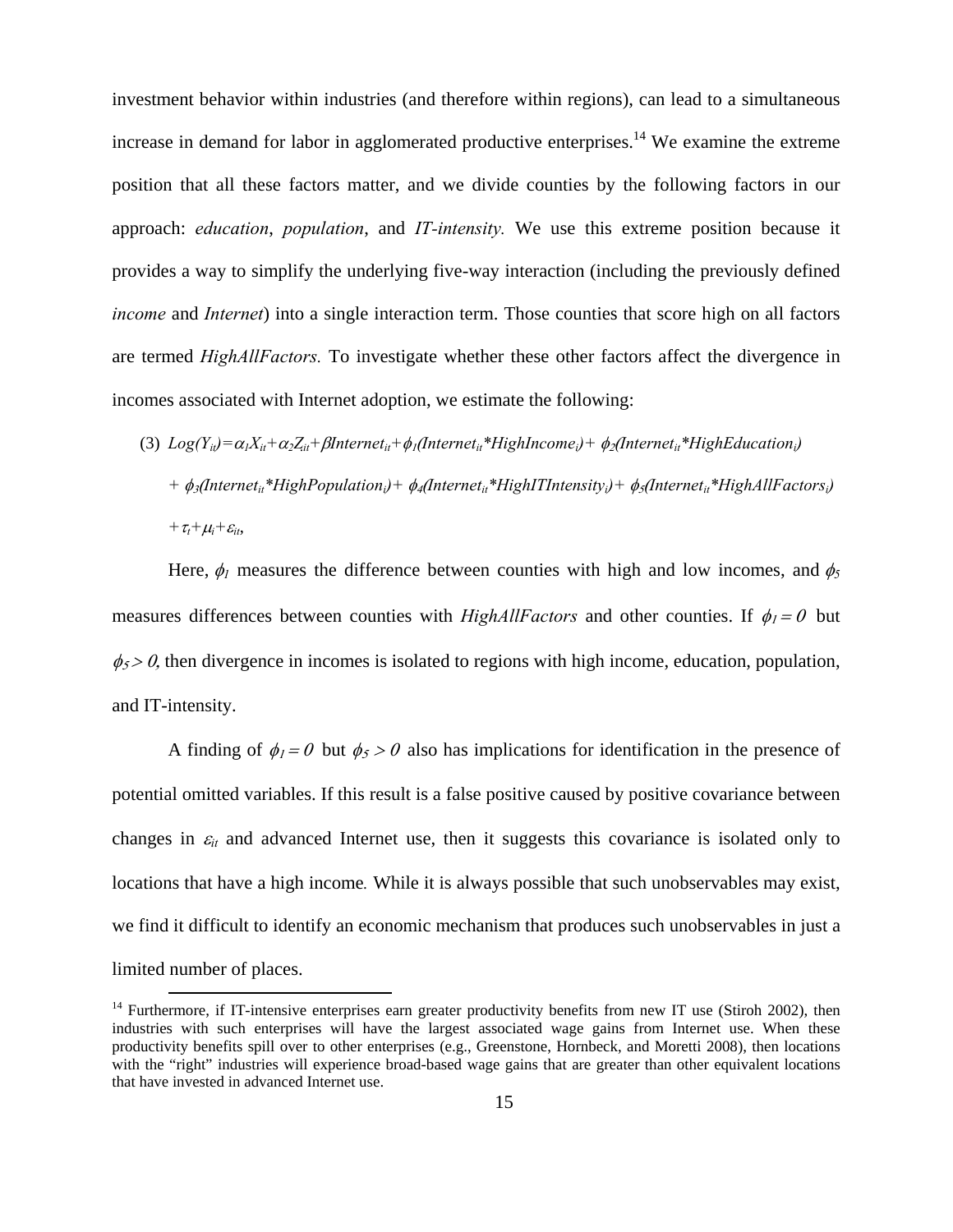### **3. Data**

To measure how Internet investment influenced growth in wages, we combine several data sources about medium and large establishments and about US counties. Our IT data come from the Harte Hanks Market Intelligence Computer Intelligence Technology database (hereafter CI database). The database contains establishment- and firm-level data on characteristics, such as the number of employees, personal computers per employee, and use of Internet applications. Harte Hanks collects this information to resell as a tool for the marketing divisions of technology companies. Other economic researchers have used this source as a fruitful way to learn about enterprise IT use.<sup>15</sup> Interview teams survey establishments throughout the calendar year; our sample contains the most current information as of December 2000.

Harte Hanks tracks over 300,000 establishments in the United States. Because we focus on advanced Internet applications, we exclude government, military, and nonprofit establishments. Our sample from the CI database contains commercial establishments with over 100 employees—in total 86,879 establishments.<sup>16</sup> While the sample only includes relatively large establishments, we do not view this as a problem because very few small establishments employed advanced Internet use in the late 1990s. The primary investors were large establishments making large-scale enterprise-wide investments worth tens of millions of dollars, and, in some large multi-establishment organizations, hundreds of millions of dollars per year. <sup>17</sup>

We focus on those facets of Internet technology that became available only after 1995 in a variety of different uses and applications. Our raw data include at least twenty different specific

<sup>&</sup>lt;sup>15</sup> There is an increasingly long list of papers that have built on this data source and its predecessor from CI, including our own prior work.

<sup>&</sup>lt;sup>16</sup> Establishments were surveyed at different times from June 1998 to December 2000. To control for increasing adoption rates over time, we reweight our adoption data by the ratio of average adoption rates in our sample between the month of the survey and the end of 2000.

 $17$  All our available evidence suggests that adoption monotonically increased in firm size, even controlling for many other determinants. Hence, our sample represents the vast majority of adopters, and this procedure leads to the best possible estimate of use in a location.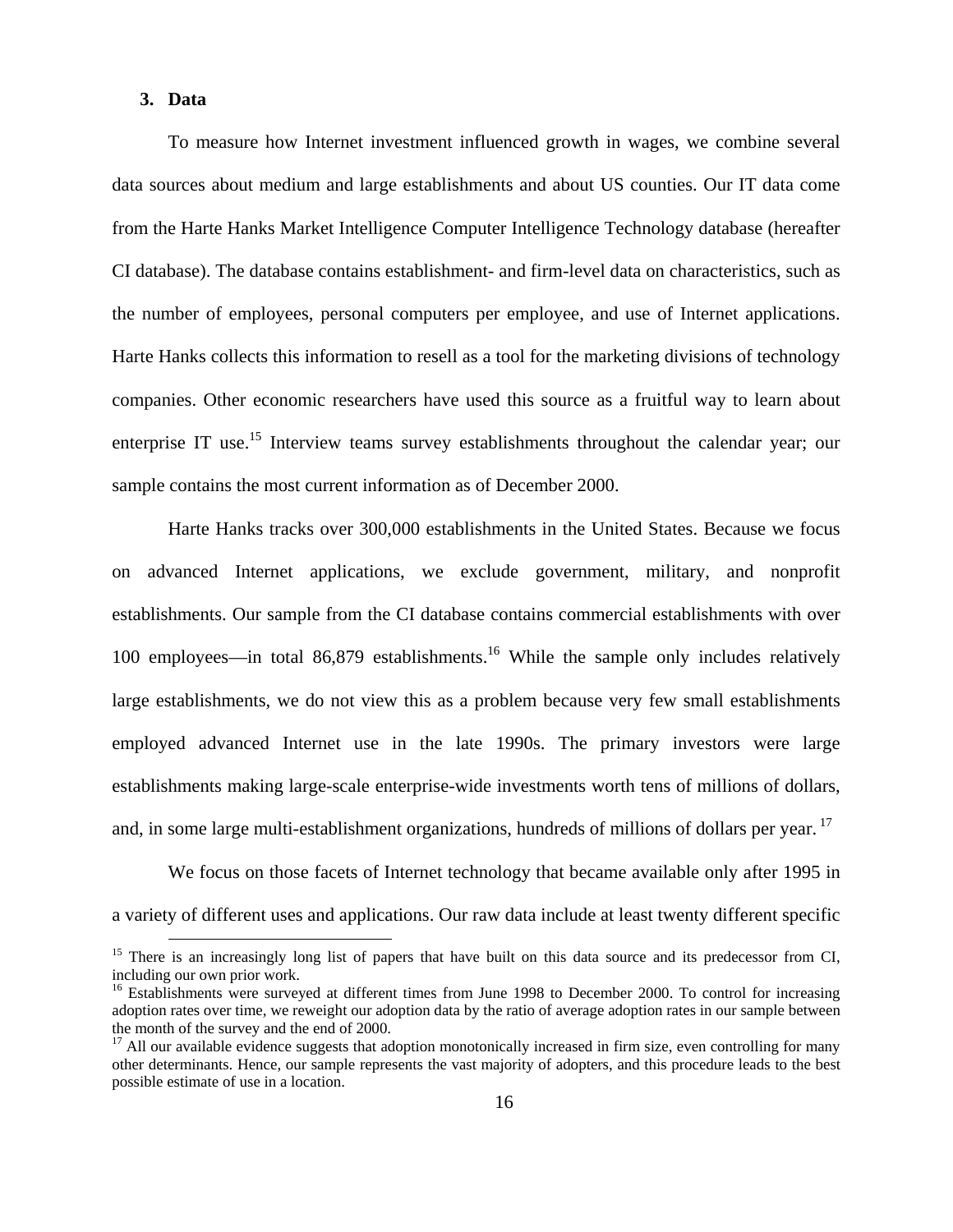applications, from basic access to software for Internet-enabled ERP business applications software. Advanced Internet use involves frontier technologies and significant adaptation costs. We identify advanced Internet use from the presence of substantial investments in e-commerce or e-business applications.<sup>18</sup>

We stress that the investments we consider include several aspects of an enterprise's operations, not just the most visible downstream interactions with customers. These often involve upstream communication with suppliers and/or new methods for organizing production, procurement, and sales practices. We look for commitment to two or more of the following Internet-based applications: ERP, customer service, education, extranet, publications, purchasing, or technical support.<sup>19</sup> Most often, these technologies involve inter-establishment communication and substantial changes to business processes. We also experimented with a variety of alternative measures of business Internet use and our results are qualitatively similar under these alternative definitions.

To obtain location-level measures of the extent of advanced Internet use, we compute average rates of use for a location. Because the distribution of establishments over industries may be different in our sample from that of the population, we compare the number of establishments in our database to the number of establishments in the Census. We calculate the total number of establishments with more than 50 employees in the Census Bureau's 1999 County Business Patterns data and the number of establishments in our database for each twodigit North American Industry Classification System (NAICS) code in each location. We then

<sup>&</sup>lt;sup>18</sup> In previous work this was labeled *enhancement* because it enhanced existing IT processes and contrasted with *participation*, that is, the use of basic Internet technologies, such as email or browsing (e.g. Forman, Goldfarb, and Greenstein 2002, 2005). In this paper, the contrasts are not the central focus, so we simply call it advanced Internet use, and, when necessary, we will contrast it with basic Internet use and PC use.

<sup>&</sup>lt;sup>19</sup> Additional details on the construction of this variable can be found in Forman, Goldfarb, and Greenstein (2002).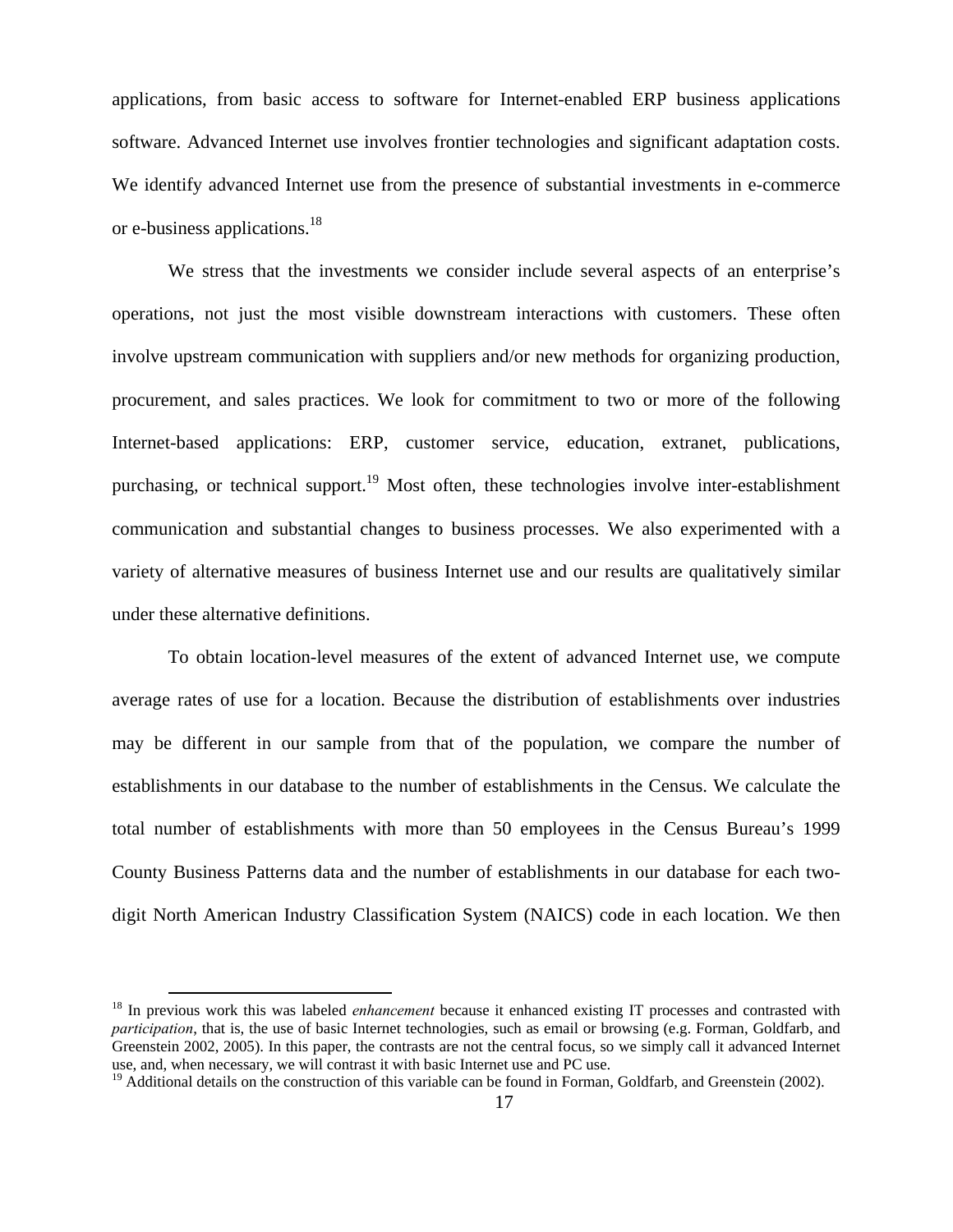calculate the total number in each location. Therefore, to account for over- and under-sampling in the Harte Hanks data, we weight a NAICS-location by

Total # of census establishments in location-NAICS Total # of census establishments in location Total # of establishments in our data in location Total # of establishments in our data in location-NAICS ×

We sum the weighted county-NAICS-level rates of use across NAICS within a county to obtain county-level estimates of the extent of advanced Internet use.

Prior research has shown that this measure has several attractive properties. For example, when aggregated to the industry level, this measure positively correlates with Bureau of Economic Analysis measures of industry-level differences in IT investment, as we would expect. Examples of industries that tend to have high advanced Internet use are Electronics Manufacturing, Automobile Manufacturing and Distribution, and Financial Services (Forman, Goldfarb, and Greenstein, 2002). Yet, it captures more than just the industry, varying considerably across establishments in different firms and regions. Among the biggest cities, areas with high use are those where a high fraction of local employment is in Internet-intensive (as well as IT-intensive) industries, such as the San Francisco Bay Area, Seattle, Denver, and Houston (Forman, Goldfarb, and Greenstein 2005). Thus, both the industry composition and the features of local areas shape use in the direction that economic intuition would forecast.

We obtain data from businesses on county-average weekly wages paid, total employment, and total establishments from the Quarterly Census of Employment and Wages, a cooperative program of the Bureau of Labor Statistics and the State Employment Security Agencies. Matching these data to our Internet data leaves a total of 2743 county observations. We drop 372 of the total 3115 counties because we lack data on Internet investment. We retain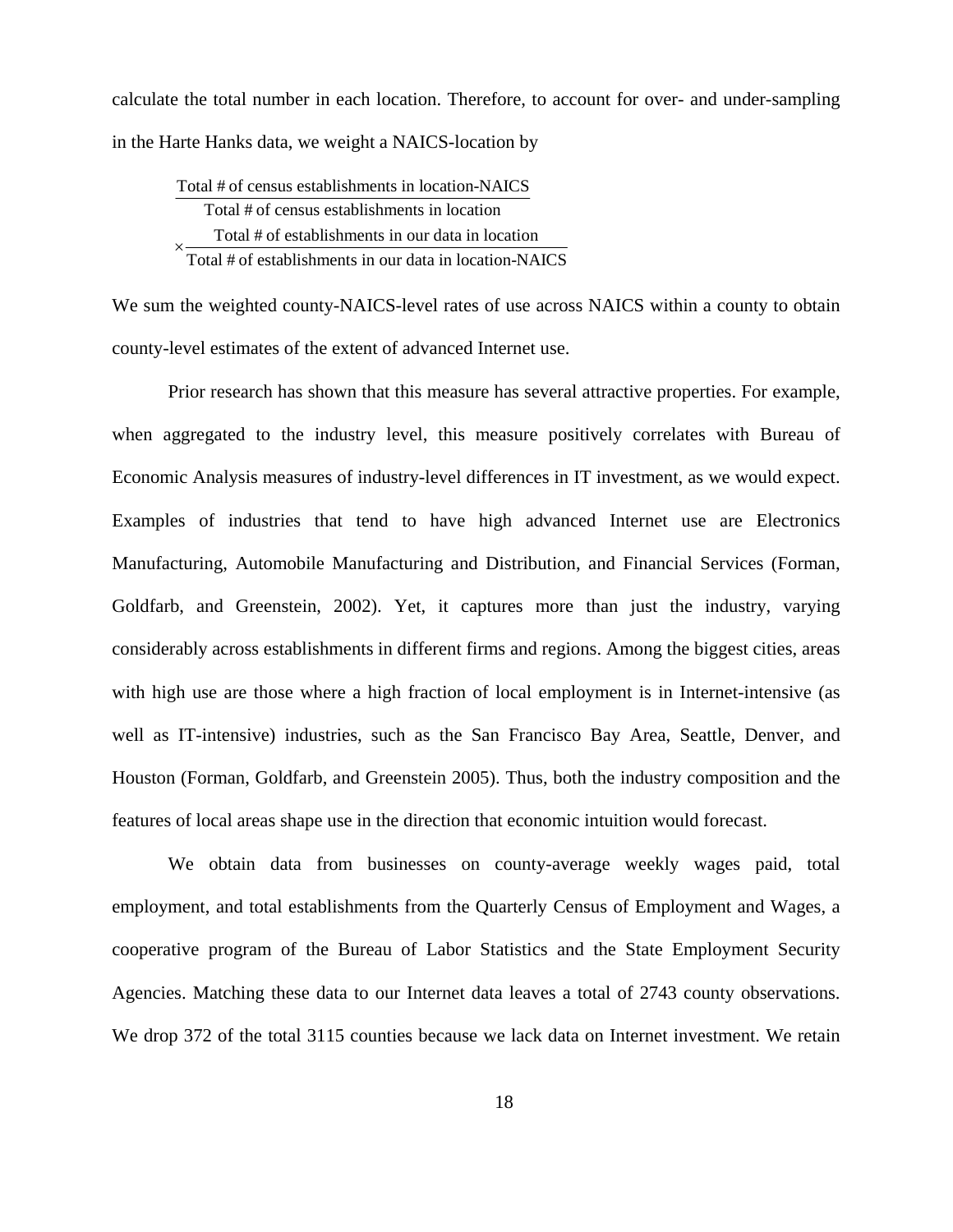almost every urban and suburban county, as well as most rural ones. The vast majority of the dropped counties come from the lowest quartile of the population distribution.

To examine divergence, we use our previously defined set of factors as variables to interact with our measure of advanced Internet use. We focus on the roles of *income*, *education*, *population*, and *IT-intensity*. The data on *population, education,* and *income* come from the 1990 US Census. For IT-intensity, we measure the fraction of firms in IT-using and producing industries in the county as of 1995 from the US Census County Business Patterns data. National aggregate data shows that such industries have unusually high returns from investment in IT in the 1990s. We define these industries using the classification reported in Jorgenson, Ho, and Stiroh (2005, p. 93).

We combine these data with county-level information from a variety of sources. This information allows us to control for the underlying propensity of the counties to grow and innovate. First, the 1990 US Census provides county-level information on population, median income, net migration to the county (from 1995 data), and percentage of university graduates, high school graduates, African Americans, persons below the poverty line, and persons over age 65. We also use the 2000 US Census to control for changes in non-income-related factors: population, net migration to the county, and percentages of university graduates, high school graduates, persons over age 65, and African Americans. The 2000 Current Population Survey (CPS) Computer and Internet Use Supplement provide our data on the percentage of county households adopting the Internet at home. We use four measures of county-level propensity to innovate: (1) The number of students in Carnegie rank 1 research universities in 1990, (2) The fraction of students enrolled in engineering programs, (3) The percentage of the county's workforce in professional occupations in 1990 (which we will term employment for the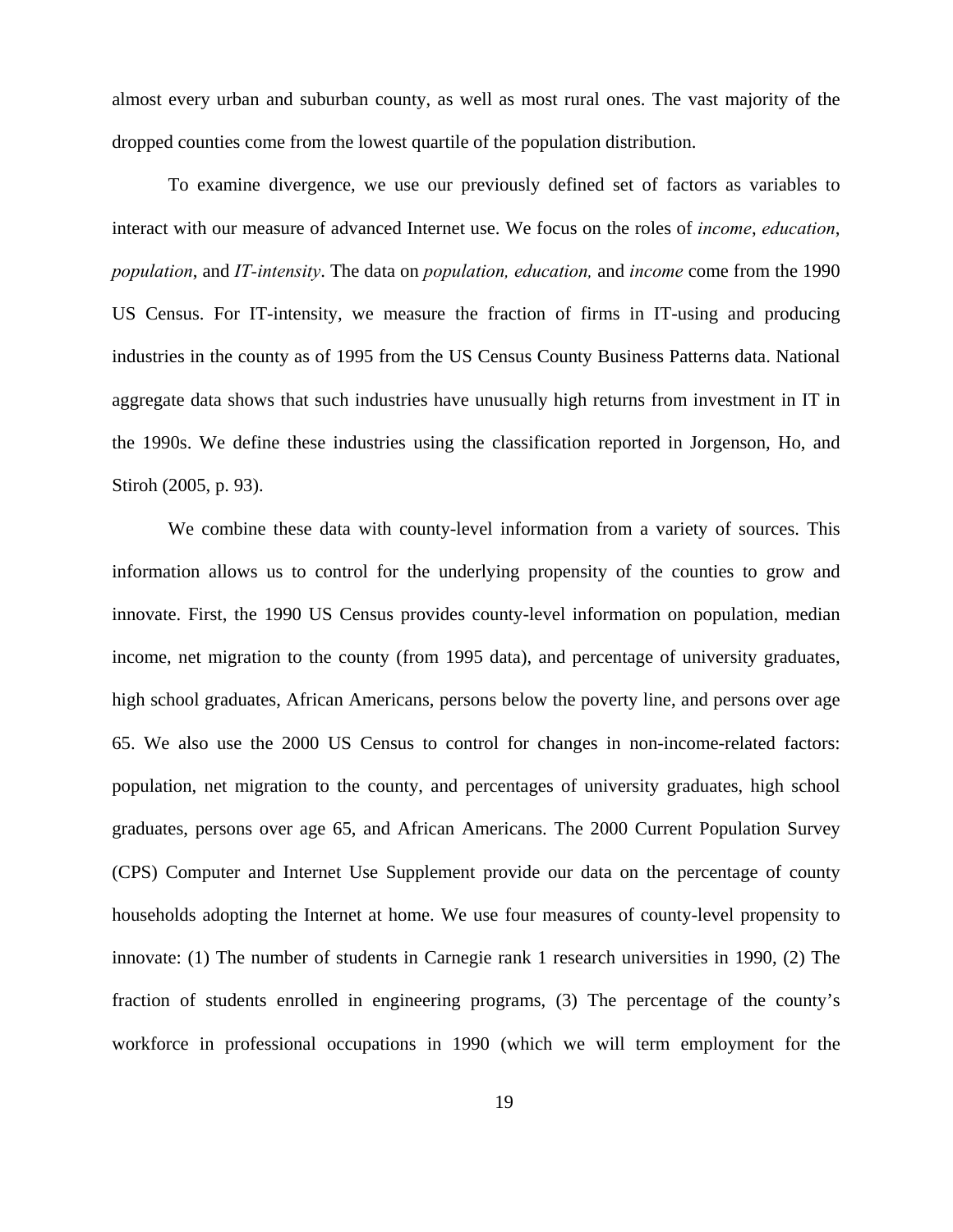remainder of the paper), and (4) The number of patents granted in the 1980s in that county, as found in the NBER patent database.<sup>20</sup>

Table 1a includes descriptive statistics on IT use and our measures of local wages, establishments, and employment. Table 1b includes a description of control variables.

### **4. Empirical Results**

We initially establish a link between advanced Internet use and wages. We then show that no such link exists between advanced Internet use and employment or between advanced Internet use and the number of establishments. Next, we show that advanced Internet use differs from basic Internet and PC use. Finally we show that advanced Internet use contributes to divergence; in particular, it is only associated with wage growth in counties with high levels of income, education, population, and IT-intensity industry. We find no evidence that advanced Internet use has led to convergence.

# **4.1 Baseline Results**

In Table 2, we show the baseline results across counties. Column 1 shows the correlation between advanced Internet use and wages at the county level without any controls. As suggested by the scatterplots in Figure 1, there is a strong positive correlation with wage growth. Column 2 includes county and year fixed effects, which alters the key estimates considerably, as we would expect. Column 3 provides what we view as our main specification: Namely, it includes controls for presample demographics (such as county income and population in 1990), changes in nonincome demographics (such as population from 1990 to 2000 and net migration from 1990 to 2000), measures of presample innovativeness (such as patents granted in the 1980s) as well as

 $20$  Downes and Greenstein (2007) showed that the first three factors help explain availability of Internet infrastructure such as ISPs.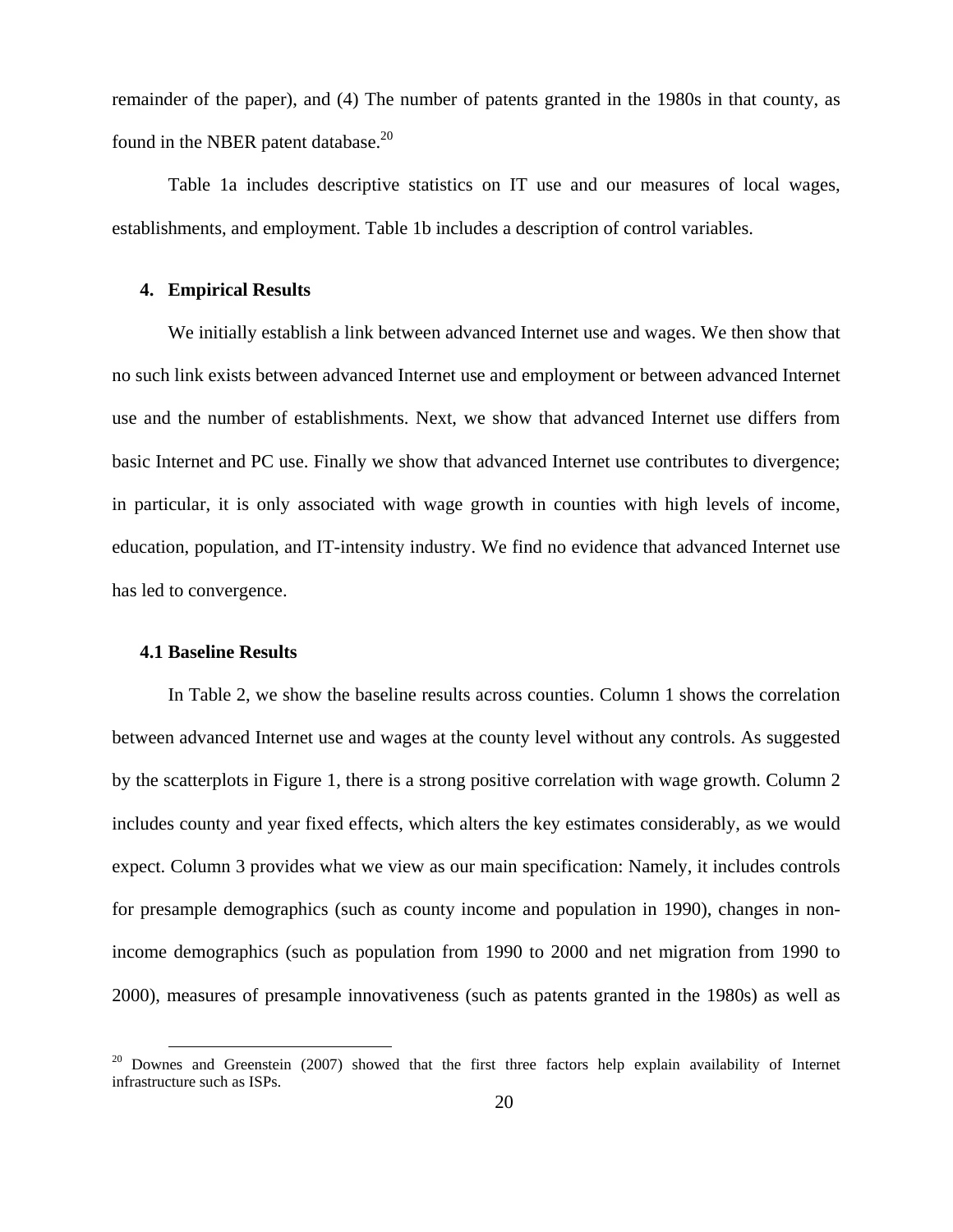changes in home Internet adoption (effectively zero in 1995). Columns 4 though 7 provide a number of other specifications to show robustness. In every specification, we reject the null that advanced Internet use is not associated with wage growth.

In the main specification the coefficient on advanced Internet use is 0.0252. That is, regions with an average level of Internet use (8.9%) experienced 0.224% wage growth above what regions with no Internet use experienced. A one standard deviation increase in the use of the Internet is associated with 0.336% increase in wage growth. The data are skewed, so it is also interesting to look at the top decile, which is 0.216. That leads to a 0.32% increase in wage growth above the mean. Consistent with Figure 1a, this suggests that the Internet was not the primary force behind the 20% wage growth across all counties in our data from 1995 to 2000. Still, it is related to growth. As we show below, examining the average effect obscures variation across regions.

Even with such a small coefficient, omitted variable bias is an important concern in this analysis. As was previously described, we take several steps to address this concern. First, we have included several controls for the initial conditions of the county. For example, if counties with a more educated population are more likely to experience a wage increase from 1995 to 2000 and are more likely to adopt advanced Internet technologies, then we may observe a positive correlation between Internet technology and wage growth only because of this underlying correlation. For this reason, in Table 2 and subsequently, we control for several county-level characteristics including pre-sample population, racial composition, education, income, poverty, professional workers, enrollment in research universities, enrollment in engineering programs, age, and innovativeness as measured by patents granted in the county.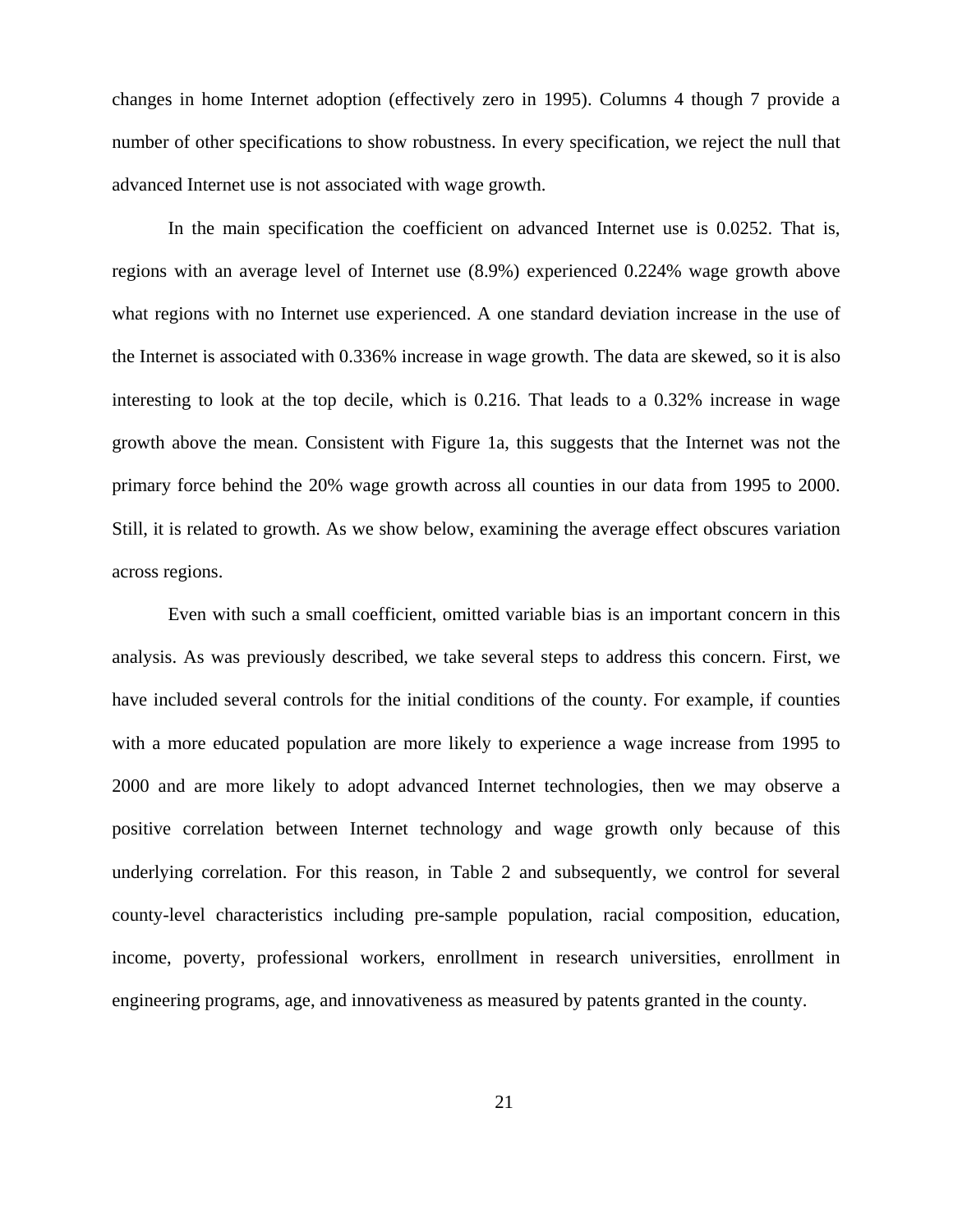Second, we have included controls for changes in county characteristics: population, migration, racial composition, education, and age. We also control for Internet use at home as measured by the 2000 CPS Computer and Internet Use Supplement. Therefore, we are examining the question of whether advanced Internet use at work affects wages independent of individual-level propensities to use the Internet. Comparing Columns 3 and 5 of Table 2 shows that this control has no substantive impact on the qualitative results.<sup>21</sup>

Third, we examine the timing of the relationship between advanced Internet use and wage growth to look for false positives. That is, advanced Internet investment should only help firms in the latter half of the 1990s. Prior to 1995, the Internet had not diffused. Therefore, to explore whether our measure of Internet investment is simply capturing county-level propensity to grow, we must show that our measure of Internet investment is not correlated with wage growth prior to 1995.

Three versions of this falsification check are presented in Table 2, Columns 8 and 9, and in Figure 2. Columns 8 and 9 replicate Columns 3 and 4 but use logged wages in 1990 and 1994 as the dependent variables rather than logged wages in 1995 and 2000. Significance is lost, and the coefficient magnitudes fall substantially. Thus, counties with high levels of advanced Internet use in 2000 do not appear have grown faster prior to 1995. Figure 2 replicates the regression in Column 3 using data for all years from 1990 to 2000. The controls are the same as in Column 3 and the dependent variable is logged wages. We interact the measure of advanced Internet use (as of 2000) with year dummies from 1991 to 2000 in the same way and therefore get a measure of the association between advanced Internet use and wage growth over the period. Figure 2 clearly shows that advanced Internet use is not correlated with wage growth until 1997 (when the

 $21$  This data is only available for a subset of counties that can be identified in the CPS. For this reason, we also include a dummy variable that captures when this information is not available. We also show robustness to running the analysis on this subset of counties.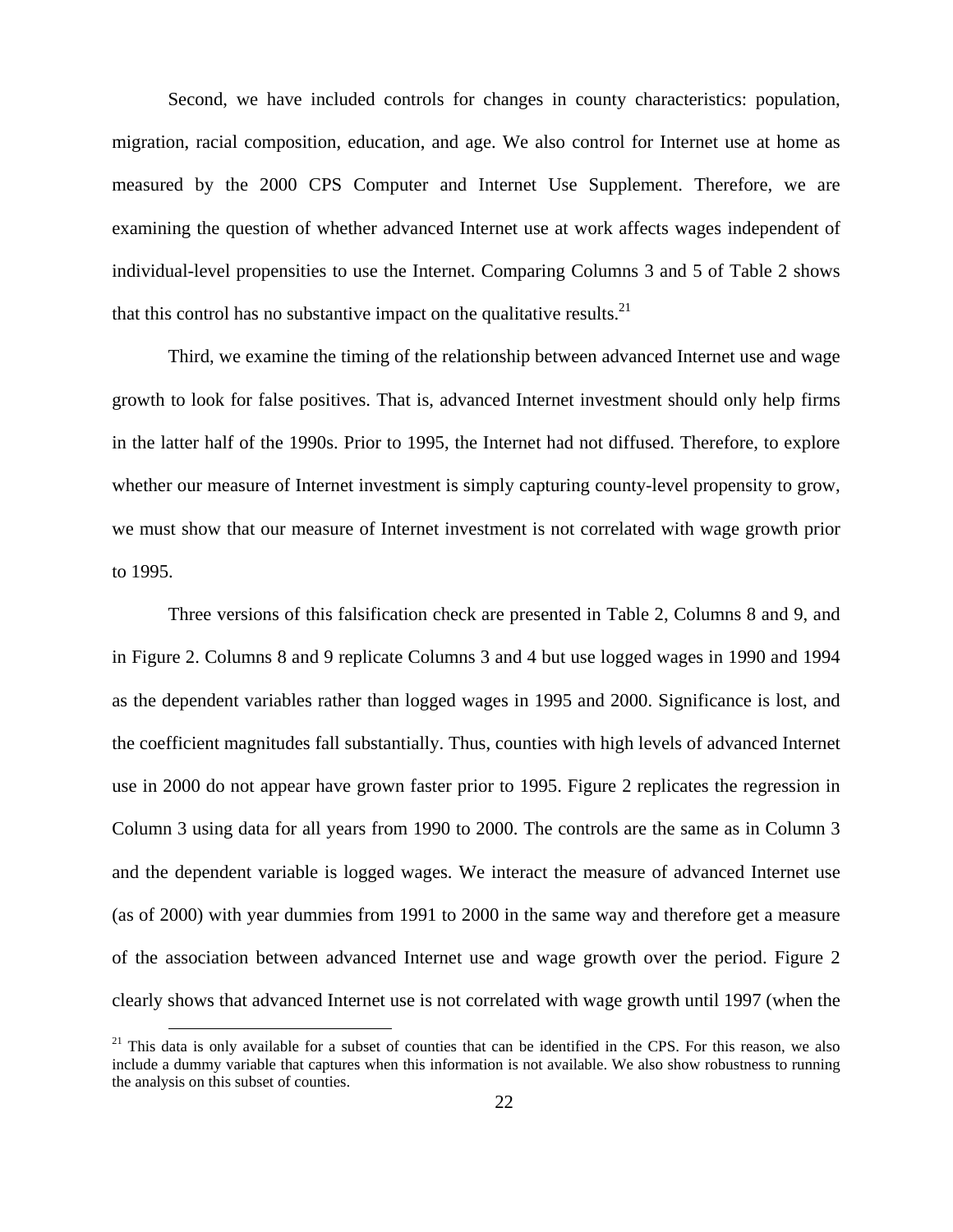Internet began to diffuse widely). Between 1991 and 1996 the coefficient is statistically indistinguishable from zero in every year except 1992.

To further examine the robustness of our results in column 10 we present the results of instrumental variable regressions. We instrument for local advanced Internet adoption using several variables that should be correlated with local costs of Internet investment.<sup>22</sup> We include the number of local county connections to ARPANET and BITNET—two wide area data communications networks that were predecessors of the Internet—to proxy for local data communications infrastructure and expertise. We add two additional variables to proxy for local deployment costs: expense-related costs per telephone line in the wire centers of incumbent local-exchange telephone carriers (ILECs) and the year in which the local state capped the prices that ILECs could charge entrants.<sup>23</sup> By influencing local costs of Internet deployment—either through lower telecommunications costs or by increasing the supply of workers skilled in computer networking—these variables should be correlated with local county Internet adoption. However, they are unlikely to be correlated with unobservables influencing local wage growth. ARPANET and BITNET reflect historical decisions (from the 1970s and 1980s) about connectivity to Department of Defense or US university networks; telephone line costs are shaped by the costs of deploying telephone switches, which exhibit economies of scale but should be uncorrelated with wage growth given county fixed effects and other controls; and price caps reflect exogenous state government decisions. Finally, we look at the establishments in multi-establishment firms in the county. We measure the total number of programmers in other establishments and other counties, but in the same firm. We use the average as an instrument. Forman, Goldfarb, and Greenstein (2008) show these variables are correlated with Internet

 $^{22}$  Here we provide a brief overview of each of these variables. Further details on sources, construction, and the first stage regressions are available in Appendix Tables 3 and 4.

 $^{23}$  The wire center costs are derived from data used in Chen and Savage (2008).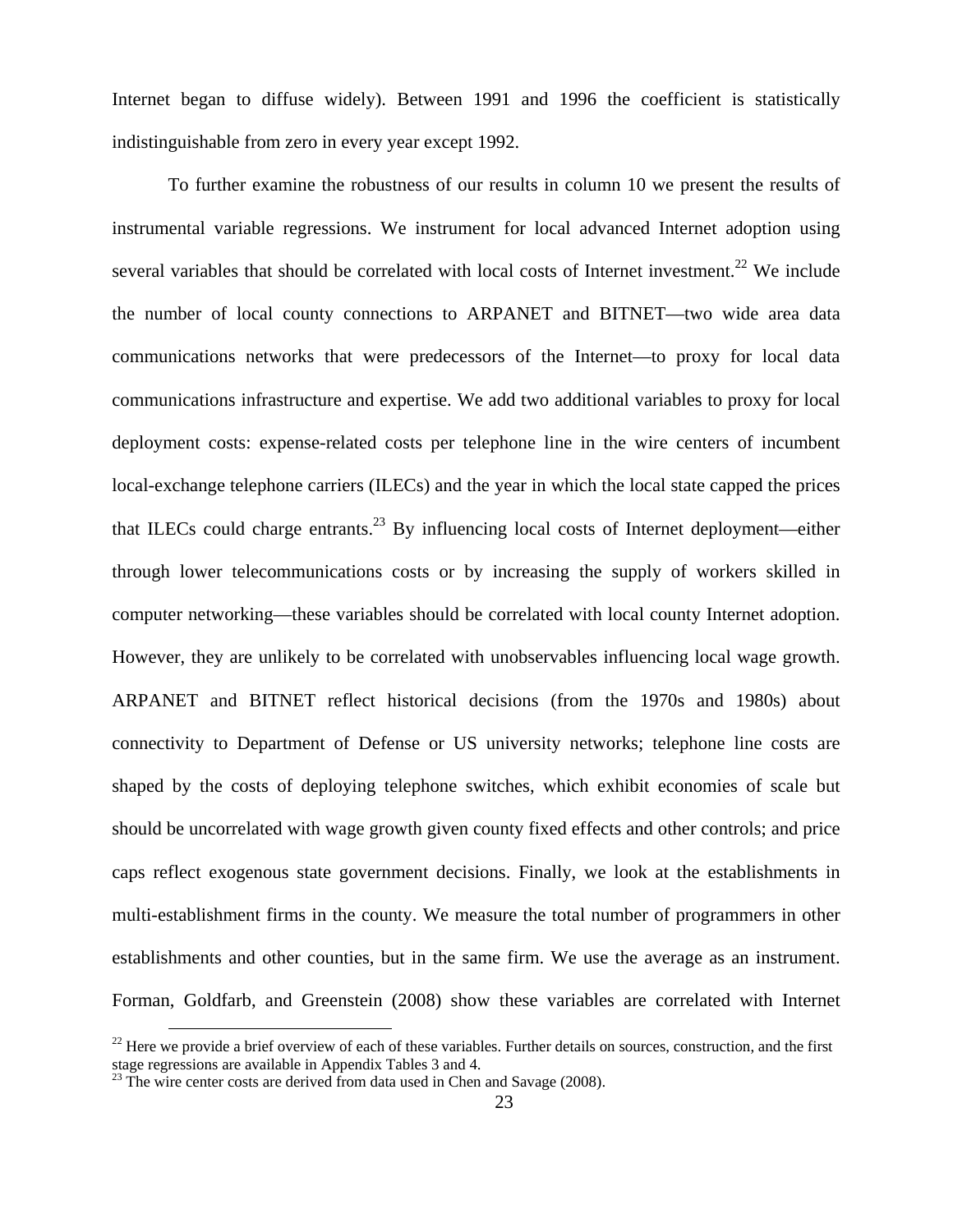adoption. They are also likely to uncorrelated with local wage growth; our programmers variable reflects the presence of IT skills in linked counties. In these regressions, we also include a control for multi-establishment firms, since the previous variable is defined only for such firms.<sup>24</sup> In total, we have five instruments for local advanced Internet adoption.

The results of these regressions remain qualitatively similar to our main specification in column 3 (a Hausman test retains the null that the coefficients in columns 3 and 10 are the same with a p-value of 0.999), and statistical significance is retained at the 10% level. While the point estimate on the coefficient of advanced Internet (0.3167) is higher than in some of our other models, this is because the effect is imprecisely measured: the standard error of 0.1705 is much higher than in other specifications.

Individually, these instruments are weak. Together, they become somewhat stronger because they capture different aspects of the variance in advanced Internet usage across counties. While on their own these results may not provide convincing evidence that omitted variable bias is not a concern, in combination with the numerous other robustness checks and controls they generate further confidence in our results.

In Table 3, we examine endogenous variables other than wages. In contrast to the results for wages, our findings show no consistent measurable relationship between advanced Internet use and employment or the number of establishments. The results in these columns are representative of our more general finding through many more analyses that neither total employment nor establishments are correlated with advanced Internet use in any systematic way. Our results suggest that the increase in wages is not related to a substantial negative effect on employment or number of establishments. Since we find no systematic pattern in the data for the

 $24$  Including multi-establishment firms as a control in all regressions makes no difference to the qualitative results.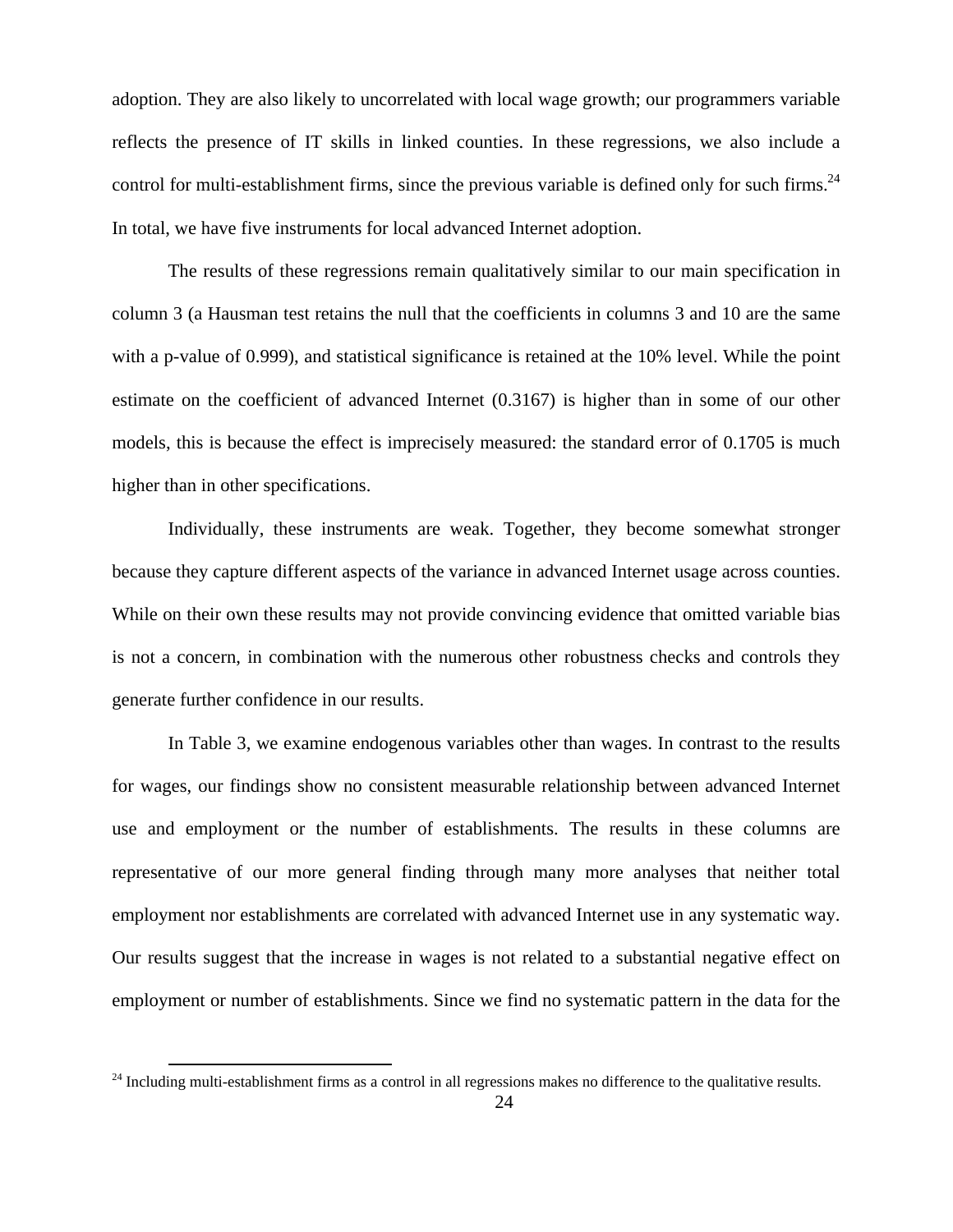relationship between Internet use and employment or number of establishments, for the rest of the study we focus on our wage results.

Finally, we ask whether advanced Internet use proxies for other kinds of IT. Thus, in Table 4, we examine how county-level wages change with advanced Internet investment, basic Internet investment, and PCs per employee. These are all measured using the Harte Hanks database and aggregated to the county level. Forman, Goldfarb, and Greenstein (2005) use the same measure of basic Internet investment and found it to be widely adopted by 2000. The measure of PCs per employee resembles that found in Beaudry, Doms, and Lewis (2006).

The results suggest that advanced Internet use is distinct from other measures of IT. While PCs per employee are positively correlated with wage growth, this relationship is no longer significant once the controls are included. Furthermore, including PCs per employee and basic Internet use as controls does not substantially change the marginal relationship between advanced Internet use and wages. This table suggests that advanced Internet investment is not simply a surrogate measure of IT intensity but that the relationship between wage growth and advanced Internet use is related to advanced Internet technology in particular. Indeed, since the correlation between advanced Internet use and PCs per employee at the county level is 0.20 and the correlation between basic and advanced Internet use is 0.18, the table also suggests that wages in some areas could especially diverge from others when both are high.

We have investigated the robustness of this finding and found no systematic relationship between basic Internet technologies (e.g., email and web browsing) and growth in employment, establishments, or wages. This is surprising because levels of participation were high across establishments and locations by 2000. Revealed preference suggests the benefits were high, especially for a technology with so little use only five years earlier. We speculate that our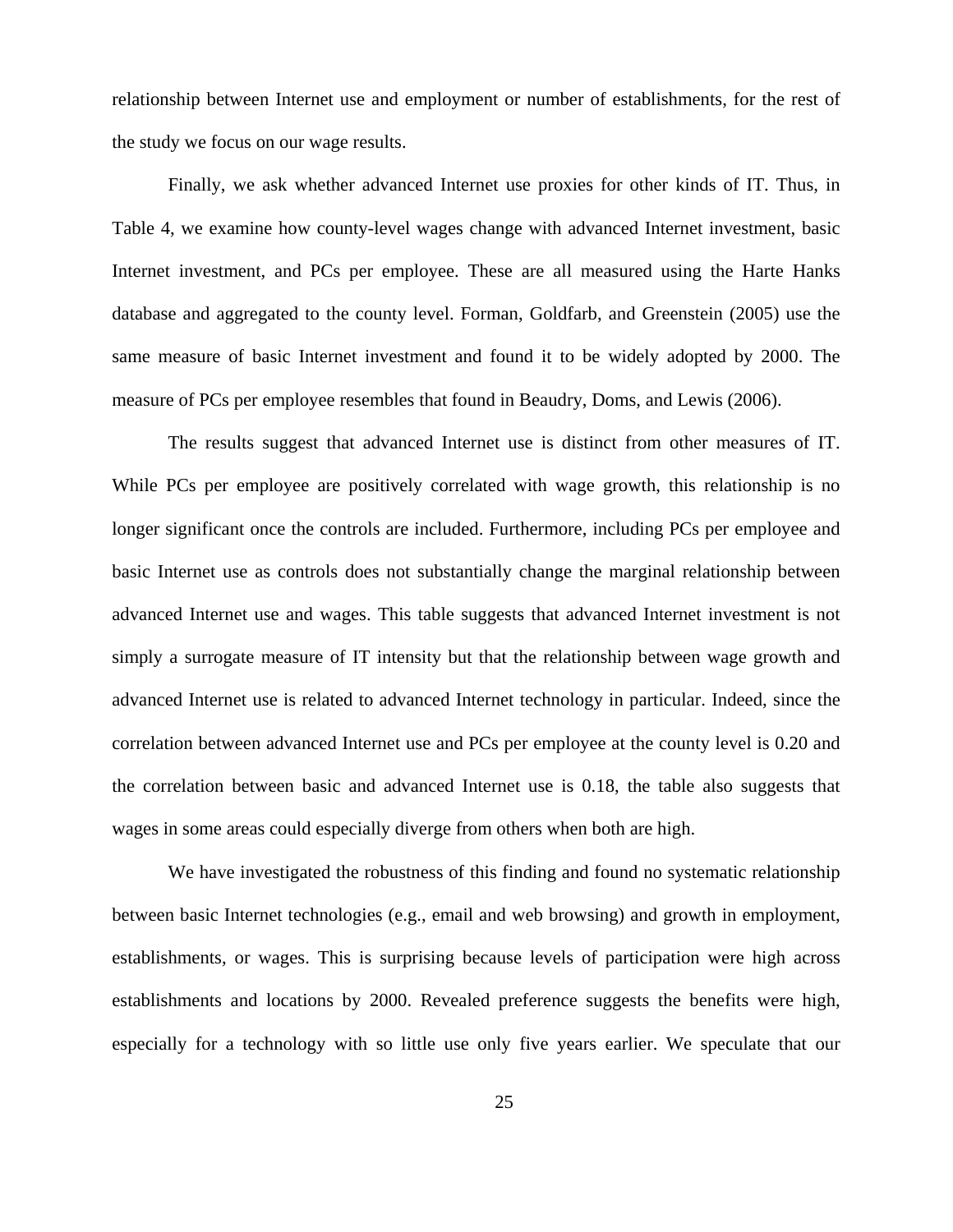intuition about revealed preference applies to an inframarginal adopter: When the technology is almost universally adopted, the data may be identifying an uninteresting margin in the benefits of participation. In other words, with basic Internet technology there simply is too little variation in the independent variable.

Overall, our results suggest an association between advanced Internet use and wage growth in the late 1990s. These results are robust to a variety of analyses examining the importance of omitted variable bias. Furthermore, these results suggest that if our results are due to false positives arising from omitted variable bias, then we can circumscribe the features of these omitted variables. They must be correlated with advanced Internet use but not with other margins of IT investment, or other persistent regional features.

### **4.2 When Was Advanced Internet Use Related to Local Wage Growth?**

In this section, we provide evidence that advanced Internet use led to divergence in wages across counties. In particular, advanced Internet use was primarily correlated with countylevel wage increases in counties with high income, education, and population, and a large percentage of IT-intensive firms.

Based on equations (2) and (3), our regression results in Table 5 explore this pattern in several steps. Column 1 shows that advanced Internet use is only significantly associated with wage growth in counties in the top quartile of median income as of 1990. This means that counties in the top income quartile with high levels of advanced Internet use grew faster than counties in the top income quartile with low levels of advanced Internet use. In contrast, counties in other quartiles with high levels of advanced Internet use did not experience especially rapid wage growth. In short, advanced Internet use contributes to wage divergence.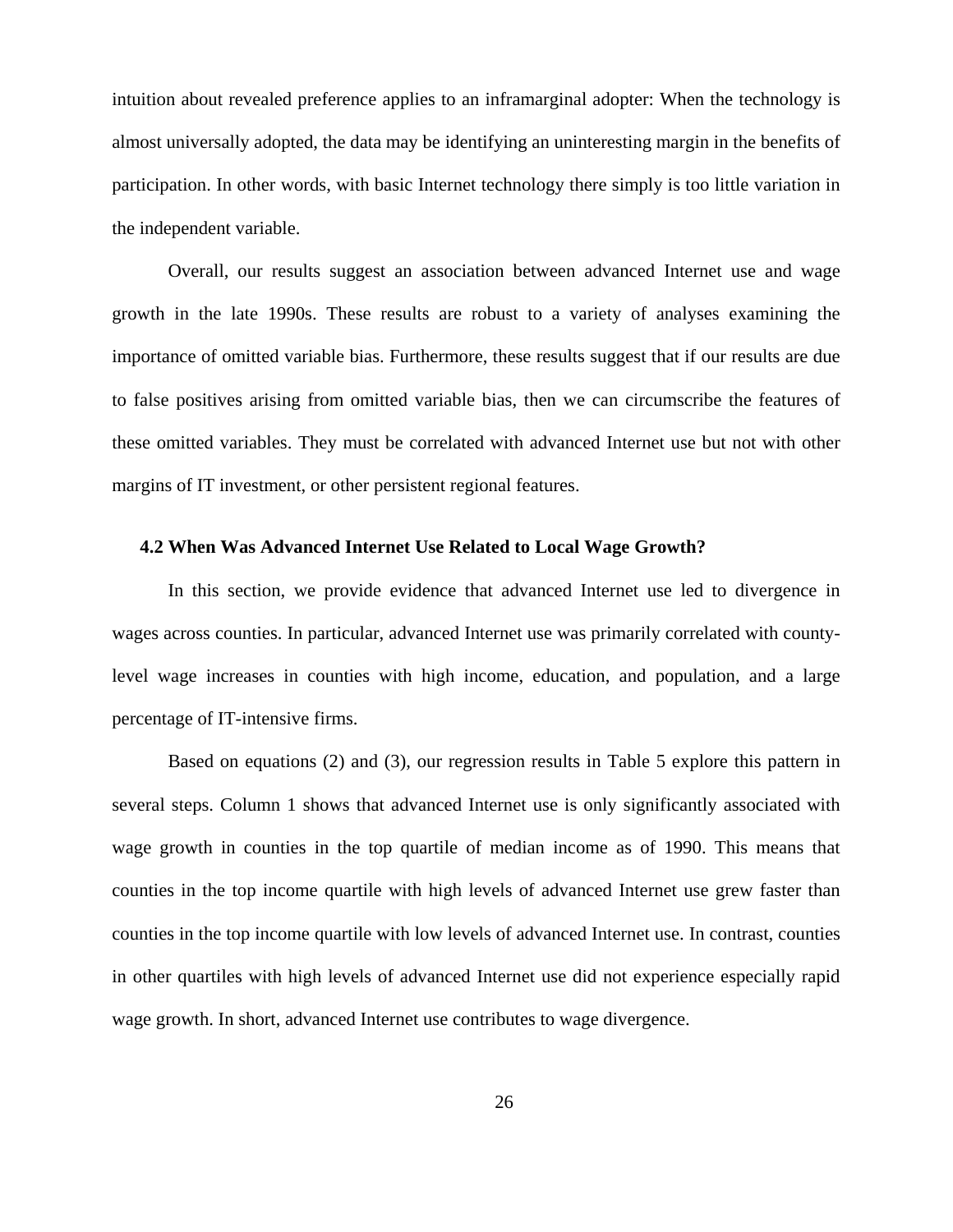Columns 2 through 4 show how the impact of advanced Internet use is influenced by variation in local education, IT-intensity, and population. Like Column 1, Column 2 shows that advanced Internet use is associated with wage growth only for counties in the top quartile of higher education (percentage university graduates as of 1990). The similarity of results is not surprising since 60% of the counties overlap. Column 3 shows that counties with over 100,000 people display a strong association between advanced Internet use and wage growth.

Column 4 examines counties in the top quartile in IT-intensity. In this specification, advanced Internet use is not significantly correlated with wage growth for high IT-intensity counties. Still, we include IT-intensity for three reasons. First and perhaps most importantly, ITintensity has been emphasized in much of the previous literature linking IT to average productivity (e.g. Jorgenson, Ho, and Stiroh 2005). Second, the coefficient is positive and when added to the coefficient on the main effect in the first row, it is significantly different from zero with 95% confidence. Third, we tried several specifications and the coefficient was sometimes significantly positive and never negative. Therefore, while we are concerned about observational equivalence between IT-intensity and other observable regional attributes, we cannot reject a role for IT-intensity in the relationship between advanced Internet use and wage growth.

Column 5 shows that when we include all four measures of pre-Internet county strength (income, education, population, and IT-intensity), none end up significant. This may not be surprising given that there is considerable overlap between the measures: Each measure contains roughly 680 counties, of which 180 are in the top group in all measures. Column 6 shows that it is in these 180 counties that advanced Internet use is correlated with wage growth. Column 7 shows that it is the combination of more than one factor that drives the relationship between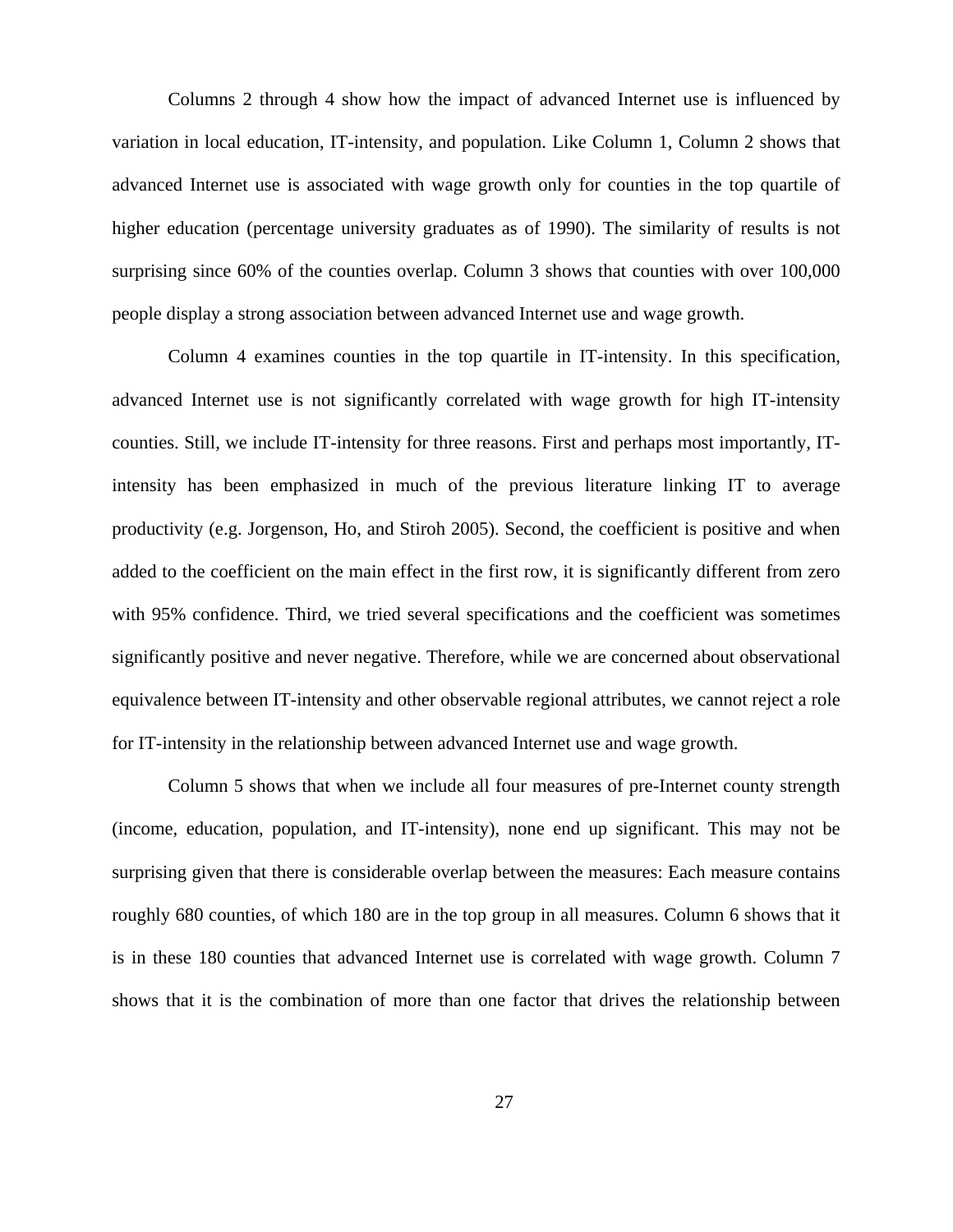advanced Internet use and wage growth. Thus, there is something different about the 180 counties with high income, education, population, and IT-intensity.

These 180 *HighAllFactors* counties also had higher wage growth than the other 2563 counties in the sample: 29.2% vs. 20.5%. For the 180 counties with *HighAllFactors*, our results suggest that advanced Internet use is related to 8.2% (2.4 percentage points) of the total wage growth. For the other counties, advanced Internet use explains just 1.1% (0.23 percentage points) of overall wage growth.<sup>25</sup> Combined, this means that advanced Internet use explains one quarter of the 8.7 percentage point difference in wage growth between these 180 counties and the other 2563 counties in the sample.

The core results of Table 5 are robust to using continuous measures of income, education, population, and IT-intensity. Income loses significance and IT-intensity gains significance, but the significance and importance of the interaction term remains. Furthermore, adding all twoway interactions to Column 7 (i.e., high income and high education, high income and high population, etc.) does not change the core result: There is a large and significant coefficient for the 180 counties that were already doing well on all four measures.<sup>26</sup> Using the method that generated Figure 2, in Figure 3 we provide a falsification check of the results in Column 6. The results in the figure show that the relationship between advanced Internet and wages begins in the late 1990s.

These results further circumscribe concerns about omitted variables. There is no clear endogeneity story to explain the difference between regions with HighAllFactors and other regions. For example, if otherwise unmeasured regional prosperity causes both wages and

<sup>&</sup>lt;sup>25</sup> More precisely, these calculations use the coefficient estimates in Table 5, Column 6—the average Internet use for the 180 counties, and the average Internet use in all other counties.

<sup>&</sup>lt;sup>26</sup> These results are available in the Appendix. Adding the complete set of three-way interactions leads everything to be insignificant. We believe there is too much overlap in the measures to get significant estimates.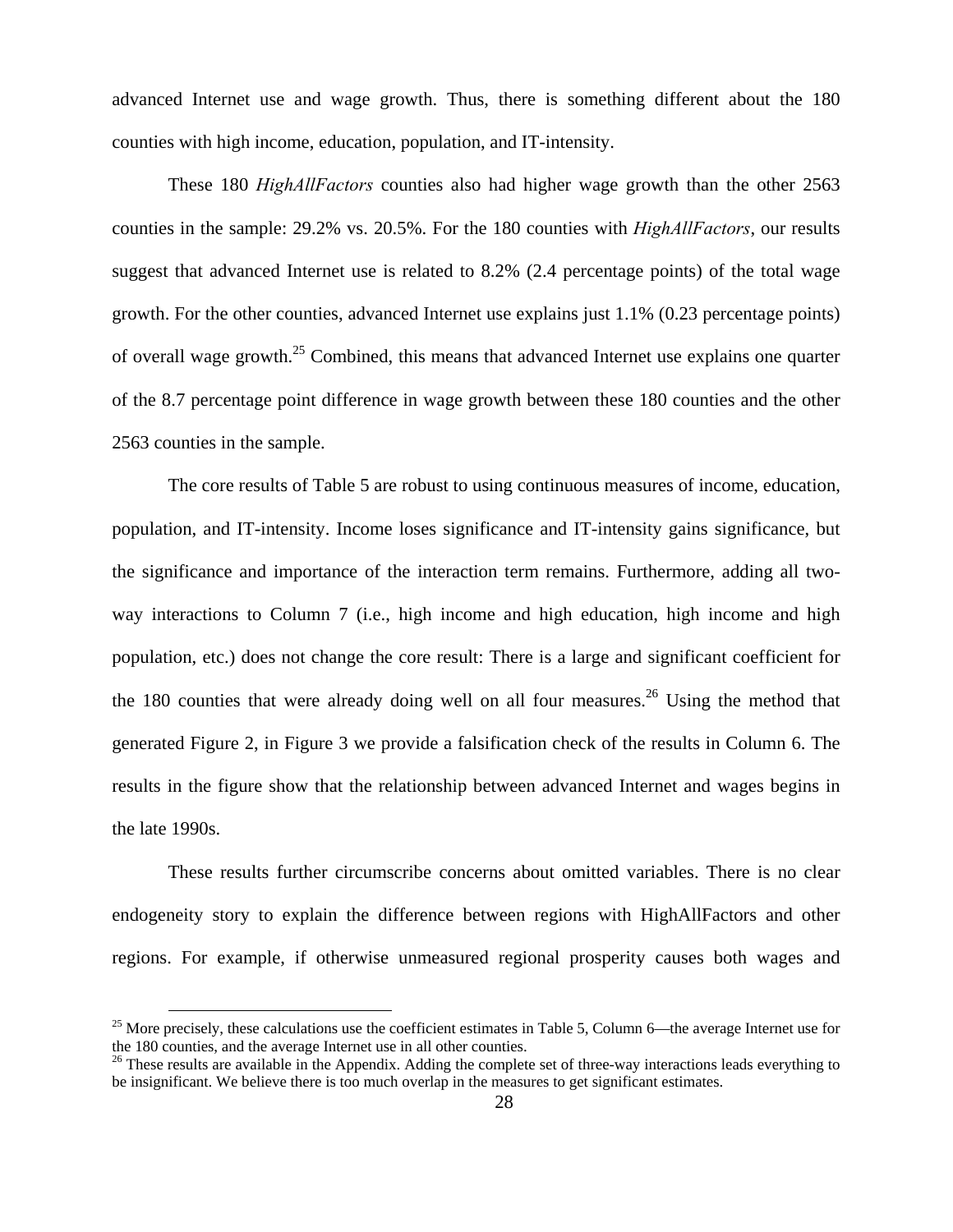investment to rise, why is income growth only leading to Internet investment in places that were already doing well? Income growth is unrelated to Internet investment in other places even if they grew, and even if they were high adopters.

To further address concerns about omitted variable bias, column 8 presents the results of regressions that instrument for advanced Internet and its interaction with HighAllFactors. We interact each of our original instruments with an indicator for being located in one of the HighAllFactors counties. The resulting instruments are combined with the original set to form a total of 10 instruments for 2 potentially endogenous variables. The coefficient of advanced Internet is positive but is now insignificant. However, advanced Internet's interaction with HighAllFactors is positive, statistically significant  $(p=0.05)$ , and of similar magnitude to the related estimate in column 6. Thus, our instrumental variables results provide supporting evidence for the finding that advanced Internet is associated with wage growth, particularly in the 180 counties that were already doing well in all four factors.

An analysis of outliers and "typical" cases among these 180 counties provides further details on the relationship between advanced Internet use and wage growth. Counties among the top 180 that have high advanced Internet use and wage growth (both at least one standard deviation above the mean) include San Mateo and Santa Clara CA (both in San Francisco-Oakland-San Jose MSA); Boulder and Arapahoe CO (Denver-Boulder-Greeley MSA); Fairfax, VA (Washington-Baltimore MSA); Travis TX (Austin-San Marcos MSA); and Washington OR (Portland-Salem MSA). Those with high wage growth (one standard deviation above mean) but relatively low advanced Internet use (below mean) include only Williamson TX (Austin-San Marcos MSA) and Hudson NJ (New York-Northern New Jersey-Long Island MSA). Those with high advanced Internet use (one standard deviation above mean) but relatively low wage growth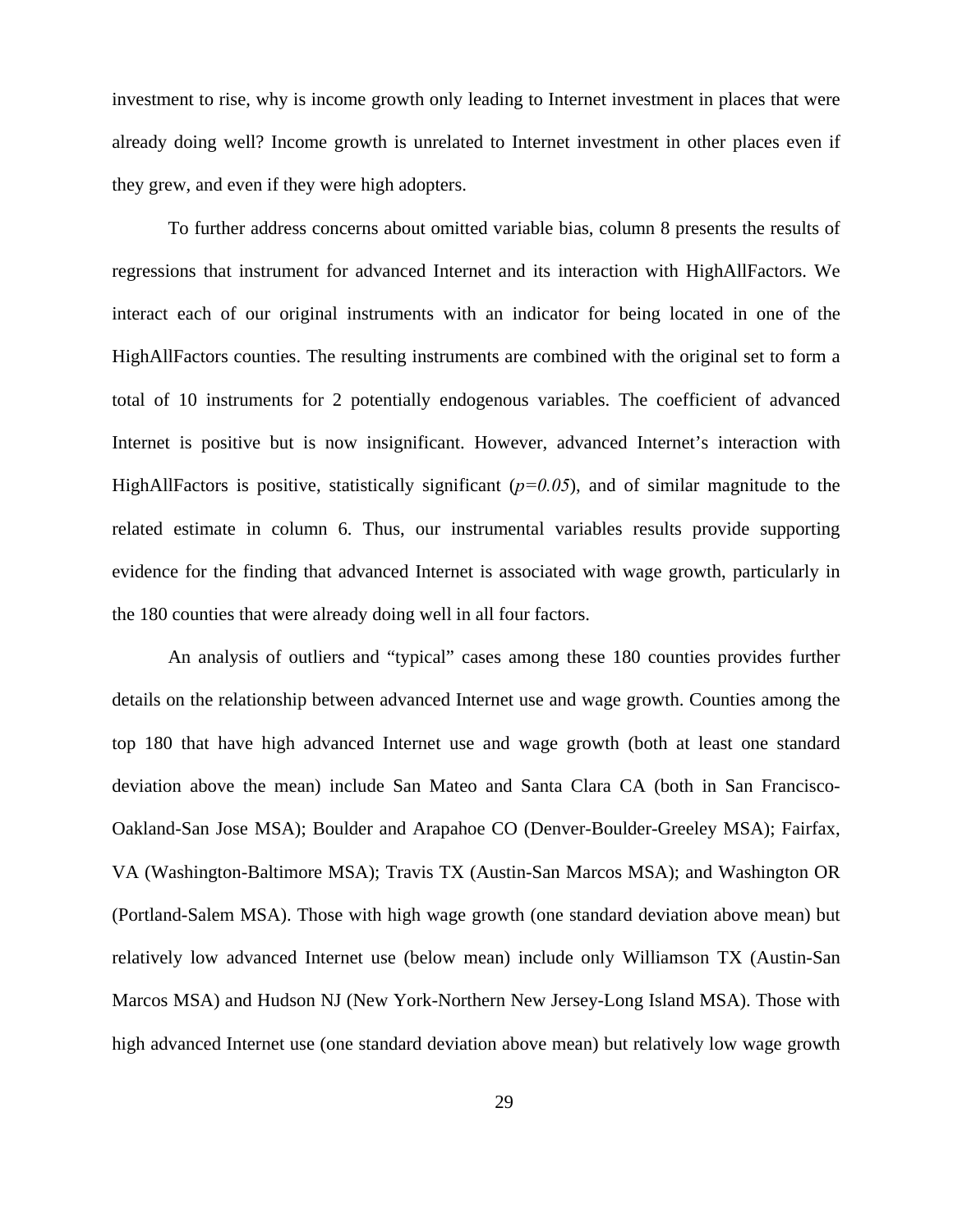(below mean) include Madison AL (Huntsville, AL MSA), Lake OH (Cleveland-Akron MSA), Kalamazoo MI (Kalamazoo-Battle creek MSA), and Middlesex CT (New London-Norwich MSA). In short, counties with high advanced Internet use and wage growth are often centers of IT production and use; counties with high advanced Internet use but low wage growth are often small cities where the labor markets are not very tight; and counties with high wage growth but low Internet use are relatively rare.

We also stress these results cannot arise due to the inordinate influence of canonical outliers. For example, we could remove Santa Clara or San Francisco from the data set and the results would not substantially change. In part, this should not be surprising; no single variable, not even advanced Internet use, could possibly explain the anomalous experience in Santa Clara in this time period (i.e., over 80% wage growth in five years). Mostly, however, the robustness of results to the exclusion of observations reflects the pattern in the scatterplot. There was a general experience found in a special set of urban counties outside Santa Clara, as well as inside of it. These 6% of US counties shared similar demographic and industrial traits prior to the Internet's diffusion and reacted to the diffusion of the Internet with similar economic experiences. In short, wage divergence in this time period contained an identifiable regional component.

#### **4.3 Additional Implications of Advanced Internet Use**

In this section we investigate whether the benefits of Internet investment persist over time for our 180 top counties and whether these benefits can spill over to adjacent locations. These analyses show that the effects of advanced Internet use were localized in time and space.

In Table 6, by repeating the regressions in Table 5 Columns 6 and 7, but using wage growth between 1999 and 2005 as the dependent variable, we examine whether early Internetadopting counties continued to have higher wage growth once the diffusion of the Internet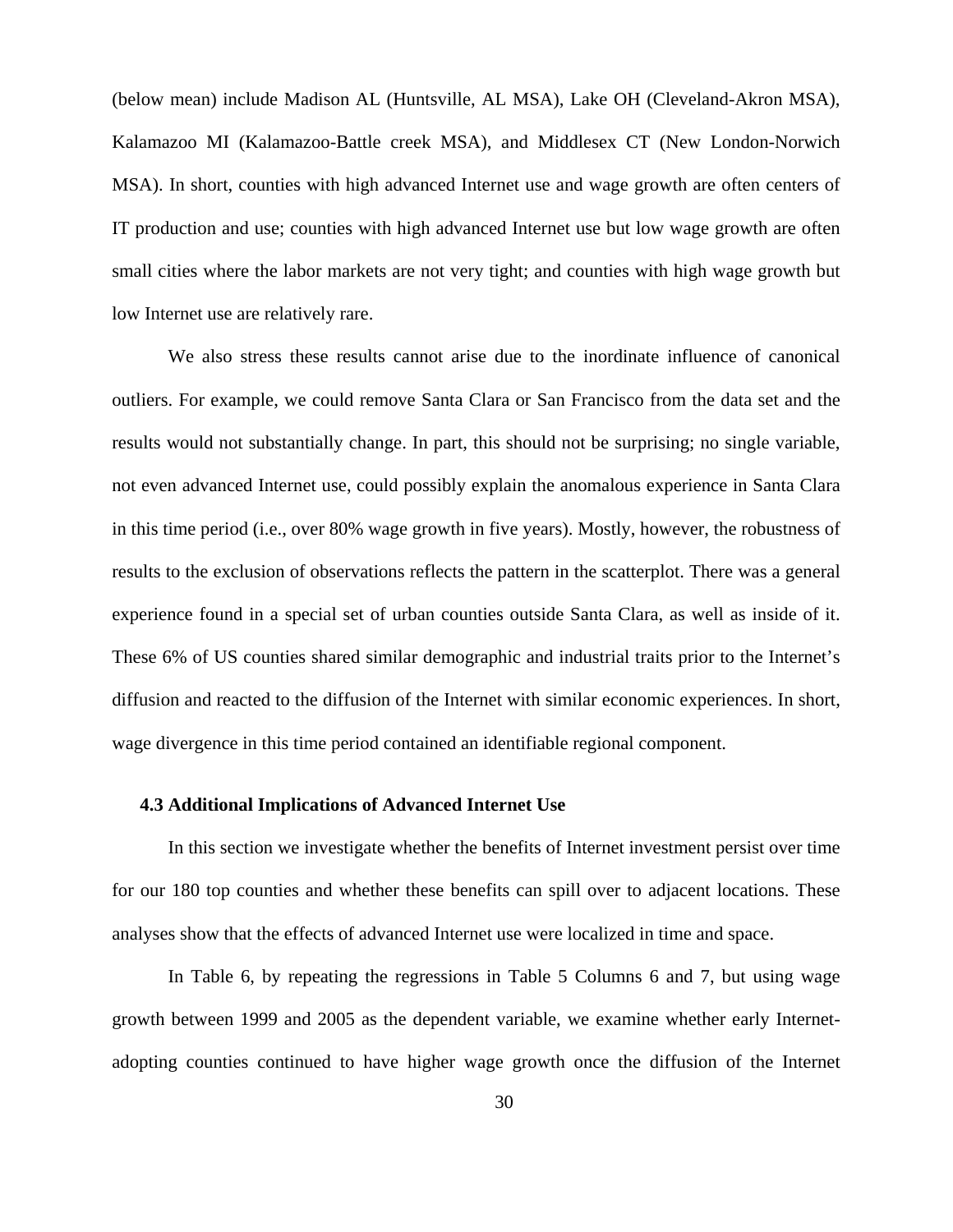slowed. Our results show that the difference between the 180 counties that were already doing well in 1990 and the other counties was coincident with the one-time diffusion of the Internet. Advanced Internet usage is related to rapid growth from 1995 to 2000 in places that were already doing well in 1990. Then, these places maintained their new position in absolute terms. They did not grow faster, but the gains were not reversed either.

In Table 7, we explore whether the benefits of advanced Internet use in *HighAllFactors*  counties can spill over to adjacent locations. We examine this question because local labor markets may extend beyond county boundaries. This is particularly likely in metropolitan areas, where workers frequently commute between counties. To investigate this possibility, we reran the regressions in Columns 6 and 7 of Table 5 by adding a new variable that is equal to one when the county is located in an MSA with a *HighAllFactors* county but is not itself one of these counties. The coefficient on this new variable is positive but insignificant and economically small, suggesting that any spillover benefits to being located near a *HighAllFactors* county are, at best, small.

## **4.4 Open Issues about Biased Technical Change**

By introducing regional variation into our discussion of the economic impact of the Internet, we raise questions about local variation in the productivity benefits of IT use both in and out of IT-intensive industries in particular regions. We also raise questions at a variety of levels about local variation in the links between IT use and worker skills and education.

Our findings stress the results for average wage growth, but motivate further research on the mechanisms at work. We do not fully connect our results to the literature on biased technical change, largely due to data limitations. For example, we cannot examine whether wage gains are greatest for high- or low-skilled occupations within a county, nor can we examine how Internet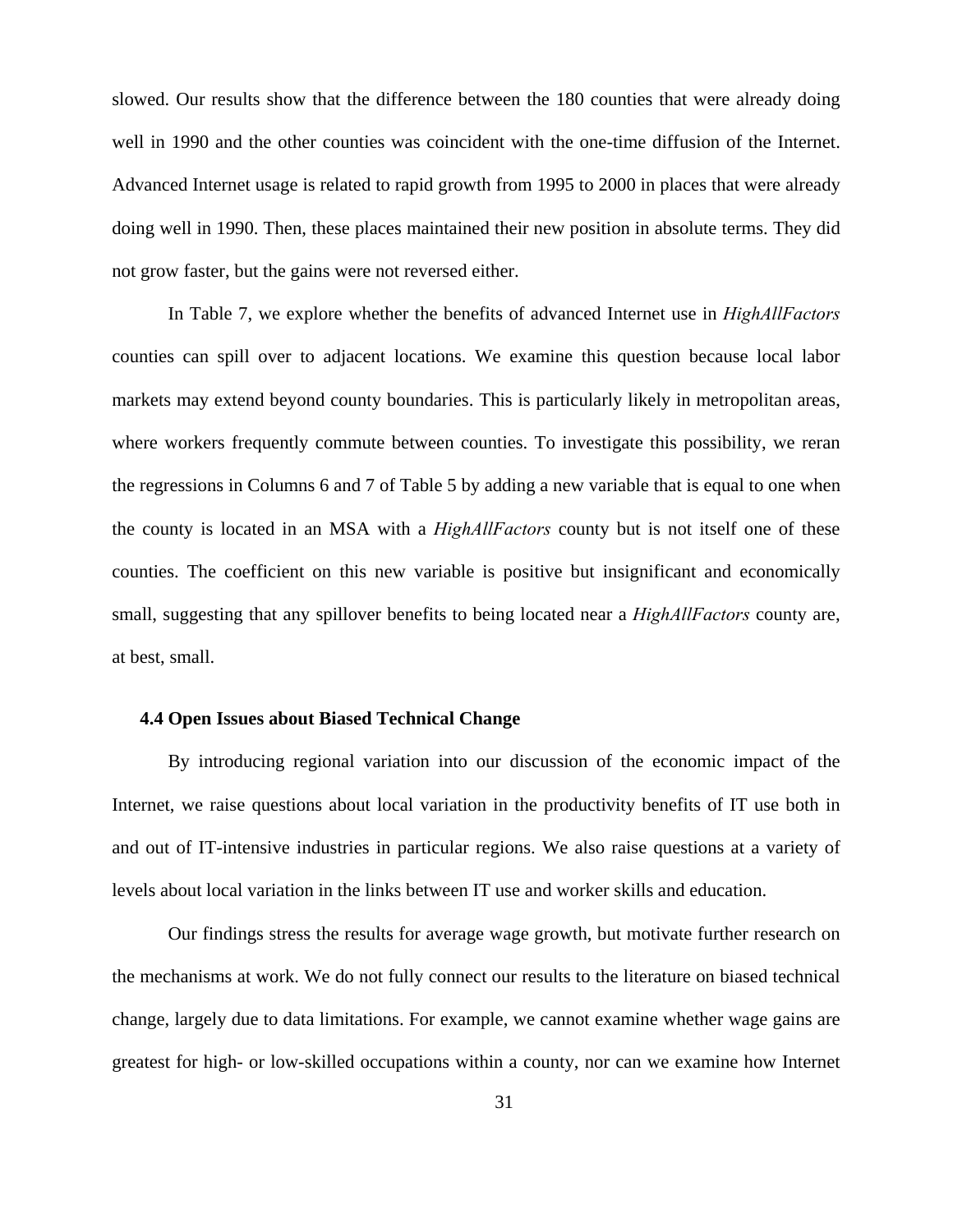use changes the wage distribution within a location because consistent wage data at the local level for programmers were not kept earlier than 1999. Hence, we have been unable to link programmer and nonprogrammer wages to their changes before and after the deployment of the Internet.

#### **5. Discussion**

In this study, we find evidence of an association between use of advanced Internet technology and local wage growth. Furthermore, we find that advanced Internet use is associated with divergence in wages: we only observe a relationship between wage growth and Internet in locations in the top quartile of income. Probing this relationship further, we find that wage gains associated with advanced Internet adoption were isolated to relatively populated locations in which IT production and use were concentrated, and where income and skills were high. This appears to have led to a one-time relative gain in wages for these locations. We also find little evidence that use of advanced Internet technologies was associated with growth in either employment or establishments.

Thus, despite recent evidence that Internet use may lower the costs of geographically isolated economic activity, there is no evidence in our data that advanced Internet use contributed to convergence in wages. In particular, our results suggest the existence of a considerable divide in the benefits of advanced Internet use across urban and rural areas; however, they do not support the use of subsidies to build infrastructure to lower that gap.

Because our work suggests that the returns to IT use may be higher when several factors appear together, we believe the debate about the economic impact of IT must change to focus attention on regional variation. Our work also points to the key role the Internet played in recent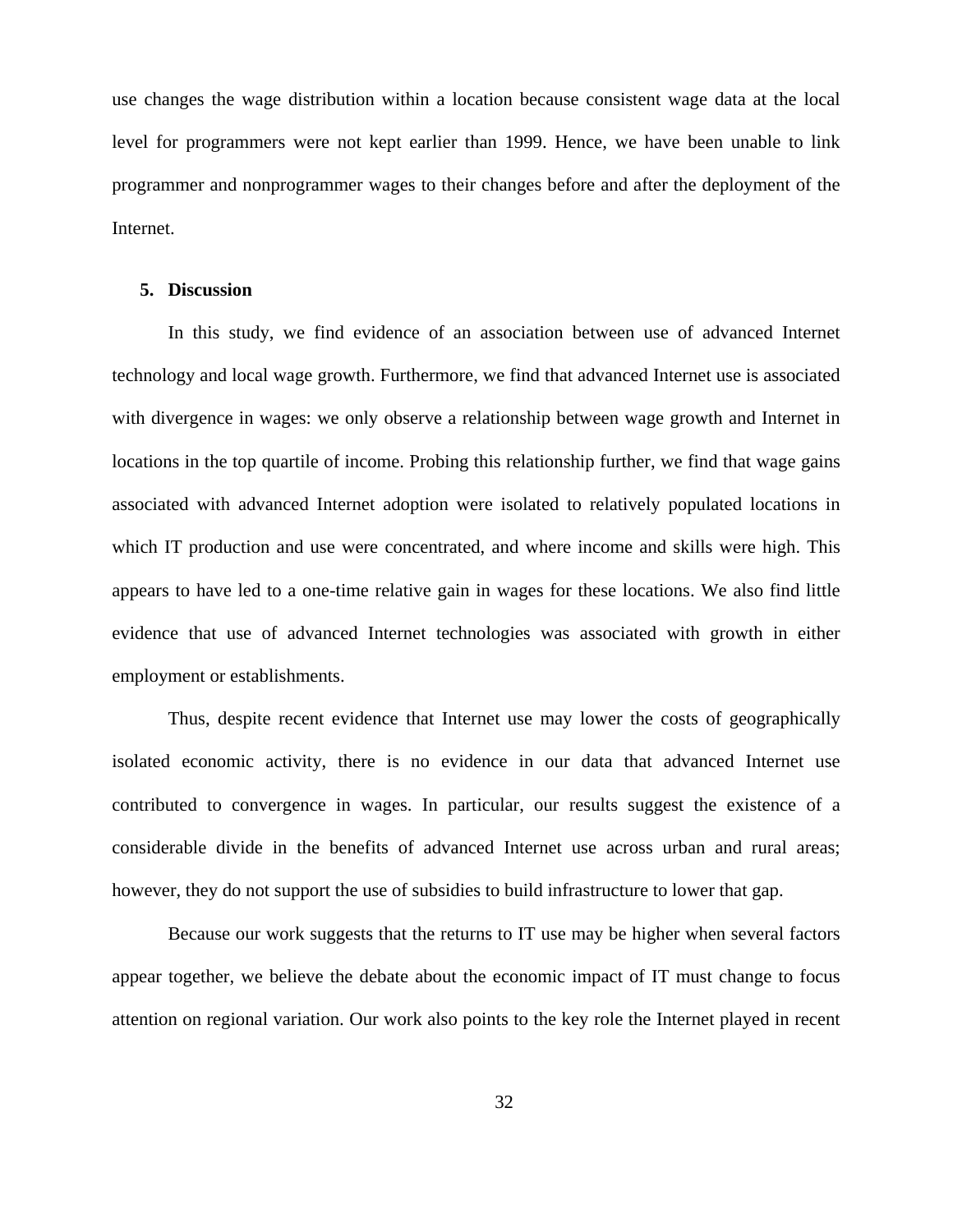experience. That suggests the impact of its diffusion should be treated as a factor quite distinct from other aspects of computing, such as the impact of the PC.

Perhaps more speculatively, we sympathize with movements away from theories of growth in this time period that emphasize agglomeration of production in technology-intensive industries. However, our results also suggest that efforts to subsidize rural Internet development would have little impact. We find little evidence that the Internet has much impact in rural areas. This finding runs counter to the motivations for a wide array of policies encouraging Internet business use outside of urban areas, such as policies to subsidize rural broadband development.

Considerable complementary evidence would be needed to overcome warranted caution about drawing too much from one exercise; however, our results raise many provocative questions in directions that prior research has not explored. We hope this inspires other explorations into understanding the underlying economic mechanisms.

# **References**

- Aral, Sinan, Lynn Wu, and Vincenzo Morabito. 2007. Regional Economic Context and the Value of Firm-Level IT Investments. Working paper, NYU.
- Arora, Ashish, V.S. Arunachalam, Jai Asundi, and Ronald Fernandes. 2001. The Indian software services industry. *Research Policy* 30(8), 1267-1287.
	- ——— and Alfonso Gambardella. 2005. *From Underdogs to Tigers: The Rise and Growth of the*  Software Industry in Brazil, China, Ireland, and Israel, Oxford: Oxford University Press.
- Athey, S., and S. Stern. 2002. The Impact of Information Technology on Emergency Health Care Outcomes. *RAND Journal of Economics* 33(3): 399–432.
- Autor, David., 2001. Wiring the Labor Market. *Journal of Economic Perspectives* 15(1): 25-40.
	- ———, Lawrence F. Katz, and Alan B. Kreuger, 1998. Computing Inequality: Have Computers Changed the Labor Market? *Quarterly Journal of Economics* 113 (4), 1169–214.
	- ———, Frank Levy, and Richard J. Murnane. 2003. The Skill Content of Recent Technological Change: An Empirical Exploration. *Quarterly Journal of Economics* 118(4), 1279–334.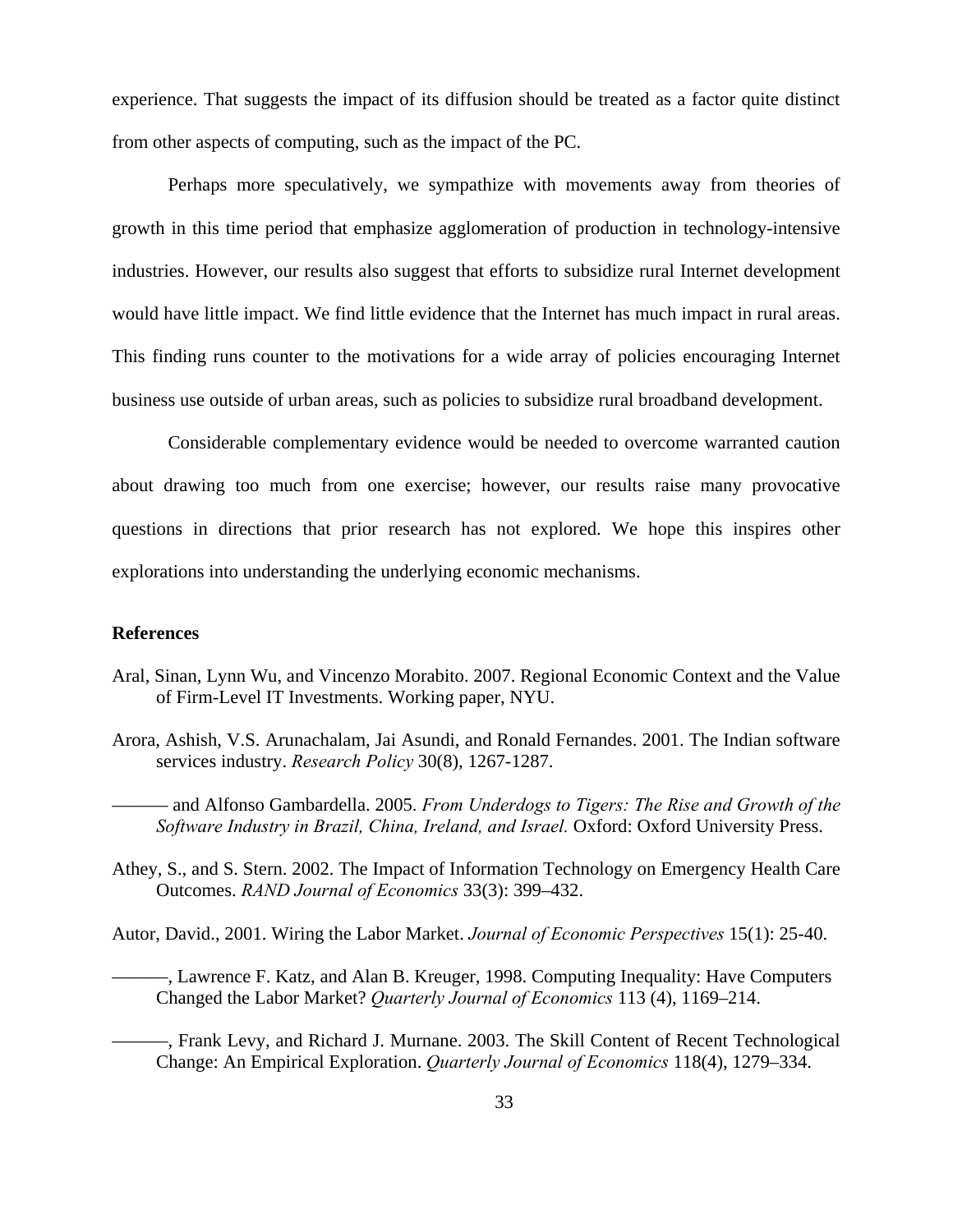- Barro, R. J. and X. Sala-i-Martin. 1991 Convergence across States and Regions. *Brookings Papers on Economic Activity* 1: 107-158.
- Beaudry, Paul, Mark Doms, and Ethan Lewis. 2006. Endogenous Skill Bias in Technology Adoption: City-Level Evidence from the IT Revolution. Federal Reserve Bank of San Francisco. Working Paper #06-24.
- Bloom, Nick, Raffaella Sadun, and John Van Reenen. 2007. Americans Do IT Better: US Multinationals and the Productivity Miracle. CEP Discussion Paper No. 788.
- Bresnahan, Timothy, Erik Brynjolfsson, and Lorin Hitt. 2002. Information Technology, Work Organization, and the Demand for Skilled Labor: Firm-Level Evidence. *Quarterly Journal of Economics* 117: 339–76.
- Brynjolfsson, Erik and Lorin Hitt. 2003. Computing Productivity: Firm-Level Evidence. *Review of Economics and Statistics* 85(4): 793-808.
- Cairncross, F. 1997. *The Death of Distance*. Cambridge, MA: Harvard University Press.
- Chen, Yongmin and Scott J. Savage. 2008. The Effects of Competition on the Price for Cable Modem Internet Access. Working Paper, University of Colorado at Boulder.
- Corali, Eva, and John Van Reenen. 2001. Skill Biased Organizational Change? Evidence from British and French Establishments. *Quarterly Journal of Economics,* 114(4), 1449–92.
- Downes, Tom and Shane Greenstein. 2007. Understanding Why Universal Service Obligations May be Unnecessary: The Private Development of Local Internet Access Markets. *Journal of Urban Economics* 62(1): 2–26.
- Forman, Chris, 2005. The Corporate Digital Divide: Determinants of Internet Adoption. *Management Science,* 51(4): 641-54.
	- ———, Anindya Ghose, and Avi Goldfarb. 2009. Competition between Local and Electronic Markets: How the benefit of buying online depends on where you live. *Management Science* 54(1): 47-57*.*
	- ——— and Avi Goldfarb. 2006. Diffusion of Information and Communication Technologies to Businesses. In *Handbook of Information Systems, Volume 1: Economics and Information Systems*, ed. Terrence Hendershott. 1–52. Amsterdam: Elsevier.
		- —, and Shane Greenstein. 2002. Digital Dispersion: An Industrial and Geographic Census of Commercial Internet Use. NBER Working Paper #9287.
		- -, and————. 2005. How Did Location Affect the Adoption of the Commercial Internet? Global Village vs. Urban Density. *Journal of Urban Economics* 58(3): 389–420.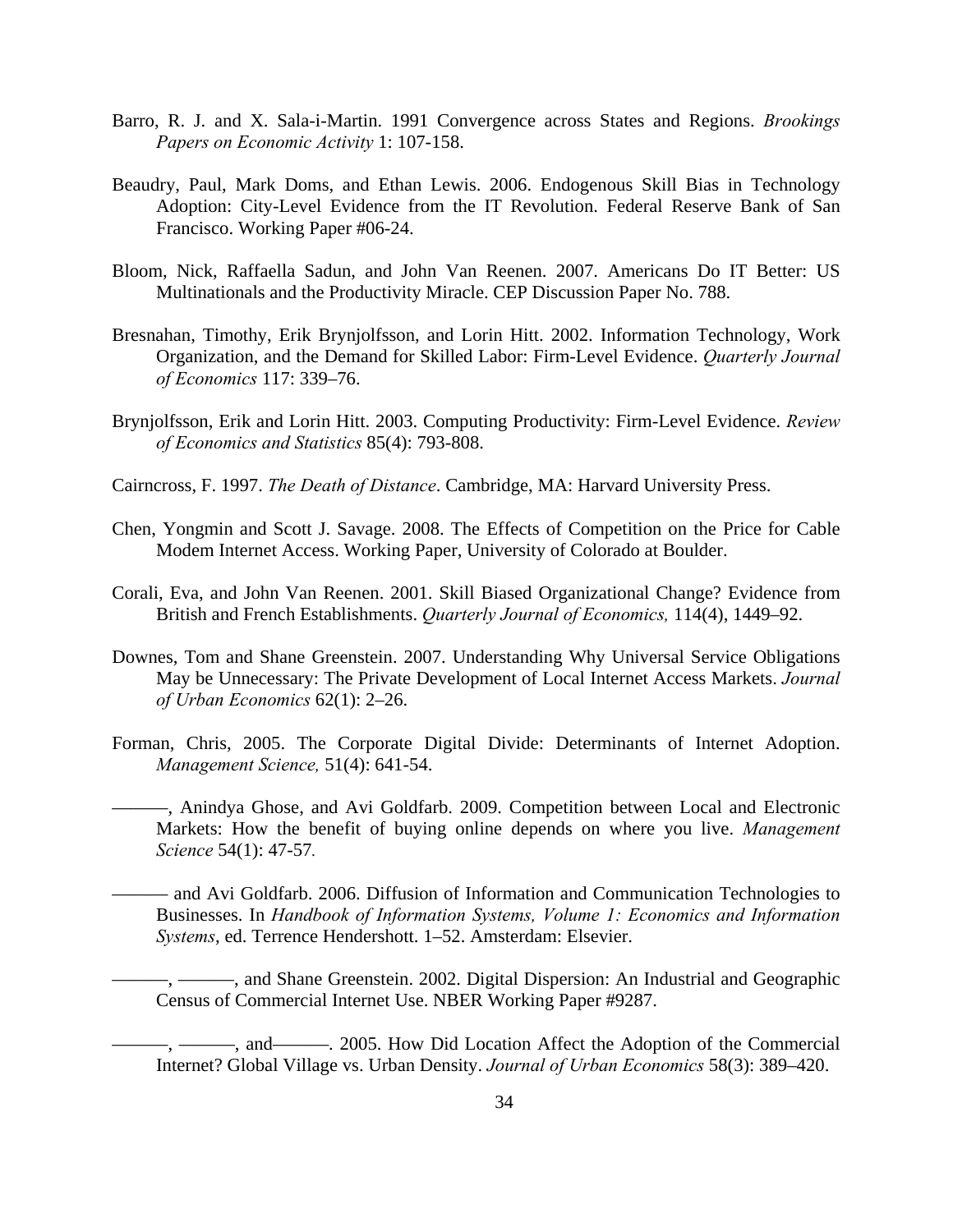——, and———, 2008. Understanding the Inputs into Innovation: Do Cities Substitute for Internal Firm Resources? *Journal of Economics and Management Strategy*  17(2): 295–316.

- Friedman, Thomas. 2005. *The World is Flat: A Brief History of the Twenty-First Century*. New York: Farrar, Straus, and Giroux.
- Gerschenkron, Alexander. 1962. *Economic Backwardness in Historical Perspective.* Cambridge, MA: Belknap Press of Harvard University Press.
- Glaeser, E. L., H. D. Kallal, J. A. Scheinkman, and A. Shleifer. 1992. Growth in Cities. *Journal of Political Economy* 100: 1126–52.
- ——— and David C. Mare. 2001. Cities and Skills. *Journal of Labor Economics* 19(2), 316–42.
- ——— and Giacomo A. M. Ponzetto. 2007. Did the Death of Distance Hurt Detroit and Help New York? NBER Working Paper 13710.
- Greenstein, Shane and Jeff Prince, 2007. The Diffusion of the Internet and the Geography of the Digital Divide. In *Oxford Handbook on ICTs*, eds. Robin Mansell, Danny Quah, and Roger Silverstone, pp. 168-95. Oxford: Oxford University Press.
- Greenstone, Michael, Richard Hornbeck, and Enrico Moretti. 2008. Identifying Agglomeration Spillovers: Evidence from Million Dollar Plants. NBER Working Paper 13833.
- Higgins, Matthew J., Daniel Levy, and Andrew T. Young. 2006. Growth and Convergence across the United States: Evidence from County-Level Data. *Review of Economics and Statistics* 88(4): 671–81.
- Hubbard, Thomas N. 2003. Information, Decisions, and Productivity: On Board Computers and Capacity Utilization in Trucking. *American Economic Review* 93(4): 1328–53.
- Jorgenson, Dale, Mun S. Ho, and Kevin Stiroh. 2005. *Productivity Volume 3: Information Technology and the American Growth Resurgence*. Cambridge, MA: MIT Press. .
- Kolko, Jed. 1999. Can I Get Some Service Here? Information Technology, Service Industries, and the Future of Cities. Working Paper, Harvard University.
	- ———. 2002. Silicon Mountains, Silicon Molehills: Geographic concentration and convergence of Internet industries in the US. *Information Economics and Policy* 14(2): 211–32.
- Magrini, Stefano. 2004. Regional (Di)Convergence. In *Handbook of Regional and Urban Economics,* Volume 4, eds. J. Vernon Henderson and Jacques-Francois Thisse, 2243–92. Amsterdam: Elsevier North-Holland. .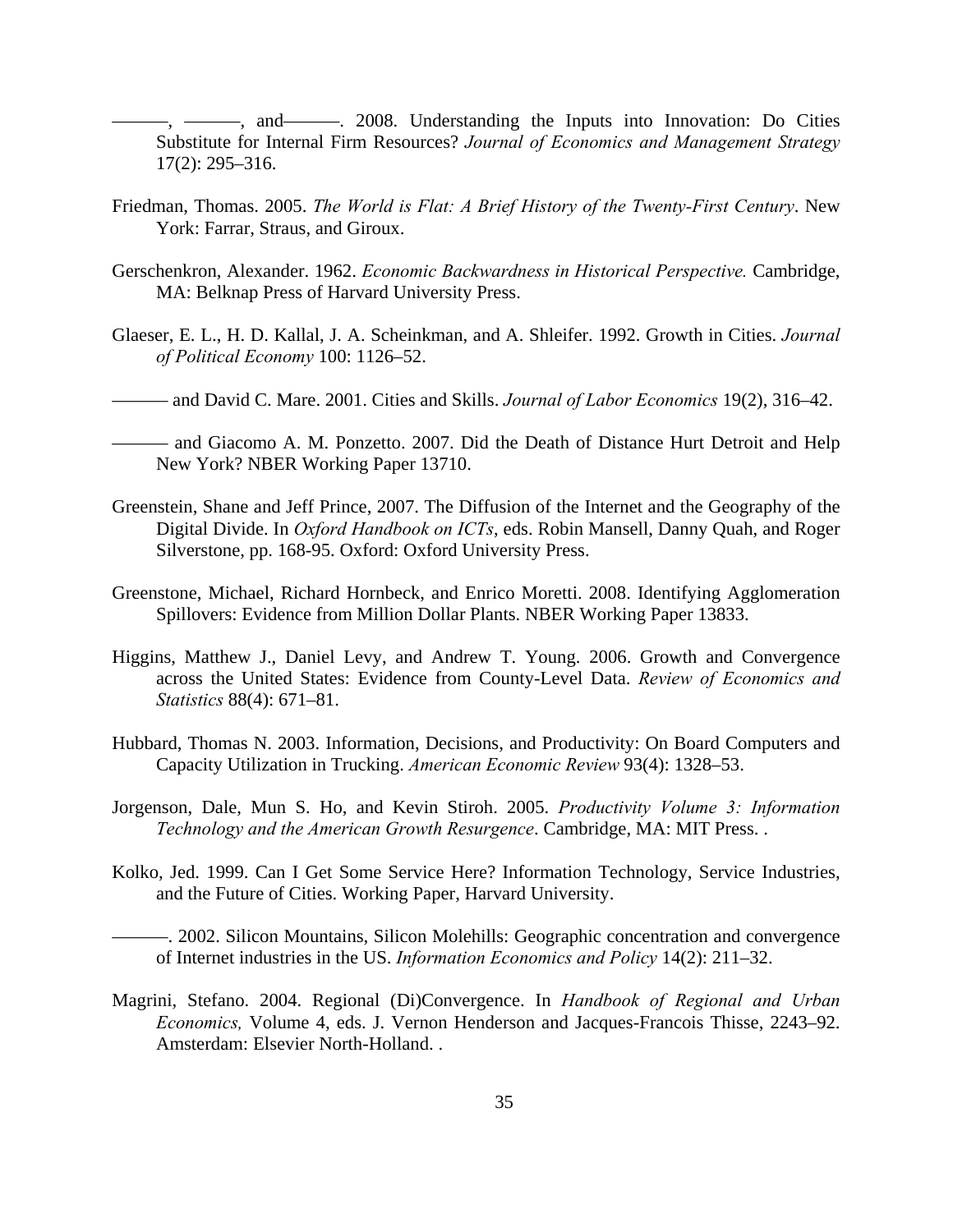Marshall, Alfred. 1920. *Principles of Economics.* 8th edition. New York: Porcupine Press.

- Moss, Mitchell, and Anthony Townsend, 1997. Tracking the Net: Using domain names to measure the growth of the Internet in US cities. *Journal of Urban Technology* 4(3): 47–60.
- OECD. 2006. *OECD Information Technology Outlook 2006.* Paris: OECD.
- Rosenthal, Stuart S. and William C. Strange. 2004. Evidence on the Nature and Sources of Agglomeration Economies. In *Handbook of Regional and Urban Economics,* Volume 4, eds. J. Vernon Henderson and Jacques-Francois Thisse, 2119–72. Amsterdam: Elsevier North-Holland.
- Stevenson, Betsey. 2006. The Impact of the Internet on Worker Flows. Working Paper, University of Pennsylvania.
- Stiroh, Kevin J. 2002. Information Technology and the U.S. Productivity Revival: What Do the Industry Data Say? *American Economic Review* 92(5): 1559-76.
- Stock, James H. and Mark W. Watson. 2008. Heteroskedasticity-Robust Standard Errors for Fixed Effects Panel Data Regression. *Econometrica* 76(1), 155–74.
- Wellman, B. 2001. Computer networks as social networks. *Science* 29, 2031–34.
- Xiang, Chong, 2005, New Goods and the Relative Demand for Skilled Labor. *Review of Economics and Statistics,* 87(2): 285–98.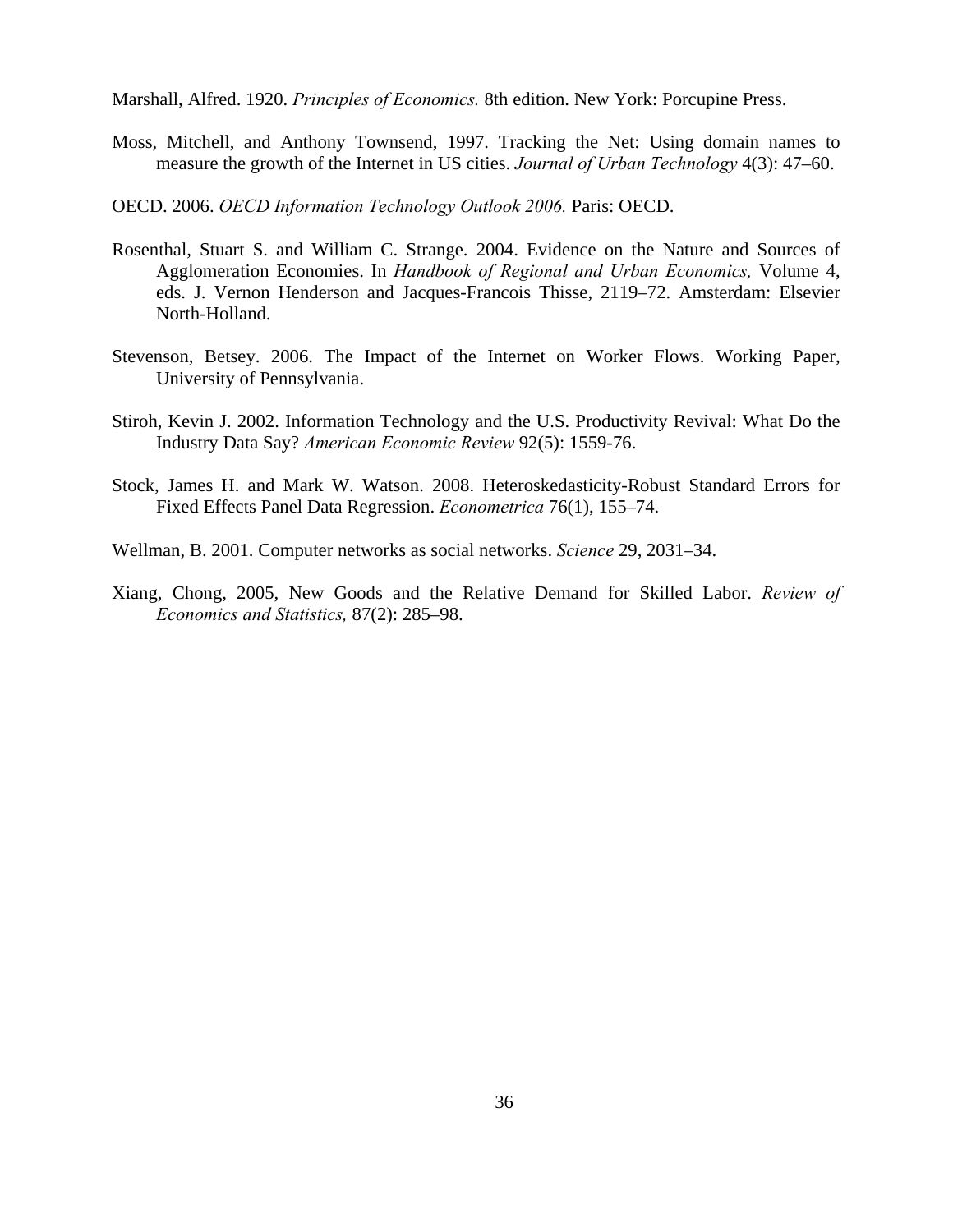| <b>Variable</b>                                                              | <b>Mean</b> | Std. Dev. | <b>Minimum</b> | <b>Maximum</b> | Number of    |
|------------------------------------------------------------------------------|-------------|-----------|----------------|----------------|--------------|
|                                                                              |             |           |                |                | observations |
| Log(average weekly wage)                                                     | 6.153       | 0.2189    | 5.4931         | 7.333          | 2743         |
| Log(employment)                                                              | 9.190       | 1.4695    | 4.3175         | 15.08          | 2743         |
| Log(establishments)                                                          | 6.699       | 1.3143    | 2.7081         | 12.59          | 2743         |
| <b>Advanced Internet</b>                                                     | 0.0890      | 0.1332    | $\theta$       |                | 2743         |
| <b>Basic Internet</b>                                                        | 0.7869      | 0.4499    | $\overline{0}$ |                | 2743         |
| PCs per employee                                                             | 0.2253      | 0.1719    | $\overline{0}$ | 1.937          | 2743         |
| Average number of programmers<br>in other establishments in the same<br>firm | 47.32       | 70.09     | $\theta$       | 1137.6         | 2743         |
| <b>ARPANET</b> connections                                                   | 0.0215      | 0.2383    | $\overline{0}$ | 7              | 2743         |
| <b>BITNET</b> connections                                                    | 0.1597      | 0.6912    | $\overline{0}$ | 15             | 2743         |
| Year when state adopted a<br>telecom price cap or freeze                     | 1995.0      | 3.08      | 1987           | 1999           | 2743         |
| Average cost per phone line by<br>state                                      | 24.06       | 3.92      | 14.92          | 36.42          | 2743         |

**Table 1a: Descriptive statistics for dependent variables, IT measures, and instruments (for 2000)** 

**Table 1b: Description of control variables** 

| <b>Variable</b>             | <b>Definition</b>                       | <b>Source</b>                    | <b>Mean</b> |
|-----------------------------|-----------------------------------------|----------------------------------|-------------|
| Internet use at home        | Percentage of households with Internet  | <b>Current Population Survey</b> | 0.444       |
|                             | at home $(2000)$                        | (CPS) Internet Use               |             |
|                             |                                         | Supplement (Census)              |             |
| No Internet use at home     | Dummy indicating no data on home        | <b>Current Population Survey</b> | 0.9213      |
| data for county             | Internet use                            | (CPS) Internet Use               |             |
|                             |                                         | Supplement (Census)              |             |
| <b>Total Population</b>     | <b>Total Population as of Decennial</b> | Census                           | 89173       |
|                             | Census (1990)                           |                                  |             |
| % African American          | % Population African American as of     | Census                           | 0.0908      |
|                             | Decennial Census (1990)                 |                                  |             |
| % University Graduates      | % Population University Graduates as    | Census                           | 0.1379      |
|                             | of Decennial Census (1990)              |                                  |             |
| % High School Graduates     | % Population High School Graduates      | Census                           | 0.6996      |
|                             | as of Decennial Census (1990)           |                                  |             |
| % Below Poverty Line        | % Population Below Poverty Line as of   | Census                           | 0.1622      |
|                             | Decennial Census (1990)                 |                                  |             |
| Median Household            | Median County Household Income as       | Census                           | 24493       |
| Income                      | of Decennial Census (1990)              |                                  |             |
| # enrolled in Carnegie rank | Per capita number of Students enrolled  | Downes-Greenstein                | 0.0081      |
| 1 research university       | in local PhD-granting institutions      | (2007)                           |             |
| # in Engineering Program    | Per capita number of Students enrolled  | Downes-Greenstein                | 0.0010      |
|                             | in engineering programs at local        | (2007)                           |             |
|                             | Universities                            |                                  |             |
| # Patents Granted in the    | Total number of patents from inventors  | <b>USPTO</b>                     | 155.7       |
| Country in the 1980s        | located in county, 1980-1989            |                                  |             |
| % professional              | % of County's Workforce Employed in     | Census                           | 0.3258      |
|                             | Professional Occupations                |                                  |             |
| Net Migration               | Net migration to county                 | Census                           | 123.5       |
| % Population over Age 65    | % of County Population over 65 as of    | Census                           | 0.1452      |
|                             | <b>Decennial Census</b>                 |                                  |             |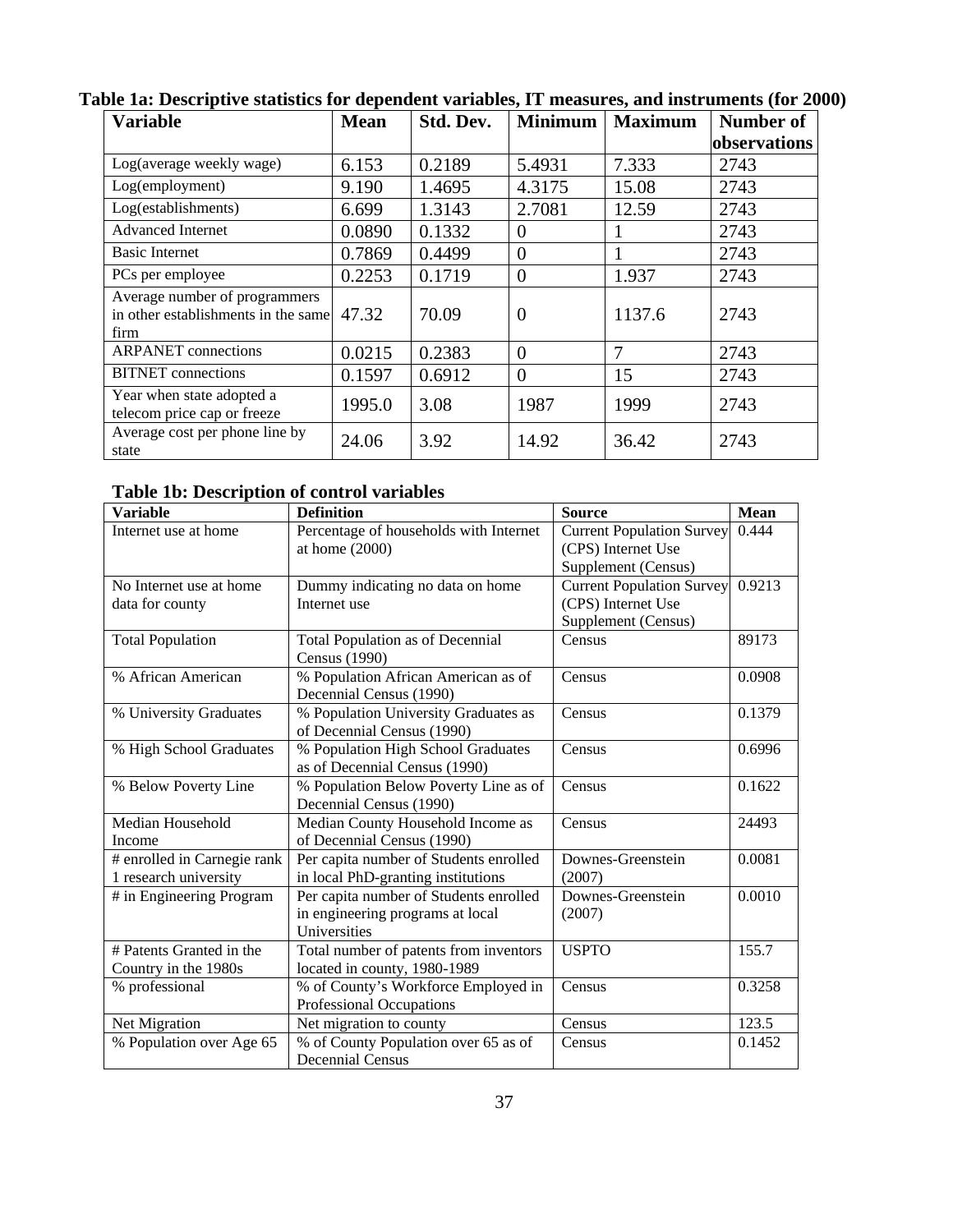|                          | (1)            | (2)           | (3)           | (4)          | (5)          | (6)           | (7)          | (8)           | (9)           | (10)                   |
|--------------------------|----------------|---------------|---------------|--------------|--------------|---------------|--------------|---------------|---------------|------------------------|
|                          | No fixed       | County        | Main          | <b>MSAs</b>  | No controls  | Only places   | Years        | Falsification | Falsification | Instrumental           |
|                          | effects        | and year      | specification | only         | for home     | where have    | 1991-        | test: Years   | test: Years   | variables <sup>a</sup> |
|                          |                | fixed         |               |              | Internet use | home Internet | 2001         | 1990-94       | 1990-94       |                        |
|                          |                | effects       |               |              |              | use data      |              |               | MSAs only     |                        |
| <b>Advanced Internet</b> | 0.5215         | 0.0370        | 0.0252        | 0.0672       | 0.0253       | 0.2393        | 0.0257       | 0.0105        | 0.0165        | 0.3167                 |
|                          | $(0.0481)$ **  | $(0.0132)$ ** | $(0.0128)$ *  | $(0.0364) +$ | $(0.0128)$ * | $(0.1116)*$   | $(0.0141) +$ | (0.0098)      | (0.0341)      | $(0.1705) +$           |
|                          |                |               |               |              |              |               |              |               |               |                        |
| <b>Observations</b>      | 5486           | 5486          | 5486          | 1686         | 5486         | 432           | 5486         | 5488          | 1686          | 5486                   |
| (Within) $R^2$           | 0.05           | 0.85          | 0.86          | 0.92         | 0.86         | 0.95          | 0.94         | 0.83          | 0.90          | 0.83                   |
|                          |                |               |               |              |              |               |              |               |               |                        |
| Fixed effects            | N <sub>0</sub> | County        | County        | County       | County       | County        | County       | County        | County        | County                 |
| Controls                 | None           | Year          | All           | All          | All except   | All           | All          | All           | All           | All                    |
|                          |                |               |               |              | home         |               |              |               |               |                        |
|                          |                |               |               |              | Internet use |               |              |               |               |                        |

# **Table 2: Wages increase with Internet use**

Dependent variable is logged wages. Unless otherwise stated, years are 1995 and 2000. Controls include year dummy, population in 1990, median income in 1990, percentage African Americans in 1990, percentage university graduates in 1990, percentage high school graduates in 1990, percentage below poverty line in 1990, per capita number of people attending Carnegie Type 1 schools in 1990, net migration into the county in 1995, number of patents granted to inventors located in the county in the 1980s, per capita number of students in engineering program in 1990, fraction professional in 1995, percentage of persons over age 65 in 1990, change in total population between 1990 and 2000, change in percentage of university graduates between 1990 and 2000, change in percentage of high school graduates between 1990 and 2000, change in percentage of African American between 1990 and 2000, change in net migration into the county between 1995 and 2000, and change in percentage of persons over age 65 between 1990 and 2000. Heteroskedasticity-robust standard errors in parentheses.

<sup>a</sup>Instruments are ARPANET nodes, BITNET nodes, costs per telephone line by county, year when state adopted a price cap or freeze, and the number of programmers residing in other establishment locations within the same firm.

+ significant at 10%; \* significant at 5%; \*\* significant at 1%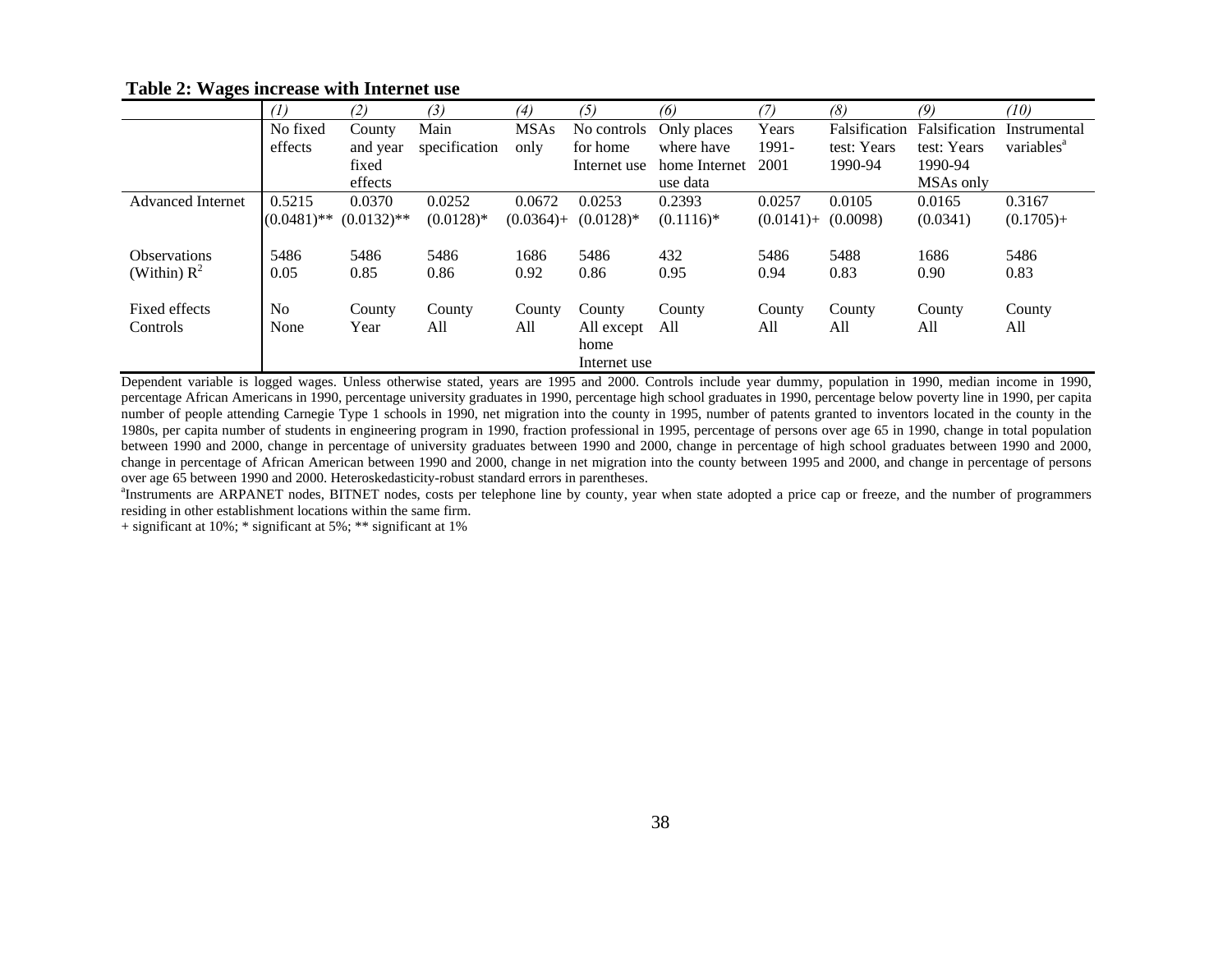| Dependent Variable $\rightarrow$ | <b>EMPLOYMENT</b>   |                                     |                                                           | NUMBER OF ESTABLISHMENTS |                                     |                                                           |  |
|----------------------------------|---------------------|-------------------------------------|-----------------------------------------------------------|--------------------------|-------------------------------------|-----------------------------------------------------------|--|
|                                  | (1)<br>(2)          |                                     | (3)                                                       | (4)                      | (5)                                 | (6)                                                       |  |
|                                  | No fixed<br>effects | County and<br>year fixed<br>effects | Main<br>specification<br>with several<br>further controls | No fixed<br>effects      | County and<br>vear fixed<br>effects | Main<br>specification<br>with several<br>further controls |  |
| <b>Advanced Internet</b>         | 1.2483              | $-0.0023$                           | $-0.0181$                                                 | 1.1220                   | $-0.0026$                           | $-0.0031$                                                 |  |
|                                  | $(0.2573)$ **       | (0.0201)                            | (0.0173)                                                  | $(0.2210)**$             | (0.0147)                            | (0.0135)                                                  |  |
| <b>Observations</b>              | 5486                | 5486                                | 5486                                                      | 5486                     | 5486                                | 5486                                                      |  |
| (Within) $R^2$                   | 0.01                | 0.27                                | 0.44                                                      | 0.01                     | 0.42                                | 0.58                                                      |  |
| Fixed effects                    | None                | County                              | County                                                    | None                     | County                              | County                                                    |  |
| Other controls                   | None                | Year                                | All                                                       | None                     | Year                                | All                                                       |  |

**Table 3: Employment and Establishments show no clear pattern of correlation with Internet use** 

Controls are the same as in Table 2. Heteroskedasticity-robust standard errors in parentheses.

+ significant at 10%; \* significant at 5%; \*\* significant at 1%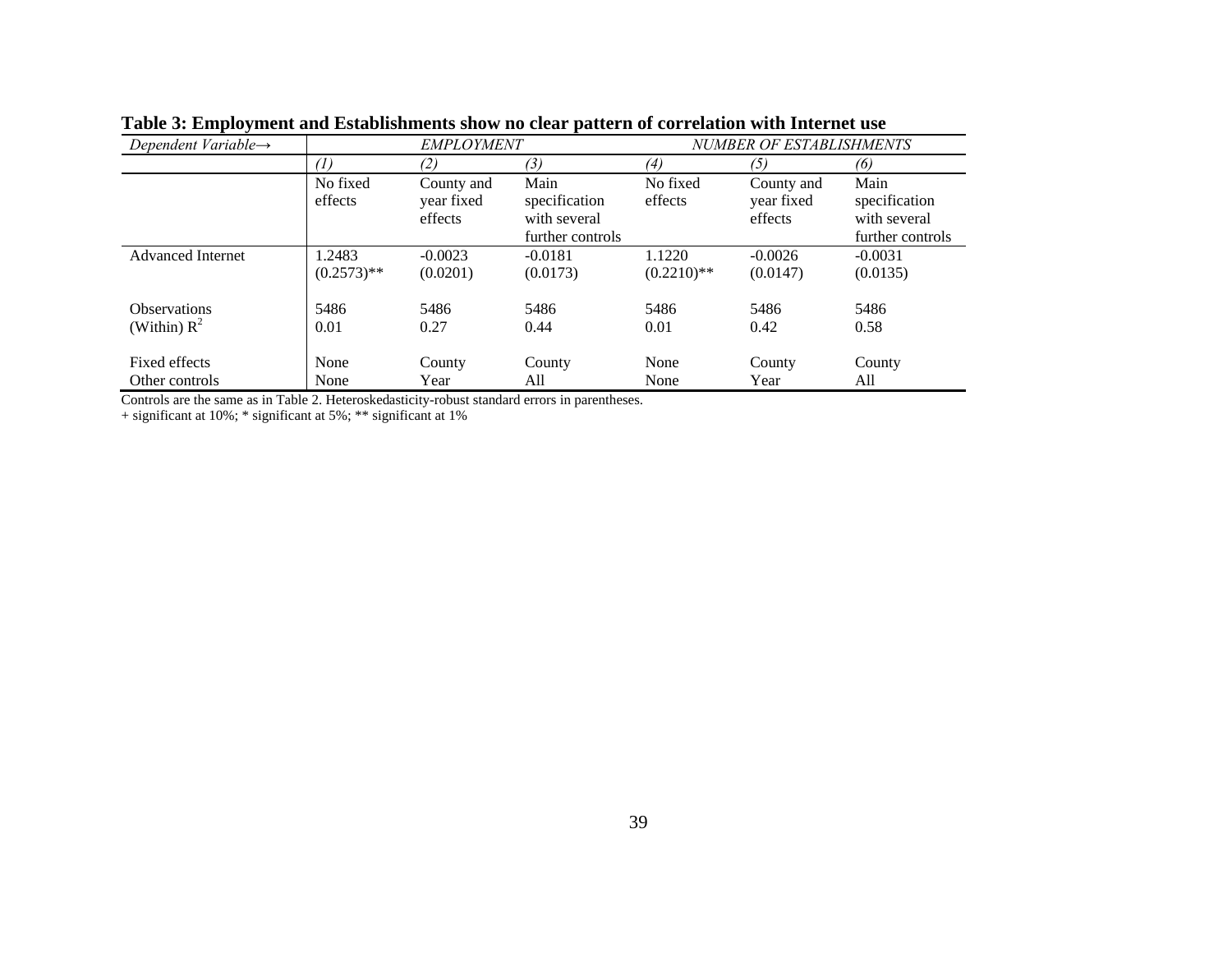|                          | (1)           | (2)            | (3)                      | (4)                           | (5)      | (6)           |
|--------------------------|---------------|----------------|--------------------------|-------------------------------|----------|---------------|
|                          | No Fixed      | Compare all    | Compare                  | Compare Advanced PCs per      |          | Basic         |
|                          | Effects or    | three measures | <b>Advanced Internet</b> | Internet and PCs per employee |          | Internet only |
|                          | controls      | of IT use      | and Basic Internet       | employee                      | only     |               |
| <b>Advanced Internet</b> | 0.0277        | 0.0232         | 0.0229                   | 0.0244                        |          |               |
|                          | (0.0413)      | $(0.0136) +$   | $(0.0134) +$             | $(0.0133) +$                  |          |               |
| <b>Basic Internet</b>    | 0.5447        | 0.0127         | 0.0119                   |                               |          | 0.0153        |
|                          | $(0.0624)$ ** | (0.0108)       | (0.0103)                 |                               |          | (0.0097)      |
| PCs per employee         | 0.0702        | $-0.0014$      |                          | 0.0022                        | 0.0057   |               |
|                          | $(0.0185)$ ** | (0.0078)       |                          | (0.0074)                      | (0.0071) |               |
| <b>Observations</b>      | 5486          | 5486           | 5486                     | 5486                          | 5486     | 5486          |
| (Within) $R^2$           | 0.23          | 0.86           | 0.86                     | 0.86                          | 0.86     | 0.86          |
| Fixed effects            | None          | County         | County                   | County                        | County   | County        |
|                          |               |                |                          |                               |          |               |
| Other controls           | None          | All            | All                      | All                           | All      | All           |

#### **Table 4: Is Advanced Internet different from other measures of IT use?**

Dependent variable is logged wages. Controls are the same as in Table 2. Heteroskedasticity-robust standard errors in parentheses.

+ significant at 10%; \* significant at 5%; \*\* significant at 1%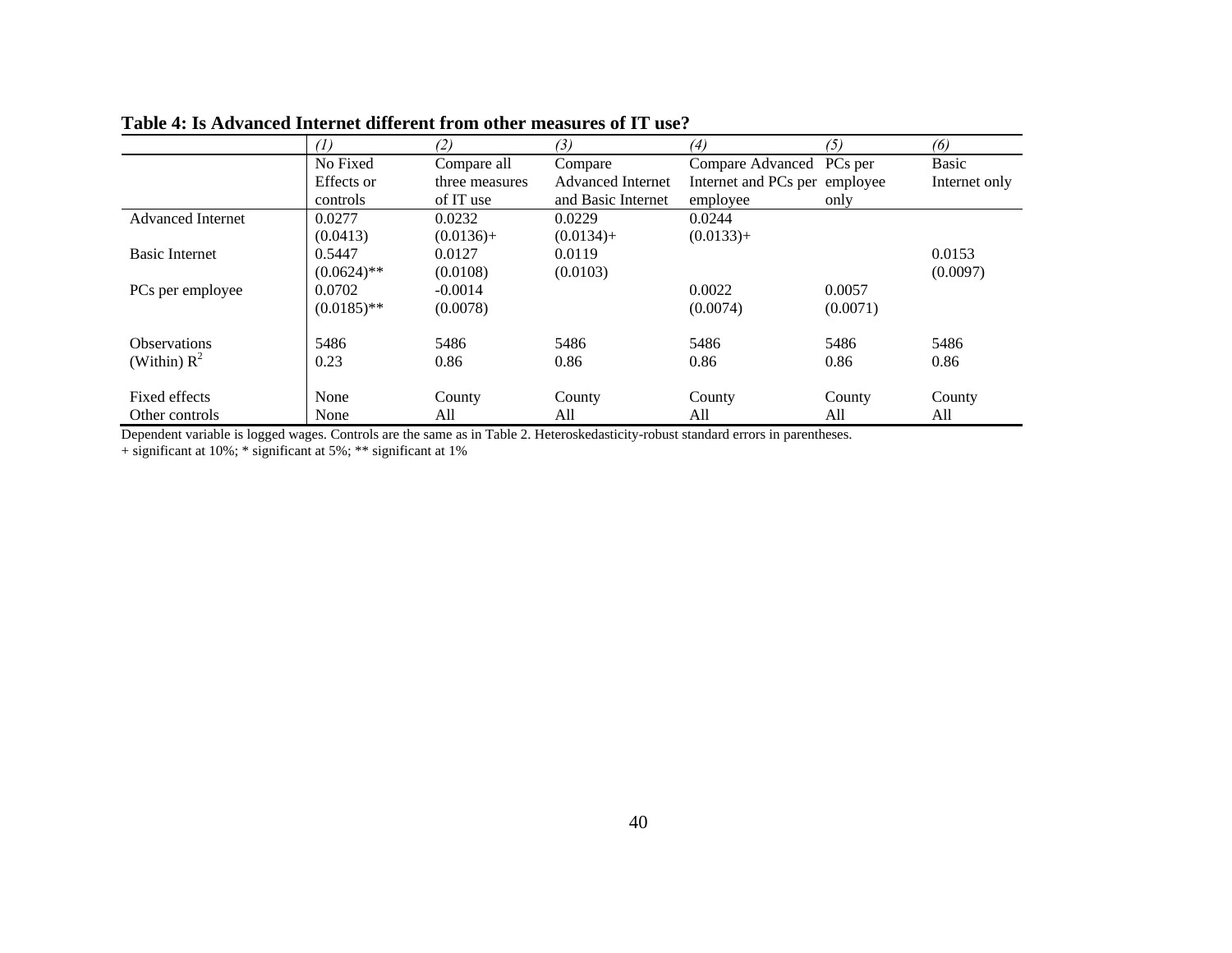|                                               | (1)         | (2)         | (3)           | (4)      | (5)      | (6)          | (7)         | $(8)^{a}$   |
|-----------------------------------------------|-------------|-------------|---------------|----------|----------|--------------|-------------|-------------|
| <b>Advanced Internet</b>                      | 0.0150      | 0.0099      | 0.0213        | 0.0191   | 0.0007   | 0.0225       | 0.0029      | 0.1979      |
|                                               | (0.0138)    | (0.0127)    | (0.0130)      | (0.0160) | (0.0150) | $(0.0130)+$  | (0.0152)    | (0.1622)    |
| Advanced Internet and                         | 0.0891      |             |               |          | 0.0430   |              | 0.0378      |             |
| High income county                            | $(0.0367)*$ |             |               |          | (0.0499) |              | (0.0502)    |             |
| Advanced Internet and                         |             | 0.1068      |               |          | 0.0824   |              | 0.0796      |             |
| High education county                         |             | $(0.0447)*$ |               |          | (0.0557) |              | (0.0557)    |             |
| Advanced Internet and                         |             |             | 0.1903        |          | 0.0927   |              | 0.0298      |             |
| High population county                        |             |             | $(0.0680)$ ** |          | (0.0756) |              | (0.0774)    |             |
| Advanced Internet and                         |             |             |               | 0.0205   | 0.0198   |              | 0.0155      |             |
| High IT-intensity county                      |             |             |               | (0.0232) | (0.0238) |              | (0.0241)    |             |
| Advanced Internet and High income, education, |             |             |               |          |          | 0.1785       | 0.1232      | 0.1767      |
| IT-intensity, and population county           |             |             |               |          |          | $(0.0530)**$ | $(0.0582)*$ | $(0.0736)*$ |
|                                               |             |             |               |          |          |              |             |             |
| <b>Observations</b>                           | 5486        | 5486        | 5486          | 5486     | 5486     | 5486         | 5486        | 5486        |
| (Within) $R^2$                                | 0.86        | 0.86        | 0.86          | 0.86     | 0.87     | 0.86         | 0.87        | 0.86        |
| Fixed effects                                 | County      | County      | County        | County   | County   | County       | County      | County      |
| Other controls                                | All         | All         | All           | All      | All      | All          | All         | All         |

**Table 5: Effect primarily occurs in places that are already high income, education, IT-intensity,** *AND* **population** 

Dependent variable is logged wages. Controls are the same as in Table 2. Heteroskedasticity-robust standard errors in parentheses.

<sup>a</sup>Column 8 displays instrumental variables results using the same instruments as table 2 column 5 combined with their interaction with a HighAllFactors indicator.

+ significant at 10%; \* significant at 5%; \*\* significant at 1%.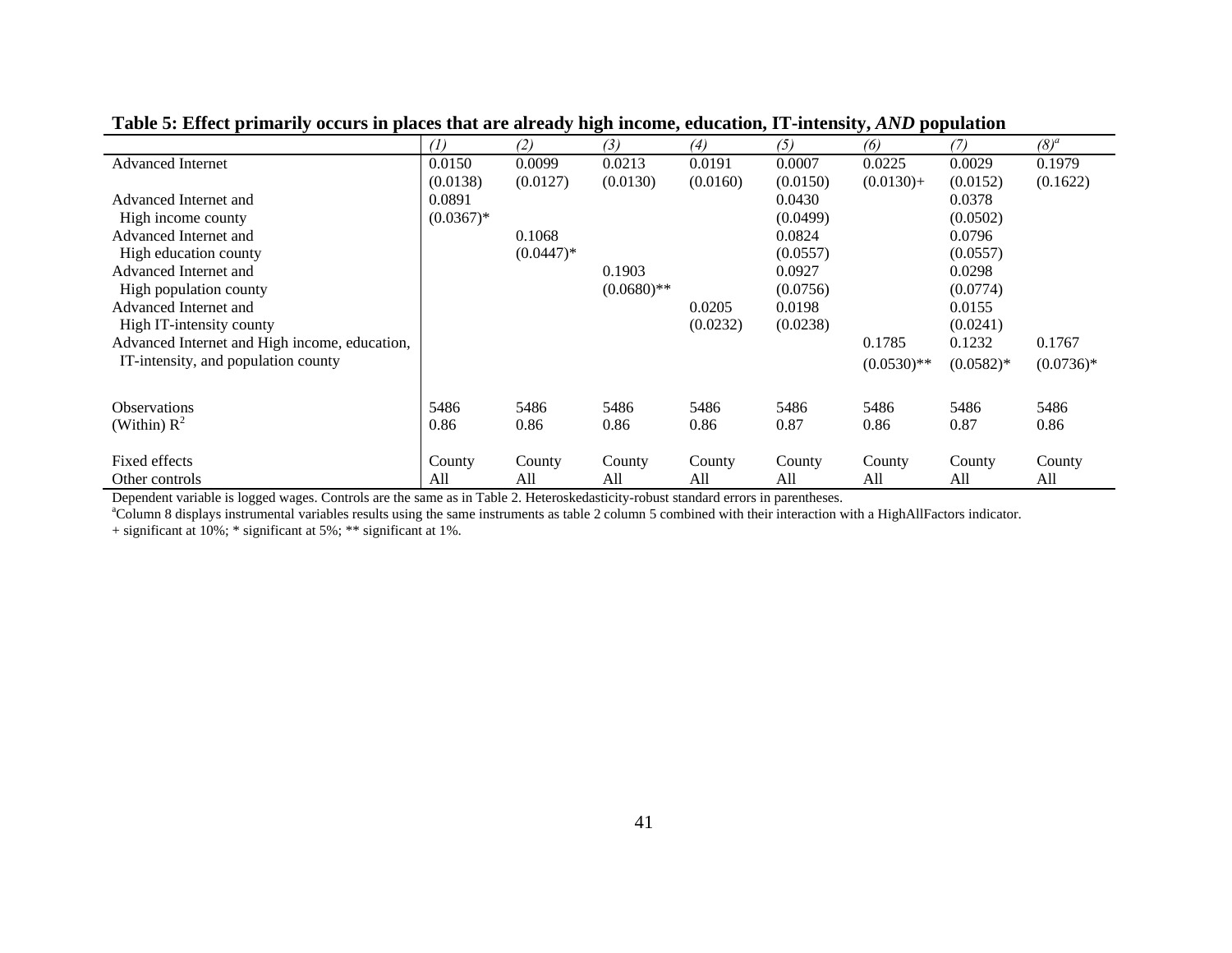| <b>Advanced Internet</b>                      | $-0.0081$ | $-0.0017$ |
|-----------------------------------------------|-----------|-----------|
|                                               | (0.0136)  | (0.0156)  |
| Advanced Internet and                         |           | $-0.0202$ |
| High income county                            |           | (0.0439)  |
| Advanced Internet and                         |           | $-0.0624$ |
| High education county                         |           | (0.0695)  |
| Advanced Internet and                         |           | 0.0757    |
| High population county                        |           | (0.0791)  |
| Advanced Internet and                         |           | 0.0127    |
| High IT-intensity county                      |           | (0.0273)  |
| Advanced Internet and High income, education, | 0.0003    | $-0.0040$ |
| IT-intensity, and population county           | (0.0427)  | (0.0471)  |
| <b>Observations</b>                           | 5486      | 5486      |
| (Within) $R^2$                                | 0.87      | 0.87      |
|                                               |           |           |
| Fixed effects                                 | County    | County    |
| Other controls                                | All       | All       |

**Table 6: Wage growth from 1999 to 2005 is not related to early use of advanced Internet** 

 Dependent variable is logged wages. Years are 1999 and 2005. Controls are the same as in Table 2. Heteroskedasticity-robust standard errors in parentheses.

+ significant at 10%; \* significant at 5%; \*\* significant at 1%.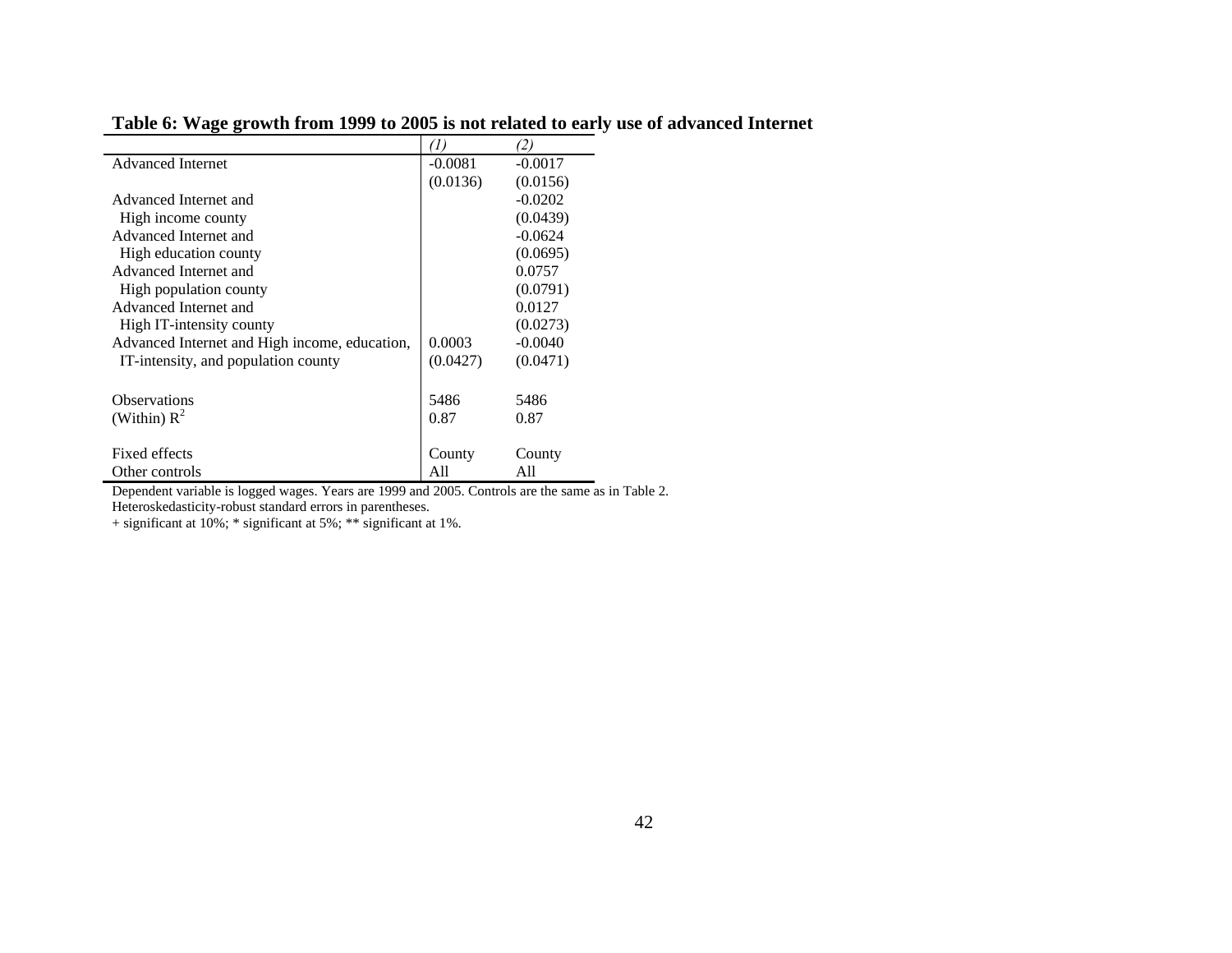# **Table 7: Benefits of early Internet use do not spill over to adjacent locations**

|                                                                                                   | $\left( I\right)$ | (2)           |
|---------------------------------------------------------------------------------------------------|-------------------|---------------|
| Advanced Internet and in same MSA as High income,                                                 | 0.0251            | 0.0439        |
| Education, IT-intensity, and population county                                                    | (0.0294)          | (0.0307)      |
|                                                                                                   |                   |               |
| <b>Advanced Internet</b>                                                                          | $-0.0018$         | $-0.0406$     |
|                                                                                                   | (0.0290)          | (0.0328)      |
| Advanced Internet and                                                                             |                   | 0.0410        |
| High income county                                                                                |                   | (0.0499)      |
| Advanced Internet and                                                                             |                   | 0.0815        |
| High education county                                                                             |                   | (0.0554)      |
| Advanced Internet and                                                                             |                   | 0.0315        |
| High population county                                                                            |                   | (0.0901)      |
| Advanced Internet and                                                                             |                   | 0.0169        |
| High IT-intensity county                                                                          |                   | (0.0239)      |
| Advanced Internet and High income, education, IT-                                                 | 0.1967            | 0.1500        |
| intensity, and population county                                                                  | $(0.0539)**$      | $(0.0579)$ ** |
|                                                                                                   |                   |               |
| <b>Observations</b>                                                                               | 5486              | 5486          |
| (Within) $R^2$                                                                                    | 0.86              | 0.87          |
|                                                                                                   |                   |               |
| Fixed effects                                                                                     | County            | County        |
| Other controls                                                                                    | All               | All           |
| Dependent variable is logged wages. Years are 1995 and 2000. Controls are the same as in Table 2. |                   |               |

Heteroskedasticity-robust standard errors in parentheses.

+ significant at 10%; \* significant at 5%; \*\* significant at 1%.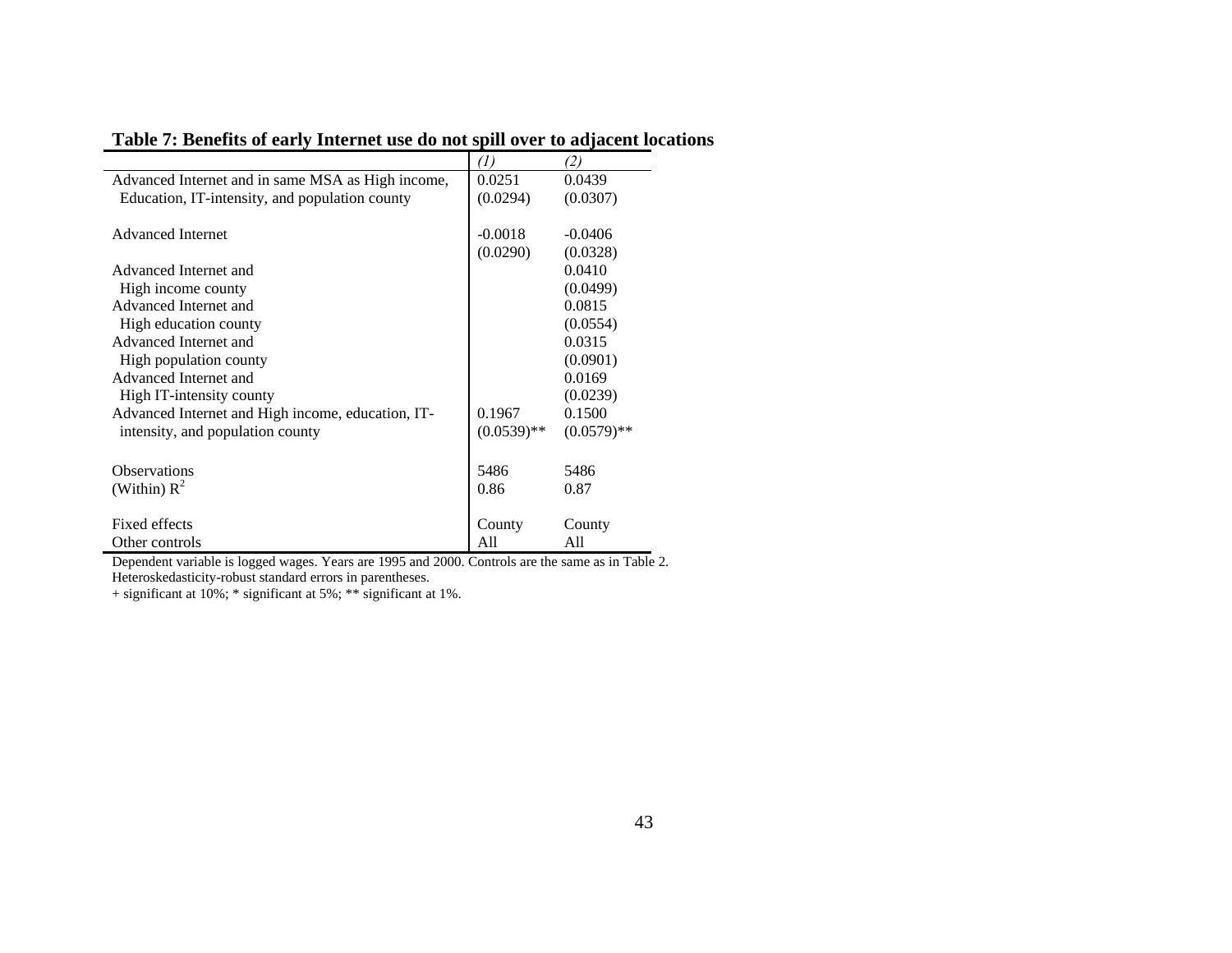**Figure 1a: Advanced Internet Use and Wage Growth by County** 



**Figure 1b: Advanced Internet Use and Wage Growth by County Type** 

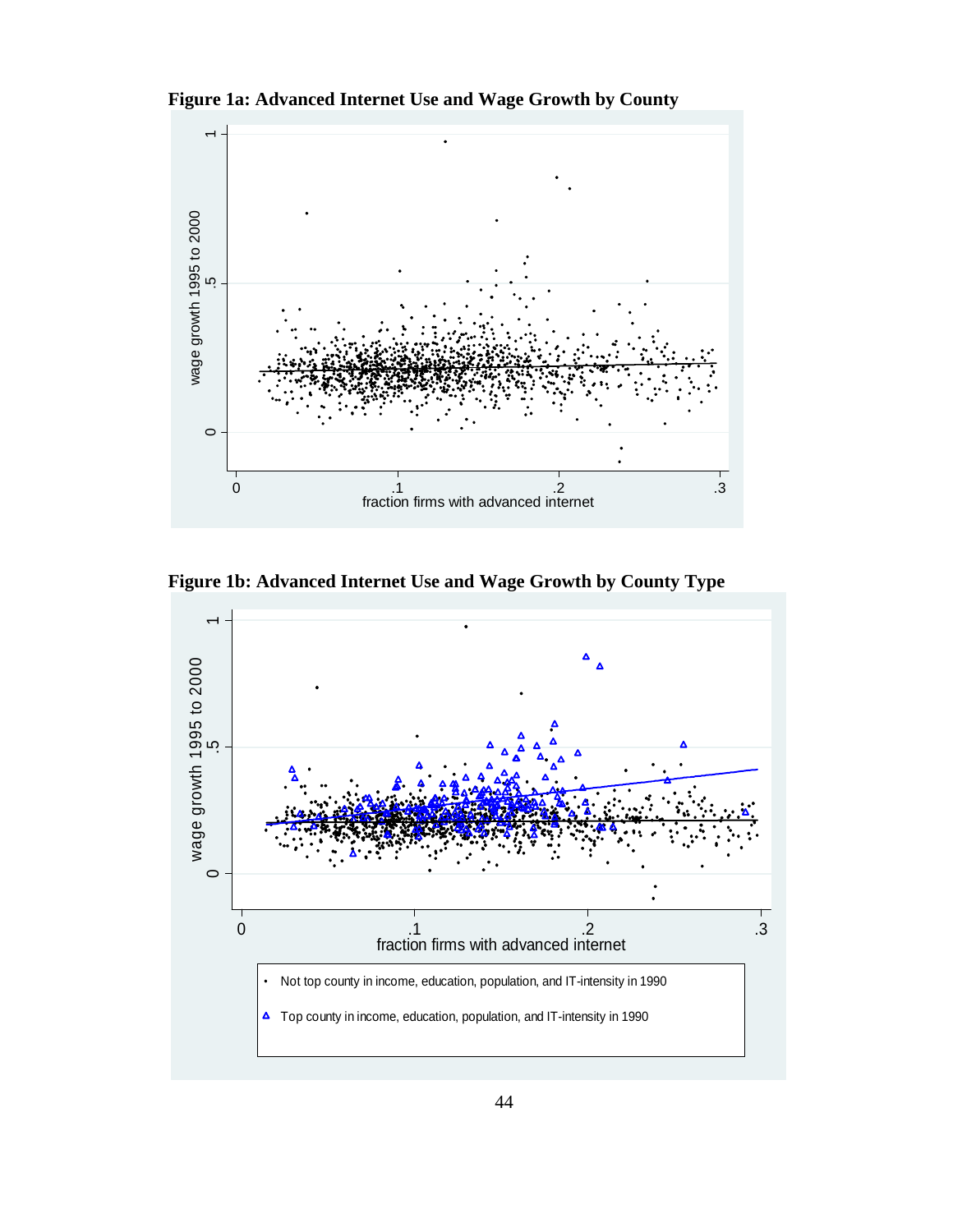

**Figure 2: Marginal effect of advanced Internet year-by-year** 

This is based on the regression model is table 2 column 3 except that each year from 1990 to 2000 is included in the regression and a separate effect of advanced Internet (as of 2000) was estimated for each year using 1990 as the base. Controls are the same as in table 2.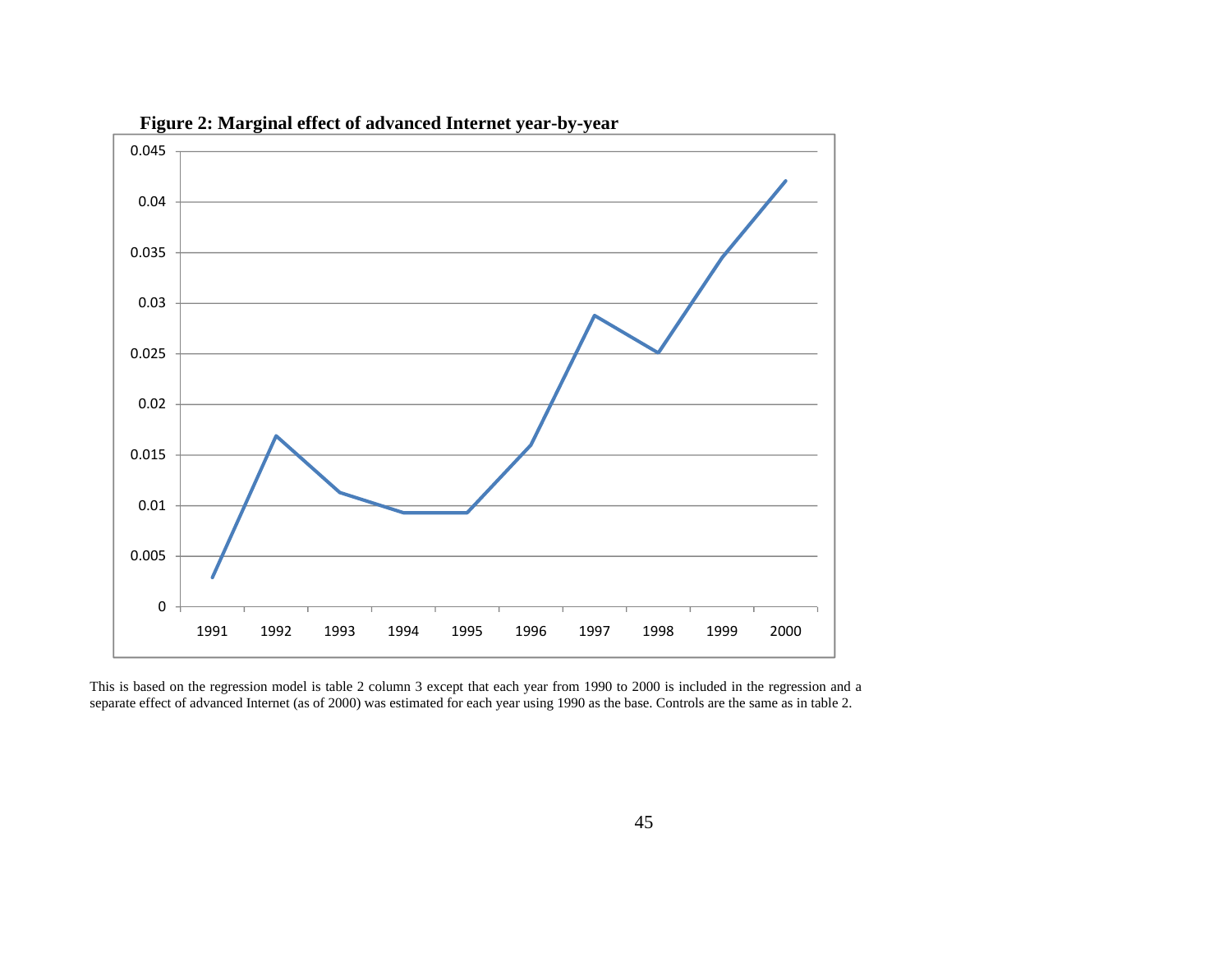

**Figure 3: Marginal effect of advanced Internet year-by-year in top counties** 

This is based on the regression model is table 5 column 6 except that each year from 1990 to 2000 is included in the regression and a separate effect of advanced Internet (as of 2000) and the interaction was estimated for each year. Controls are the same as in table 2.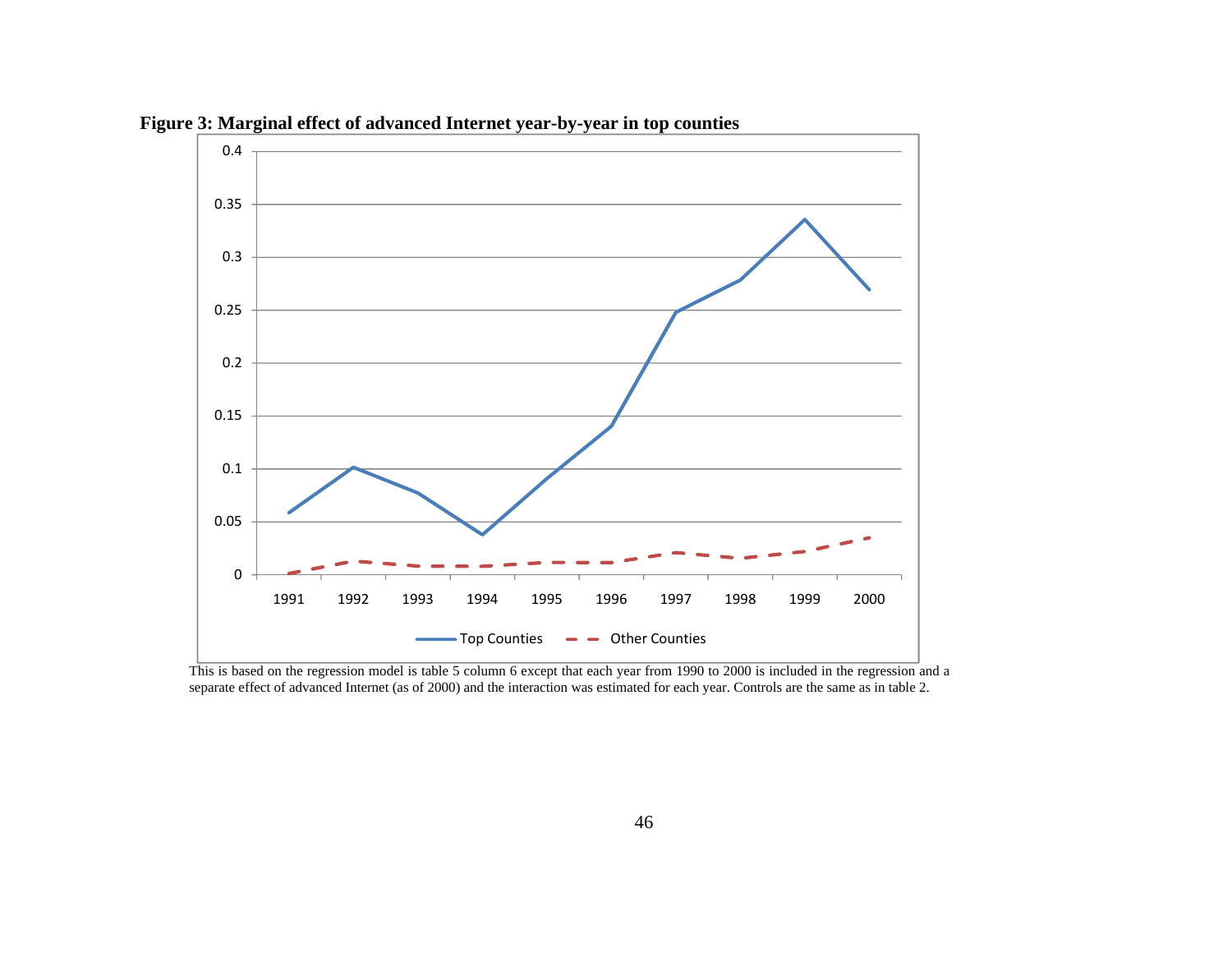#### **APPENDIX TO**

# **THE INTERNET AND LOCAL WAGES: CONVERGENCE OR DIVERGENCE?**

# **Online Appendix Table 1: Continuous measures for income, education, IT-intensive industry, and population**

|                                       | (1)          | (2)          | (3)             | (4)          | (5)             | (6)            | (7)            |
|---------------------------------------|--------------|--------------|-----------------|--------------|-----------------|----------------|----------------|
| <b>Advanced Internet</b>              | $-0.0317$    | $-0.0421$    | 0.0022          | $-0.0134$    | $-0.0500$       | 0.0213         | $-0.0226$      |
|                                       | (0.0463)     | (0.0361)     | (0.0141)        | (0.0301)     | (0.0531)        | $(0.0129) +$   | (0.0532)       |
| Advanced Internet x                   | $2.65e-06$   |              |                 |              | $-2.21e-06$     |                | $-2.56e-06$    |
| county-level income                   | $(2.07e-06)$ |              |                 |              | $(3.65e-06)$    |                | $(3.63e-06)$   |
| Advanced Internet x                   |              | 0.5662       |                 |              | 0.5497          |                | 0.5250         |
| county-level education                |              | $(0.3025) +$ |                 |              | (0.4691)        |                | (0.4693)       |
| Advanced Internet x                   |              |              | $1.07e-06$      |              | $9.30e-07$      |                | 4.27e-07       |
| county-level population               |              |              | $(2.25e-07)$ ** |              | $(2.36e-07)$ ** |                | $(2.41e-07) +$ |
| Advanced Internet x                   |              |              |                 | 0.1684       | 0.1650          |                | 0.1274         |
| county-level IT-intensity             |              |              |                 | $(0.1022) +$ | (0.1056)        |                | (0.1063)       |
| Advanced Internet x income x          |              |              |                 |              |                 | 1.38e-10       | $1.03e-10$     |
| education x population x IT-intensity |              |              |                 |              |                 | $(3.36e-11)**$ | $(3.48e-11)*$  |
| <b>Observations</b>                   | 5486         | 5486         | 5486            | 5486         | 5486            | 5486           | 5486           |
| (Within) $R^2$                        | 0.86         | 0.86         | 0.86            | 0.87         | 0.87            | 0.87           | 0.87           |
| Fixed effects                         | County       | County       | County          | County       | County          | County         | County         |
| Other controls                        | All          | All          | All             | All          | All             | All            | All            |

Dependent variable is logged wages. Controls are the same as in table 2. Heteroskedasticity-robust standard errors in parentheses.

+ significant at 10%; \* significant at 5%; \*\* significant at 1%

J.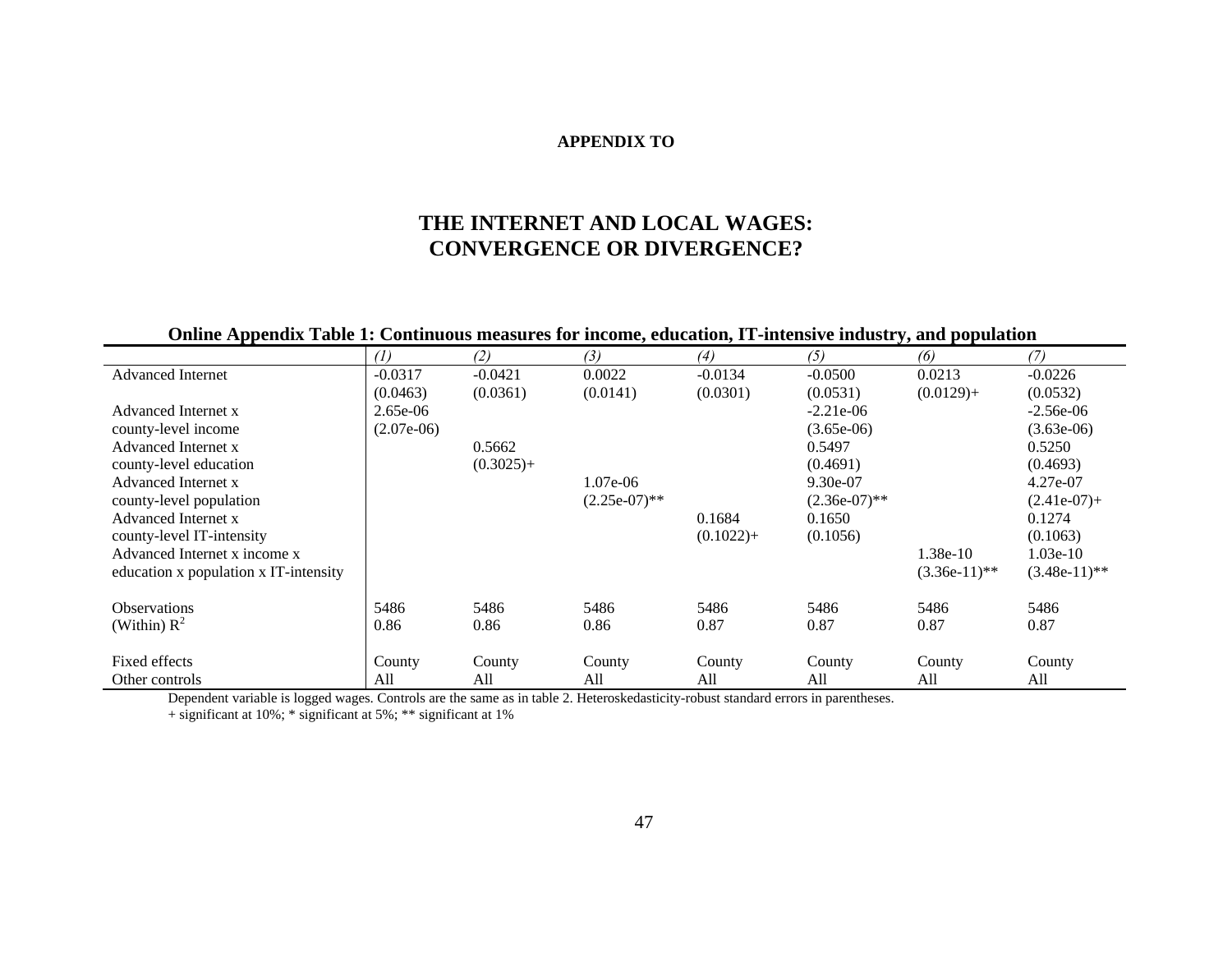|                                                | $\left( l\right)$ | (2)                     | (3)         | (4)          | (5)                   | (6)                            | (7)                                |  |
|------------------------------------------------|-------------------|-------------------------|-------------|--------------|-----------------------|--------------------------------|------------------------------------|--|
|                                                | Includes two-     | No weighting by time of |             |              | Dependent variable is | High population defined as top |                                    |  |
|                                                | way interactions  | survey                  |             |              | wages, not logged     |                                | quartile of counties $(> 63, 657)$ |  |
| <b>Advanced Internet</b>                       | $-0.0035$         | 0.0119                  | $-0.0020$   | 11.23        | $-1.61$               | 0.0227                         | 0.0035                             |  |
|                                                | (0.0154)          | (0.0101)                | (0.0096)    | (8.35)       | (10.79)               | $(0.0130)+$                    | (0.0153)                           |  |
| High<br>Advanced<br>Internet<br>and<br>income. | 0.1706            | 0.1933                  | 0.1278      | 216.92       | 154.30                | 0.1609                         | 0.1211                             |  |
| education, IT-intensity, and population county | $(0.0990)+$       | $(0.0576)$ **           | $(0.0630)*$ | $(46.19)$ ** | $(47.12)$ **          | $(0.0521)$ **                  | $(0.0549)*$                        |  |
| Advanced Internet and                          | 0.0779            |                         | 0.0595      |              | 23.24                 |                                | 0.0460                             |  |
| High income county                             | (0.0501)          |                         | (0.0450)    |              | (24.64)               |                                | (0.0505)                           |  |
| Advanced Internet and                          | 0.1145            |                         | 0.0514      |              | 55.38                 |                                | 0.0837                             |  |
| High education county                          | $(0.0672) +$      |                         | (0.0438)    |              | $(32.58) +$           |                                | (0.0554)                           |  |
| Advanced Internet and<br>High<br>population    | $-0.0974$         |                         | 0.0333      |              | 89.66                 |                                | $-0.0363$                          |  |
| county                                         | (0.1026)          |                         | (0.0827)    |              | (59.90)               |                                | (0.0439)                           |  |
| Advanced Internet and High IT-intensity        | 0.0342            |                         | 0.0269      |              | 5.13                  |                                | 0.0170                             |  |
| county                                         | (0.0233)          |                         | (0.0186)    |              | (13.24)               |                                | (0.0240)                           |  |
| Advanced Internet and High IT-intensity and    | 0.0418            |                         |             |              |                       |                                |                                    |  |
| population county                              | (0.0701)          |                         |             |              |                       |                                |                                    |  |
| Advanced Internet and High education and       | $-0.0936$         |                         |             |              |                       |                                |                                    |  |
| IT-intensity county                            | (0.0574)          |                         |             |              |                       |                                |                                    |  |
| Advanced Internet and High income and IT-      | $-0.0760$         |                         |             |              |                       |                                |                                    |  |
| intensity county                               | (0.0603)          |                         |             |              |                       |                                |                                    |  |
| Advanced Internet and High income and          | 0.0637            |                         |             |              |                       |                                |                                    |  |
| population county                              | (0.0717)          |                         |             |              |                       |                                |                                    |  |
| Advanced Internet and High education and       | 0.1016            |                         |             |              |                       |                                |                                    |  |
| population county                              | (0.0619)          |                         |             |              |                       |                                |                                    |  |
| Advanced Internet and High income and          | $-0.0659$         |                         |             |              |                       |                                |                                    |  |
| education county                               | (0.0725)          |                         |             |              |                       |                                |                                    |  |
| <b>Observations</b>                            | 5486              | 5486                    | 5486        | 5486         | 5486                  | 5486                           | 5486                               |  |
| (Within) $R^2$                                 | 0.87              | 0.86                    | 0.87        | 0.70         | 0.71                  | 0.86                           | 0.87                               |  |
| Fixed effects                                  | County            | County                  | County      | County       | County                | County                         | County                             |  |
| Other controls                                 | A11               | A11                     | A11         | A11          | A11                   | A11                            | A11                                |  |

# **Online Appendix Table 2: Further Robustness**

Other controls All All All All All All All Dependent variable is logged wages unless otherwise stated. Time periods are 1995 and 2000. Controls are the same as in table 2. Heteroskedasticity-robust standard errors in parentheses. + significant at 10%; \* significant at 5%; \*\* significant at 1%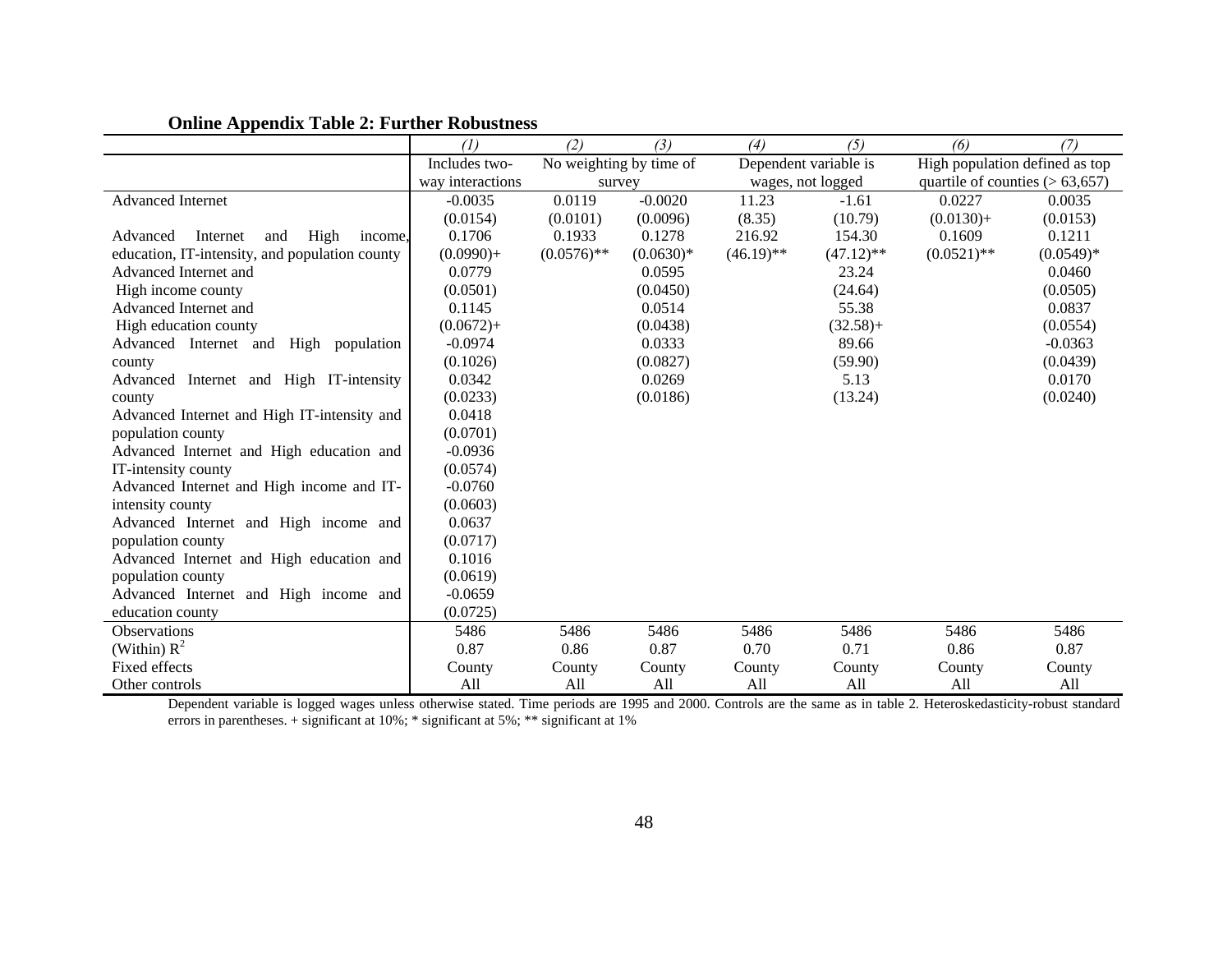|                          | (1)               | (2)            | (3)           | (4)             | (5)         | (6)          |             |
|--------------------------|-------------------|----------------|---------------|-----------------|-------------|--------------|-------------|
|                          | Instrument:       | Instrument:    | Instrument:   | Instrument:     | Instrument: | All five     | All five    |
|                          | Number of         | <b>ARPANET</b> | <b>BITNET</b> | Year when       | Average     | instruments  | instruments |
|                          | programmers       | connections    | connections   | state adopted a | cost per    | combined     | combined    |
|                          | residing in other |                |               | telecom price   | phone line  |              |             |
|                          | establishment     |                |               | cap or freeze   | by state    |              |             |
|                          | locations         |                |               |                 |             |              |             |
| <b>Advanced Internet</b> | 0.1592            | 3.193          | 2.653         | 1.105           | 3.533       | 0.3167       | 0.1979      |
|                          | (0.1673)          | (9.068)        | (5.823)       | (1.088)         | (22.71)     | $(0.1705) +$ | (0.1622)    |
| Advanced Internet and    |                   |                |               |                 |             |              | 0.1767      |
| <b>High All Factors</b>  |                   |                |               |                 |             |              | $(0.0736)*$ |
|                          |                   |                |               |                 |             |              |             |
| <b>Observations</b>      | 5486              | 5486           | 5486          | 5486            | 5486        | 5486         | 5486        |
|                          |                   |                |               |                 |             |              |             |
| Hausman test chi-sq      | 2.39              | 0.12           | 0.20          | 0.99            | 0.02        | 3.53         | 1.33        |
| Hausman test p-value     | 1.00              | 1.00           | 1.00          | 1.00            | 1.00        | 0.999        | 1.00        |
| $(H_0: IV=OLS)$          |                   |                |               |                 |             |              |             |

#### **Online Appendix Table 3: Instrumental Variables Analysis**

Dependent variable is logged wages. Time periods are 1995 and 2000. Controls include county fixed effects, year dummy, population in 1990, median income in 1990, percentage African Americans in 1990, percentage university graduates in 1990, percentage high school graduates in 1990, percentage below poverty line in 1990, per capita number of people attending Carnegie Type 1 schools in 1990, net migration into the county in 1995, number of patents granted to inventors located in the county in the 1980s, per capita number of students in engineering program in 1990, fraction professional in 1995, percentage of persons over age 65 in 1990, change in total population between 1990 and 2000, change in percentage of university graduates between 1990 and 2000, change in percentage of high school graduates between 1990 and 2000, change in percentage of African American between 1990 and 2000, change in net migration into the county between 1995 and 2000, and change in percentage of persons over age 65 between 1990 and 2000. Columns 1, 6, and 7 also include controls for the fraction of establishments in multi-establishment firms. Standard errors in parentheses. Columns 6 and 7 are also shown in the main paper. + significant at 10%; \* significant at 5%; \*\* significant at 1%

#### **Instrument definitions and sources:**

- *Number of programmers residing in other locations in the same multi-establishment firm*: Based on the "Organizational Capabilities" variable in Forman, Goldfarb, and Greenstein (2008), this measures the total number of programmers at other establishments in other locations within the same firm, averaged across establishments in the county. Constructed from the Harte Hanks dataset.
- *ARPANET connections*: Count of the number of ARPANET connections in the county. Compiled from Hobbes' Internet Timeline http://www.zakon.org/robert/internet/timeline/ accessed Dec. 2008) and the ARPANET map (http://som.csudh.edu/cis/lpress/history/arpamaps/ accessed Dec. 2008).
- *BITNET connections*: Count of the number of BITNET connections in the county. Compiled from CyberGeography (http://www.cybergeography.org/atlas/bitnet\_typology.txt accessed July 2005).
- *Year when state adopted a price cap or freeze:* Year, in the wake of telecommunications deregulation, that the state froze (or capped) the prices incumbent carriers could change entrants (source: FCC).

*Average cost per telephone line by county:* The average estimated cost to a telecommunications provider of providing a phone line (source: FCC and Chen and Savage 2008).